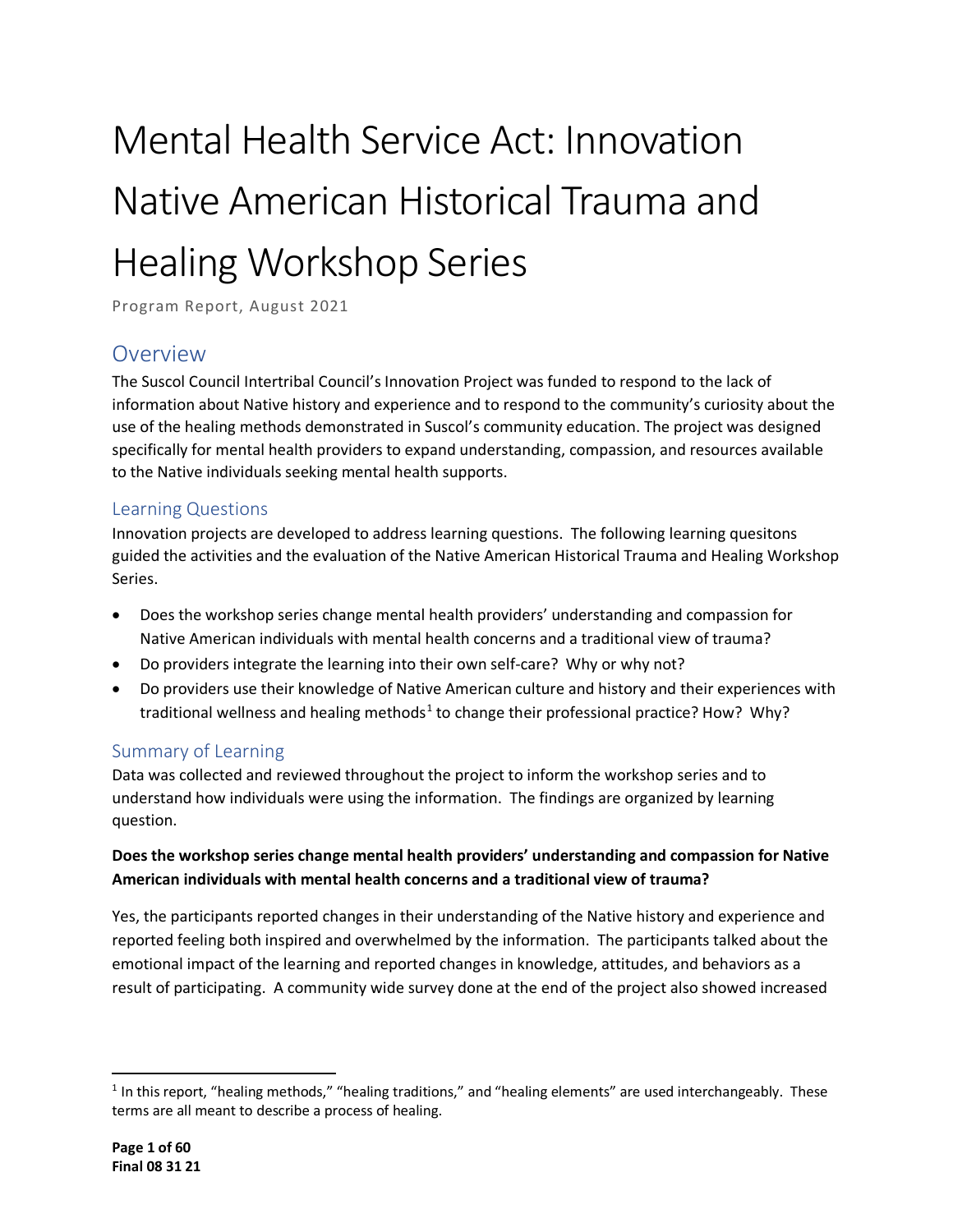familiarity with regional Tribes, and more information about historical trauma among the community mental health providers.

#### **Do providers integrate the learning into their own self-care? Why or why not?**

The participants reported positive changes after experiencing the healing elements at the end of the workshops and the majority of the providers were comfortable integrating the learning into their own self-care. A few were concerned about cultural appropriation and did not feel as comfortable.

### **Do providers use their knowledge of Native American culture and history and their experiences with traditional wellness and healing methods to change their professional practice? How? Why?**

Yes, after the workshops about 40% of the participants indicated they planned to use at least one of the methods with clients. Several providers shared the elements with co-workers as a way to promote using the elements with clients served by their agency. Among the providers who did not plan to use the elements, some indicated it felt inappropriate for them because it wasn't their tradition, other talked about referring individuals to Suscol or other agencies and/or community members who can provide the elements for Native individuals.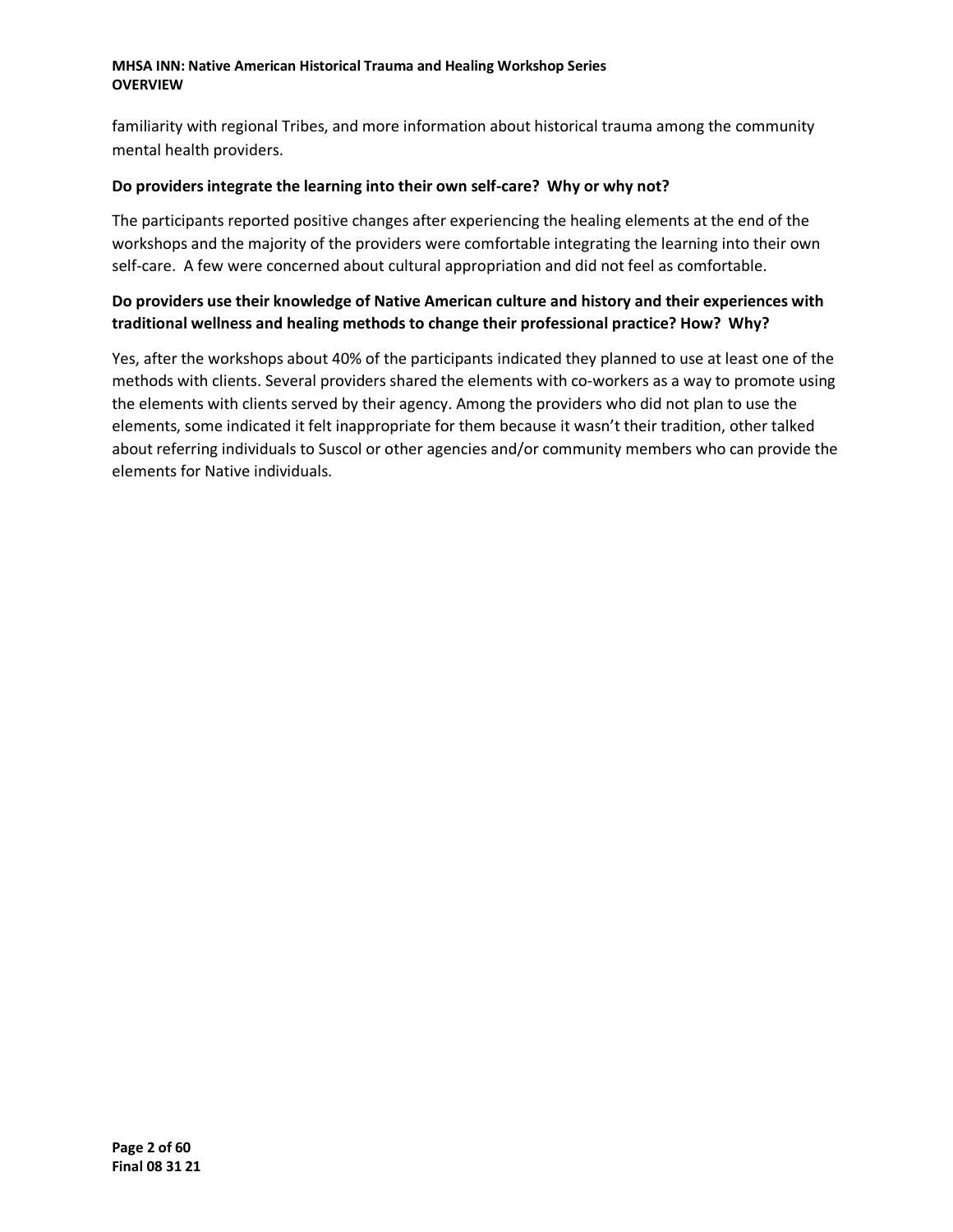# Table of Contents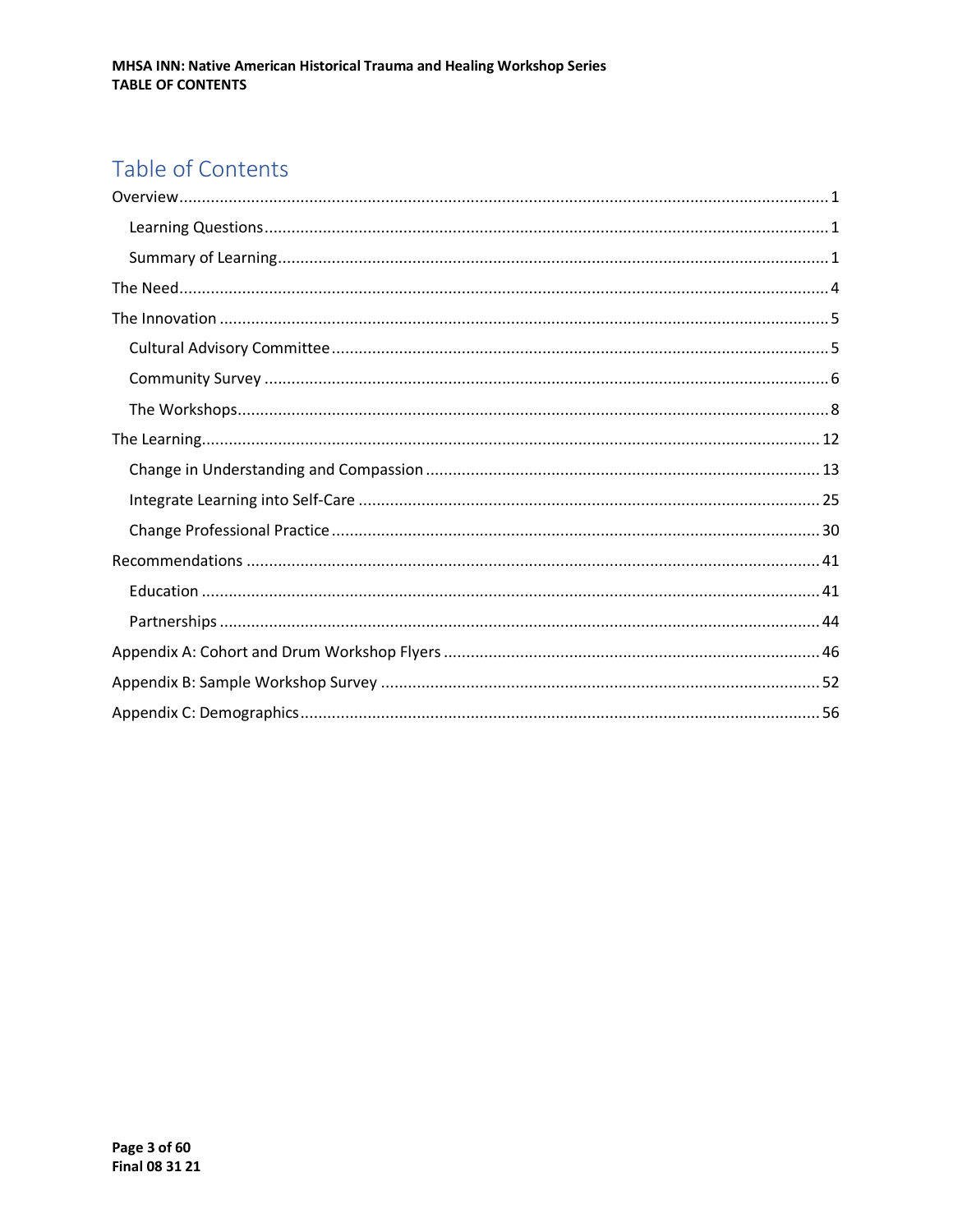# <span id="page-3-0"></span>The Need

### *From the Proposal*

The incidence of mental illness in the Native American population is higher than in the general population.

- Native Americans are 1.5 times more likely to experience "serious psychological distress", and
- Twice as likely to experience post-traumatic stress disorder.
- "The most significant mental health concerns today are the high prevalence of depression, substance use disorders, suicide and anxiety".<sup>[2](#page-3-1)</sup>

Despite the increased prevalence of serious mental illness, very few Native American individuals seek treatment services in Napa County.

- In Napa County, the estimated prevalence of Serious Mental Illness for Native Americans is 8.7%, twice the rate for the general population (4.1%).
- In 2014, 51 individuals who identified as Native American were eligible for public mental health services. Eight received services.<sup>[3](#page-3-2)</sup> In 2015, [4](#page-3-3)2 individuals qualified and 4 were served.<sup>4</sup>

Mental Health America explains that Native American worldviews can be useful in finding more effective ways to provide support.

*There have not been many studies about Native American attitudes regarding mental health and mental illness. There is a general Native American worldview that encompasses the notions of connectedness, reciprocity, balance, and completeness that frames their views of health and well-being. Studying this experience may help lead to the rediscovery of the fundamental aspects of psychological and social well-being and the mechanisms for their maintenance. [5](#page-3-4)*

There are few culturally-competent resources available to the population of Native Americans in Napa County. Those that exist are not focused on increasing the cultural competency of the mental health system though the estimated incidence of serious mental illness for Native Americans is higher than in other populations. This project is designed to address the gap in culturally-competent services by sharing the information about historical trauma and healing practices with mental health providers.

<span id="page-3-1"></span><sup>2</sup> American Psychiatric Association. (2010). Mental Health Disparities: American Indians and Alaska Natives. http://www.integration.samhsa.gov/workforce/mental\_health\_disparities\_american\_indian\_and\_alaskan\_natives. pdf, accessed 4/1/17.

<span id="page-3-2"></span><sup>&</sup>lt;sup>3</sup> Mental Health Data Dashboard, Utilization Review Steering Committee, 02/16/17, page 3. Provided by Napa County Mental Health Division Staff, 03/01/17. 4 Ibid

<span id="page-3-3"></span>

<span id="page-3-4"></span><sup>5</sup> Native American Communities and Mental Health. Accessed at Mental Health America,

http://www.mentalhealthamerica.net/issues/native-american-communities-and-mental-health, 04/01/17.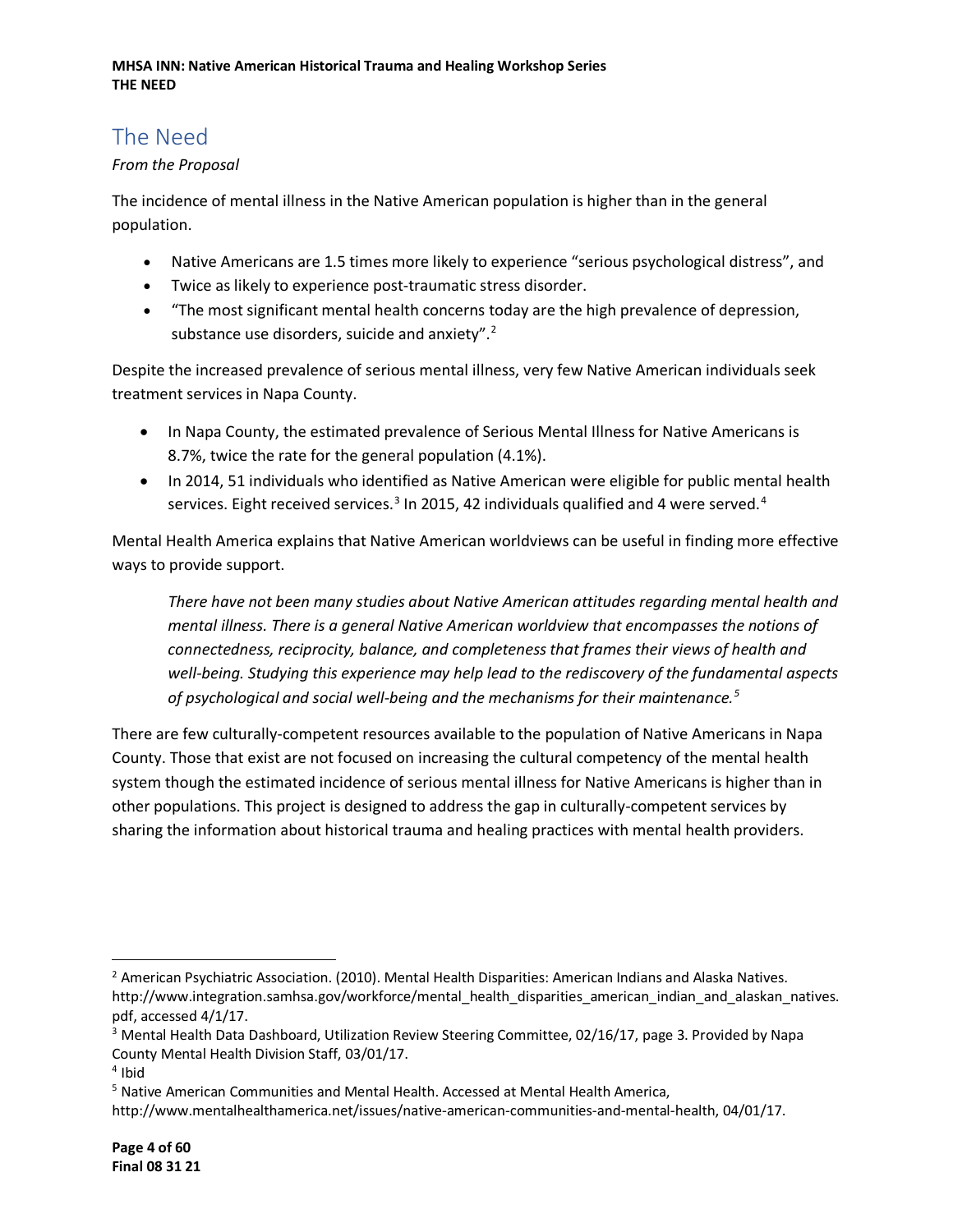# <span id="page-4-0"></span>The Innovation

The innovation for this project was providing workshops directly to mental health providers about Native American history and experiences and the healing methods used by Native individuals. The workshops were designed and facilitated by Native American individuals and focused on the experiences and traditions of California and Napa County Tribes.

By combining information about cultural strengths and the historical trauma with the experience of a healing tradition, Suscol Council hoped to change providers' understanding of and compassion for the Native American experience and encourage each participant to appreciate, use and share both the history and the traditional Native American healing practices.

# <span id="page-4-1"></span>Cultural Advisory Committee

The project began in 2017 by hiring staff and convening the Cultural Advisory Committee. The staff and the advisors met monthly for 15 months to develop the workshop format and content. These meetings lasted a full day, and included time to discuss the previous workshops, develop the upcoming workshop and/or to share the results of outside research.

The Cultural Advisory Committee primarily discussed what should be shared with non-Native individuals, and what should be kept within the Native community. The Committee was made up of four individuals. One of the members was a Native person who grew up in Napa and recently received a PhD in Native American Studies. This member advised the staff by verifying the accuracy of the workshop content using academic and online resources. The other members of the group were individuals who are descended from the Native people who are indigenous to Napa County. They currently live on reservations and rancherias in Sonoma and Mendocino counties. These members advised the staff by sharing the oral traditions, recounting their own history and experiences, and by discussing workshop content with four different Tribes in Sonoma, Mendocino, and Lake counties to be sure the Tribes were comfortable with what was being shared with non-Native mental health providers.

There were two primary areas of discussion that continued throughout the first two cohorts.

#### History and Experiences

The workshop's Native history and experience component began with California history, and then moved to focus on the local experiences of Native individuals. In order to bring this information to the workshops, the elders, advisors and staff shared a lot of their own family history and personal experience. In addition to talking about how much information to share, the group also acknowledged the impact of sharing personal and family stories of trauma with the group over the course of the five workshops. The group opted to hold the workshops monthly so staff could restore from the previous workshop and gather with the advisors and elders to plan for the next workshop.

To further the focus on healing, the group intentionally wove stories of resilience into each workshop. The elders, advisors and staff developed workshops that explained how the Native communities lived during the thousands of years of history prior to European contact, the traumatic impact of European contact, and how the families, Tribes and communities have survived and thrived.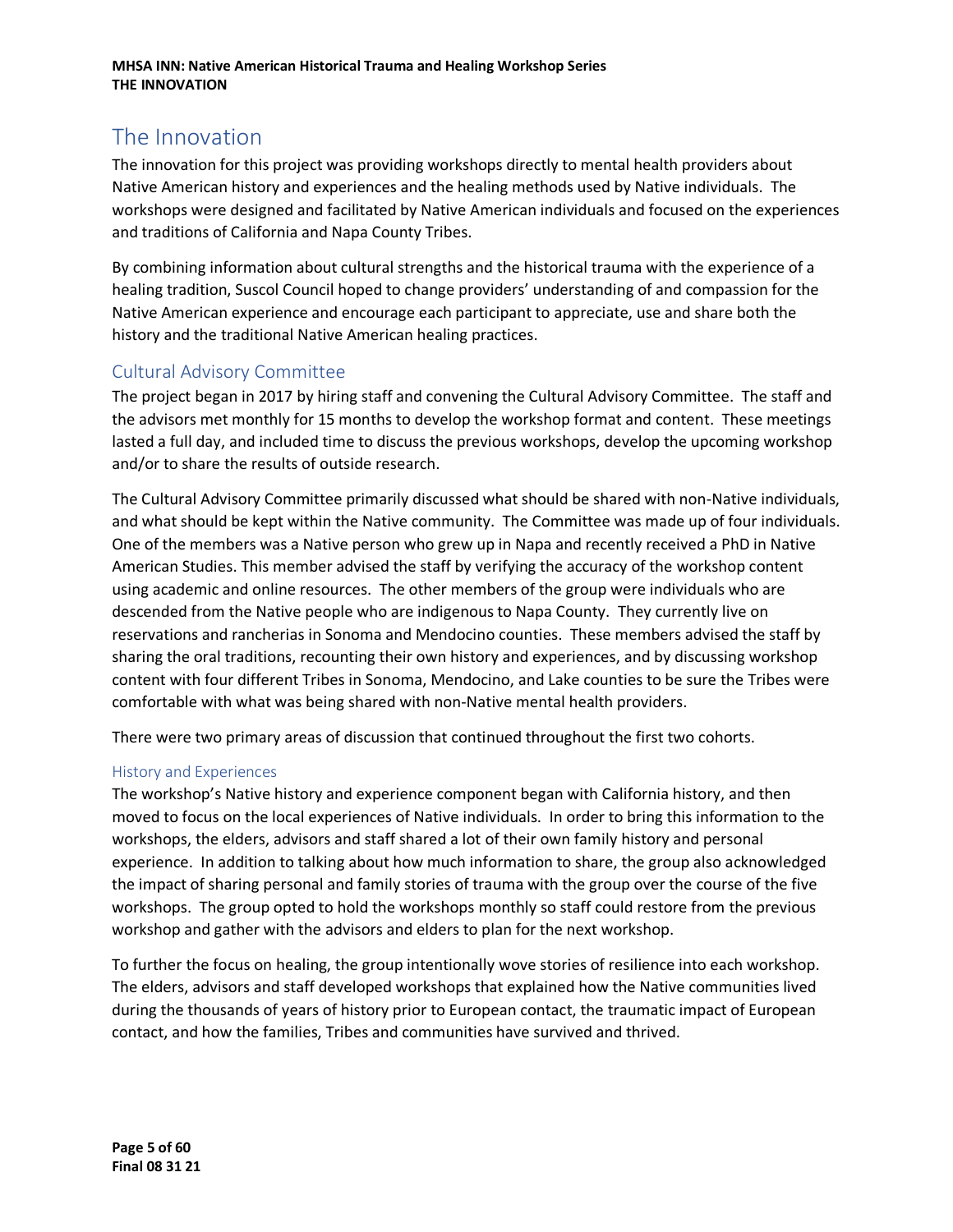#### **Healing**

In the second portion of each of the workshops, the staff introduced and demonstrated a healing practice. It was very important for the workshops that discussed trauma to also highlight the resilience of the Native individuals and to demonstrate the cultural supports used by Native people.

Choosing which healing methods to share was an extended discussion with the Cultural Advisory committee. Elders and advisors felt strongly that portions of the Native culture should remain within the Native community. Ultimately, they chose healing methods that were widely available and generally known in mainstream culture. The staff focused on demonstrating and discussing how to respectfully use the items that individuals had already been exposed to and in some cases used. The group agreed that they would not introduce lesser known methods, or traditions that included medicine that is in limited supply and may be difficult for Native individuals to access.

In planning for the original proposal, the Native staff intended to use and demonstrate the following methods: smudging, writing/art, drum circles, clapper sticks, drum making and drum blessing. After meeting with the Cultural Advisors and elders over several months, the group shifted to using and demonstrating the following ideas: Sage, Tobacco, Salt, the Rattle and the Drum.

### <span id="page-5-0"></span>Community Survey

While the planning with the Cultural Advisory Committee was progressing, the staff developed and distributed an online survey for mental health providers in Napa County. The survey was intended to gather information about (1) the mental health providers who serve Native American individuals, (2) their knowledge and experience with Native American history and healing methods, (3) where they go to find information, and (4) how they use the learning in their practice.

The Cultural Advisors, elders and staff all reviewed the survey questions prior to the survey being distributed. They suggested adding several questions to act as indicators of individuals' understanding of the history and experience of Native individuals in Napa County. The questions were intended to evaluate respondents' knowledge and to pique their interest in participating in the first cohort. In addition to the Cultural Advisors, the staff also reached out to three Native and Indigenous individuals who provide mental health services in Napa County to review the survey and provide feedback from the perspective of the provider.

The survey was completed by over 150 individuals, 101 of whom identified as mental health providers. The recruiting for the first cohort took place shortly after.

The community survey was administered twice during the project. First in July and August 2018, during the planning phase and again in April and May 2021 to understand what may or may not have shifted in the community of mental health providers. Both surveys were distributed online by Suscol staff.

Key findings from the initial survey are described below by topic area. The findings from the second survey are included in the Learning Questions sections.

#### Serving Native American Individuals in Napa County

**Almost two-thirds of those who responded to the survey indicated they were a mental health provider**. They primarily identified as female (77%), represented several racial/ethnic groups and reported between 0 to 46 years of experience in mental health. Of the mental health providers, **22% are currently serving and 50% have previously served Native American individuals**. The respondents

**Page 6 of 60 Final 08 31 21**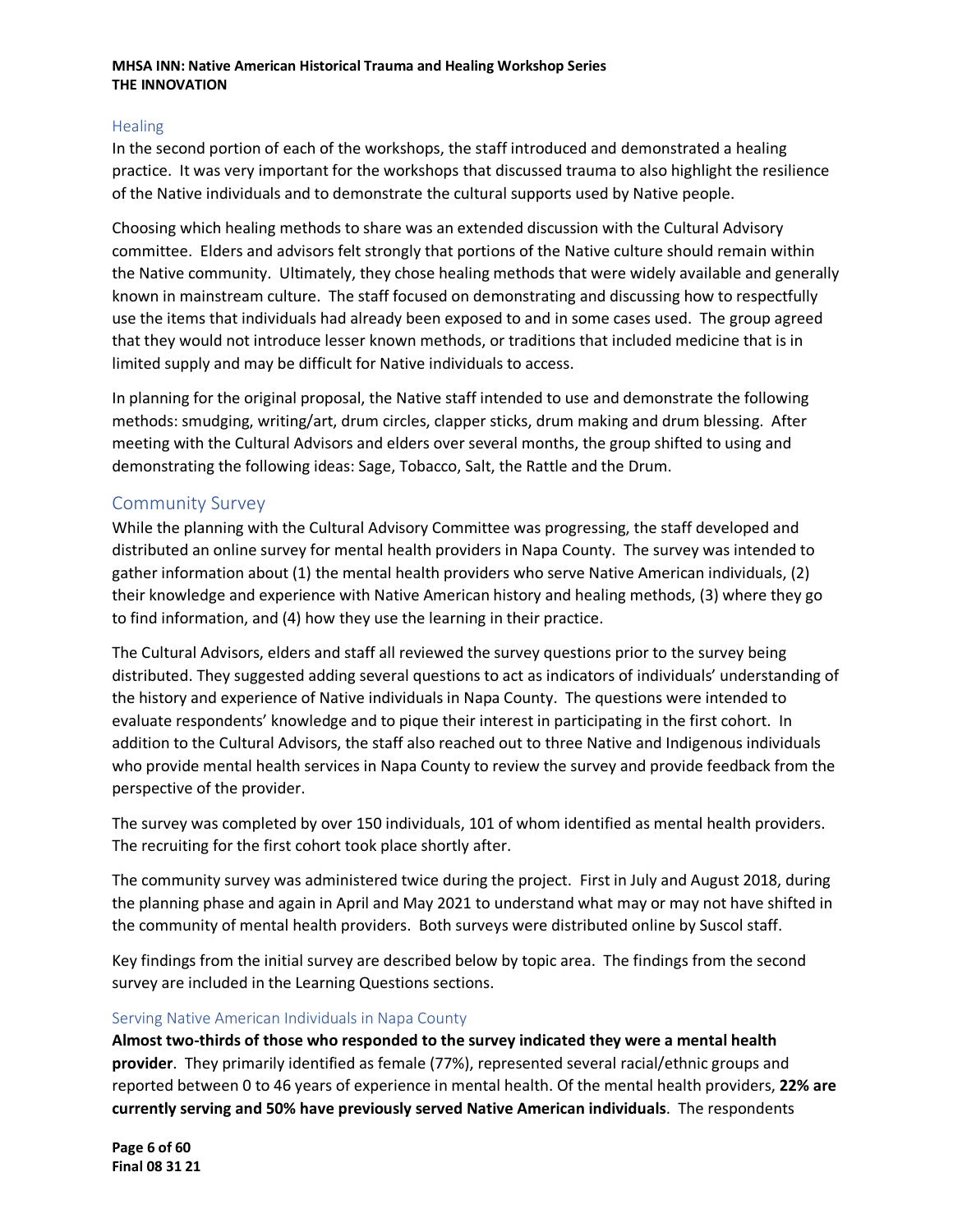reported serving individuals in all age groups and in all areas of the county. Half of the providers (51%) reported they serve veterans, and 90% serve individuals who identify as LGBTQ.

#### Knowledge of and Experience with Native American Culture

Respondents were asked to rate their knowledge and experience with practices, people and places that relate to Native American culture. They were **most likely to report knowledge and experience with using sage**. About half of the respondents had interacted with individuals from local Tribes and attended a Native American gathering. Very few respondents indicated they were very familiar with the regional Tribes, and about **half reported some familiarity with the Pomo, Wappo and Miwok Tribes.** 

**Less than half of the respondents knew that Native Americans used all parts of Napa County prior to 1850.** Though all areas of the county were chosen by at least some of the respondents, most of the areas were indicated by about half of the individuals.

**The majority of the mental health providers who responded indicated they believe in historical trauma** (84%) and 12% said they were not sure and needed more information. Only two respondents (one mental health provider, one other respondent) indicated they did not believe in historical trauma.

#### Finding Information about Native American Culture

The Suscol Intertribal Council was interested in how mental health providers learn about Native American people, places and practices. Several questions were used to understand sources of information where providers go when they want to learn more.

The most common ways that **mental health providers learned about regional Tribes was through the regional Native American sites (parks, preserves), and reading/research.** Only 12% reported learning about the Tribes through professional development.

When they want more information about how to serve Native American individuals, respondents reported that they **use libraries and the internet to research and read relevant materials and talk to Native American individuals and/or tribal organizations.**

Overall, the **respondents were three times more likely to have taken a general cultural competency course than a course specific to Native American culture**. Providers indicated that the general cultural competency courses and the Native American cultural competency courses were of similar quality, and the Native American courses were more likely to include information about historical trauma.

#### Use of Information in Mental Health Practice

**Of those who reported that they were currently serving Native American individuals, 78% reported that they had prepared a space as part of their practice.** The most common methods reported were incorporating nature in the space used for treatment, grounding or clearing the room prior to beginning, and displaying specific art and symbols relevant to Native Americans.

**The majority of the providers did not know where to refer Native American individuals for further supports** (67%). Those who do make referrals primarily indicated that they referred to Suscol Intertribal Council.

**Over half of the respondents indicated that an understanding of Native American history and healing practices benefits all clients.** A few providers felt it benefits some individuals, but not all.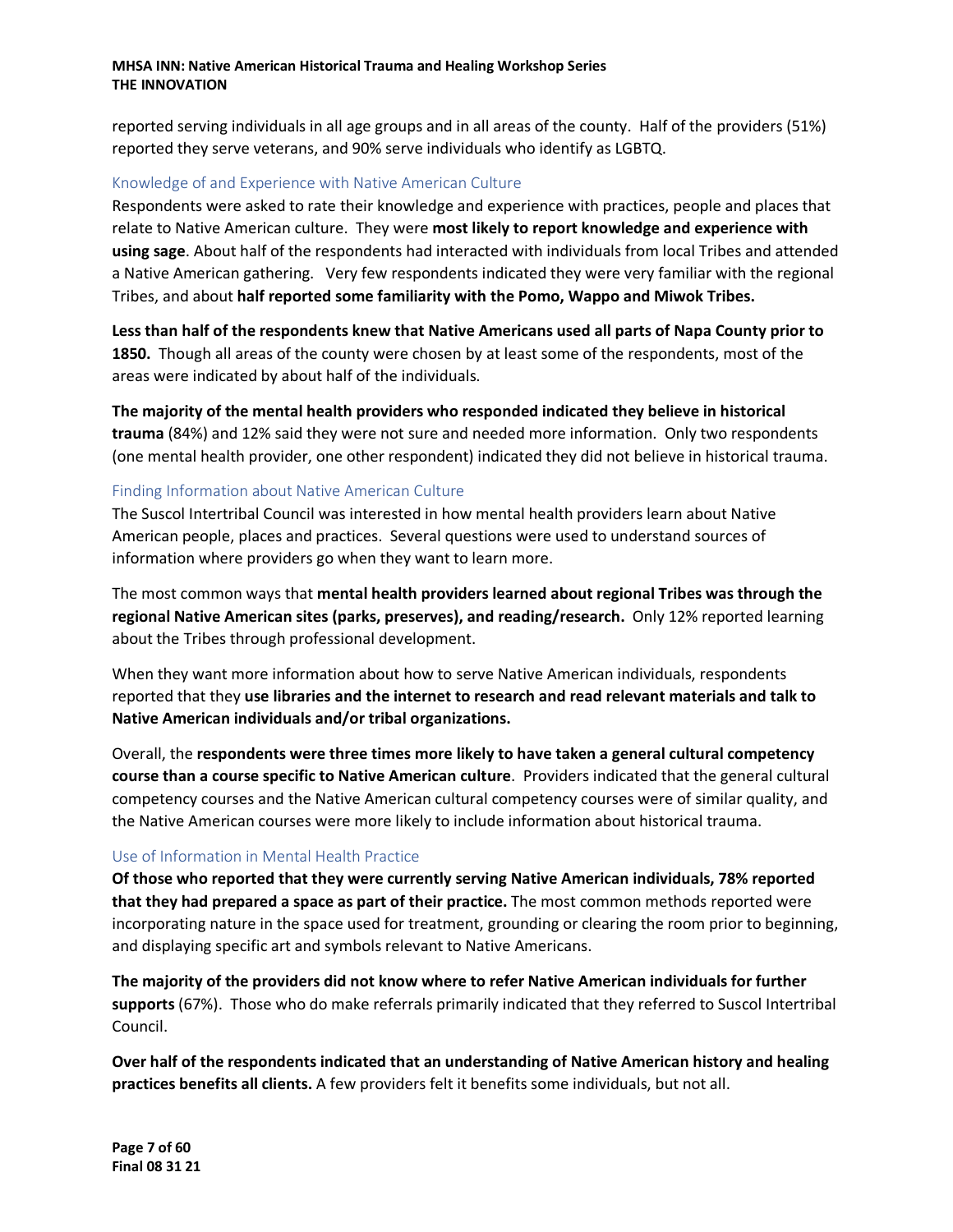# <span id="page-7-0"></span>The Workshops

The Cultural Advisory group began with the learning that Suscol Council had acquired over years of sharing the history of Native individuals with community members and professionals. The first workshop was an Overview of the Napa County Regional History. The presentation content had been used by staff in the Napa communities for several years prior to the project. The Cultural Advisory Committee reviewed the content and agreed with staff that it was a relevant and appropriate way to begin the series. The next four workshops were developed by the staff and advisors during the monthly Cultural Advisory Committee meetings. They intentionally began the workshop series by sharing the ways that Native individuals lived prior to European contact and included information about the resilience of Native people in each workshop. The topics in each cohort were as follows:

- **Overview of Napa County Regional Native History**: History from pre-Colonial to Contemporary Times
- **Pre-colonial History of California Natives:** The beauty and complexity of the local Native communities before European contact
- **Colonial History in California Native Territories**: The intense trauma of a 10,000+ year old civilization decimated in 25 years
- **Post-Colonial History of California Natives**: Discussions of the core causes of lateral violence and substance abuse within the Native Community today
- **"Thrival" and Tribal Resiliency:** How culture and ceremony help Native communities survive and thrive

To get further feedback on the relevance of the workshops, the staff invited the three Native and Indigenous mental health providers who had advised them on the community survey to participate in the first cohort. These individuals gave input on how the workshop content applied to their daily work and to the clients they serve.

#### *Workshop Dates and Attendance*

The first cohort began in August 2018 and continued monthly through January 2019. Twenty one individuals attended. The second cohort of 25 individuals began in February 2019 and continued through June 2019.

After the first two cohorts, individuals were invited to a drum workshop at the Suscol land base in Pope Valley. The drum workshop in August 2019 was intended for those who had completed the cohort and wanted to make a drum for their own use. The drum workshop was facilitated by a drum maker and drum keeper of the White Buffalo Woman Council Drum. Each participant made a drum during the two day workshop.

The original workplan included two cohorts and a drum workshop. As part of the workshops, staff had planned to distribute incentives to encourage individuals to attend. These stipends were not needed, and the remaining funds were used to plan a third cohort and an additional drum workshop.

#### **Cohort and Workshop Dates and Attendance**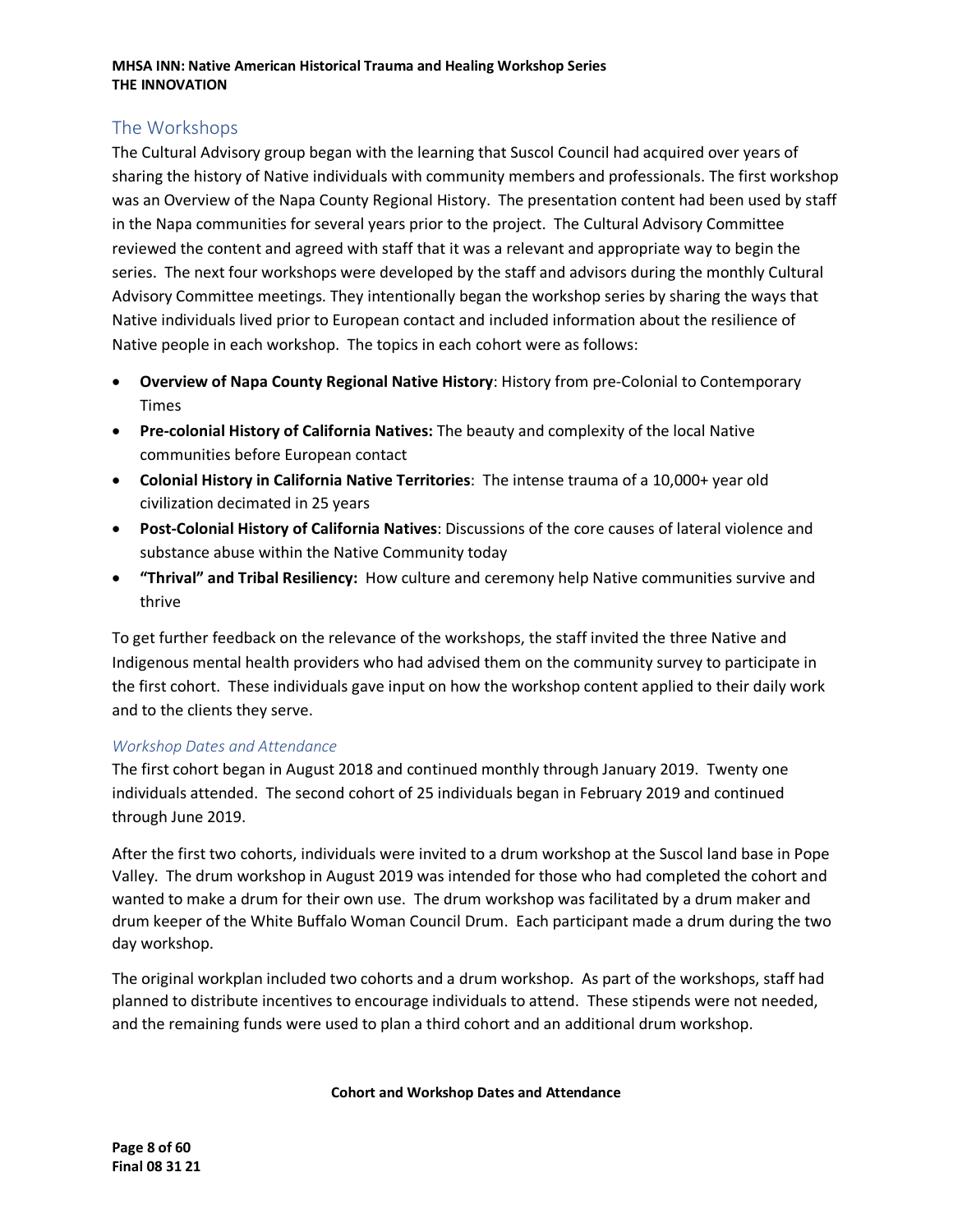| Cohort/Workshop     | <b>Dates</b>          | <b>Attendees</b> |
|---------------------|-----------------------|------------------|
| Cohort One          | 08/28/18 to 01/22/19  | 21               |
| Cohort Two          | 02/26/19-06/25/19     | 25               |
| Drum Workshop       | 08/03/2019-08/04/2019 | 14               |
| <b>Cohort Three</b> | 09/04/19-11/06/19     | 26               |
| Drum Workshop       | 05/29/21              | 14               |

A summary of the demographics for all cohorts can be found in Appendix C. The flyers for each cohort and the drum workshops can be found in Appendix A.

#### *Participant Response and Workshop Changes*

The Cultural Advisory Committee, elders and staff developed each workshop as they went through the first Cohort. The attendees completed surveys after each workshop and the feedback was used to evaluate how individuals were responding to the workshop content.

One of the key areas they reviewed was how individuals reported feeling after learning the Native history and experience information. During the first cohort, the responses generally leaned toward feeling inspired, but those planning the workshops noted the rise in overwhelming feelings in the third workshop.



**How are you feeling right now?**

**Hearing about oppression and historical trauma can overwhelm and/or inspire individuals.**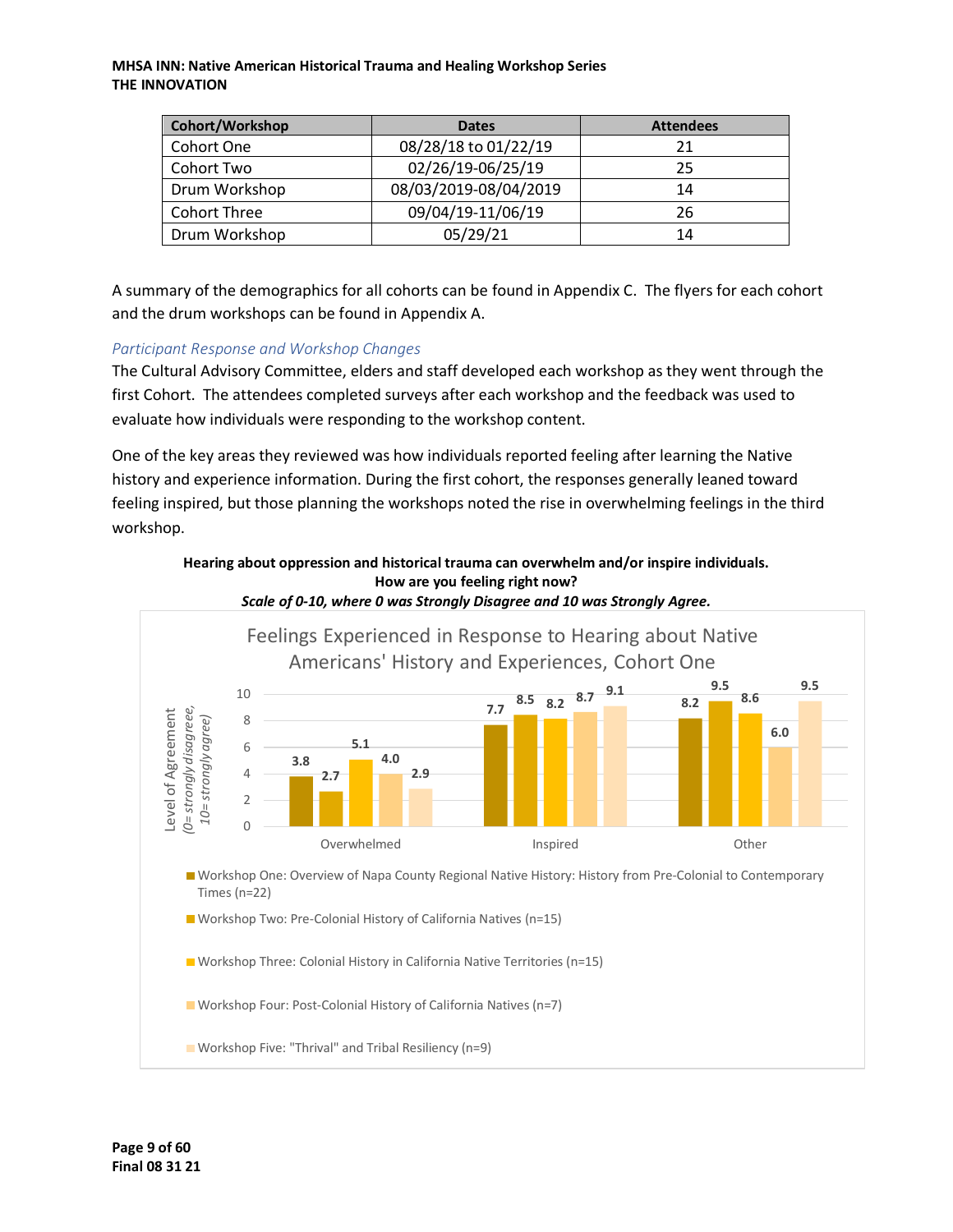- The previous figure shows that the third workshop had more individuals reporting they felt overwhelmed after hearing the history and experience information.
- Participants in all workshops were more likely to report feeling inspired than overwhelmed.
- When asked about "other" feelings they were experiencing, 18% of participants in workshop one, 25% of participants in workshop two and 38% of the participants in workshop three indicated feeling sad or angry. Though the number of comments about other feelings decreased in the final two workshops, there was only one response of sad in the fourth workshop, and all positive responses in workshop five.

The second area the Cultural Advisory Committee reviewed was how individuals were responding to the healing elements. They realized that tobacco was reported as the least likely to change how individuals were feeling and was being demonstrated in the third workshop which was the most likely to result in individuals feeling overwhelmed.



#### **In your opinion, did the healing element change how you were feeling?[6](#page-9-0)**

<span id="page-9-0"></span> $6$  Note: Responses were on a scale of 0-10, where 0 is "I felt much worse after experiencing the healing element" and 10 is "I felt much better after experiencing the healing element". A rating of 5 is "I felt the same after experiencing the healing element."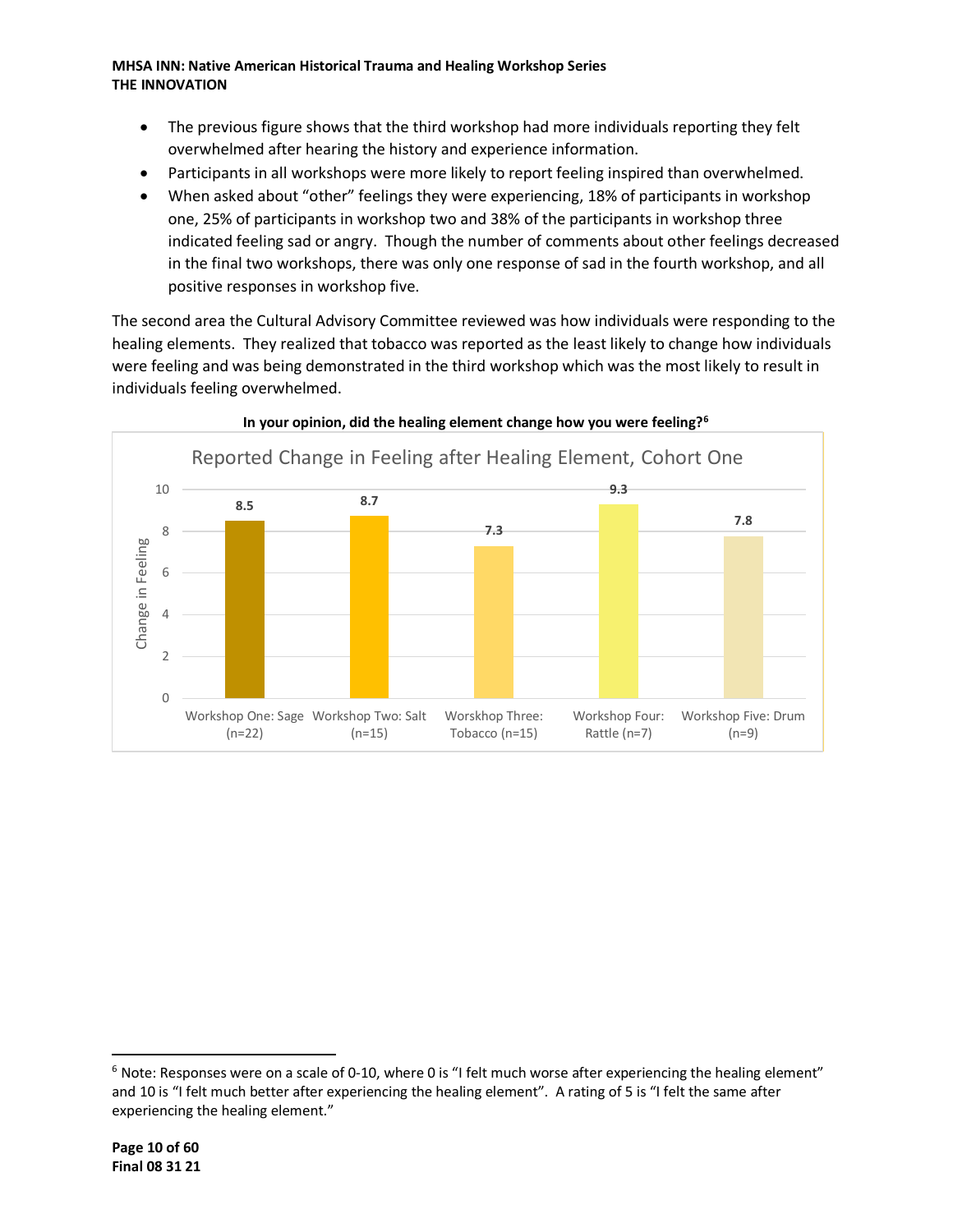Additionally, the respondents indicated they were the least likely to use the tobacco for their own selfcare.



**Do you plan to use [healing element] for your PERSONAL wellness and healing?**

Based on this feedback, the staff shifted the discussion and demonstration about tobacco to the second workshop where individuals did not indicate being as overwhelmed and used salt as the healing element for the third workshop. Salt was noted by staff and attendees as very accessible to individuals and applicable across cultures and healing traditions.

Besides the shift in the pairing of the information and the healing element, the workshop topics and outlines remained the same across all three cohorts.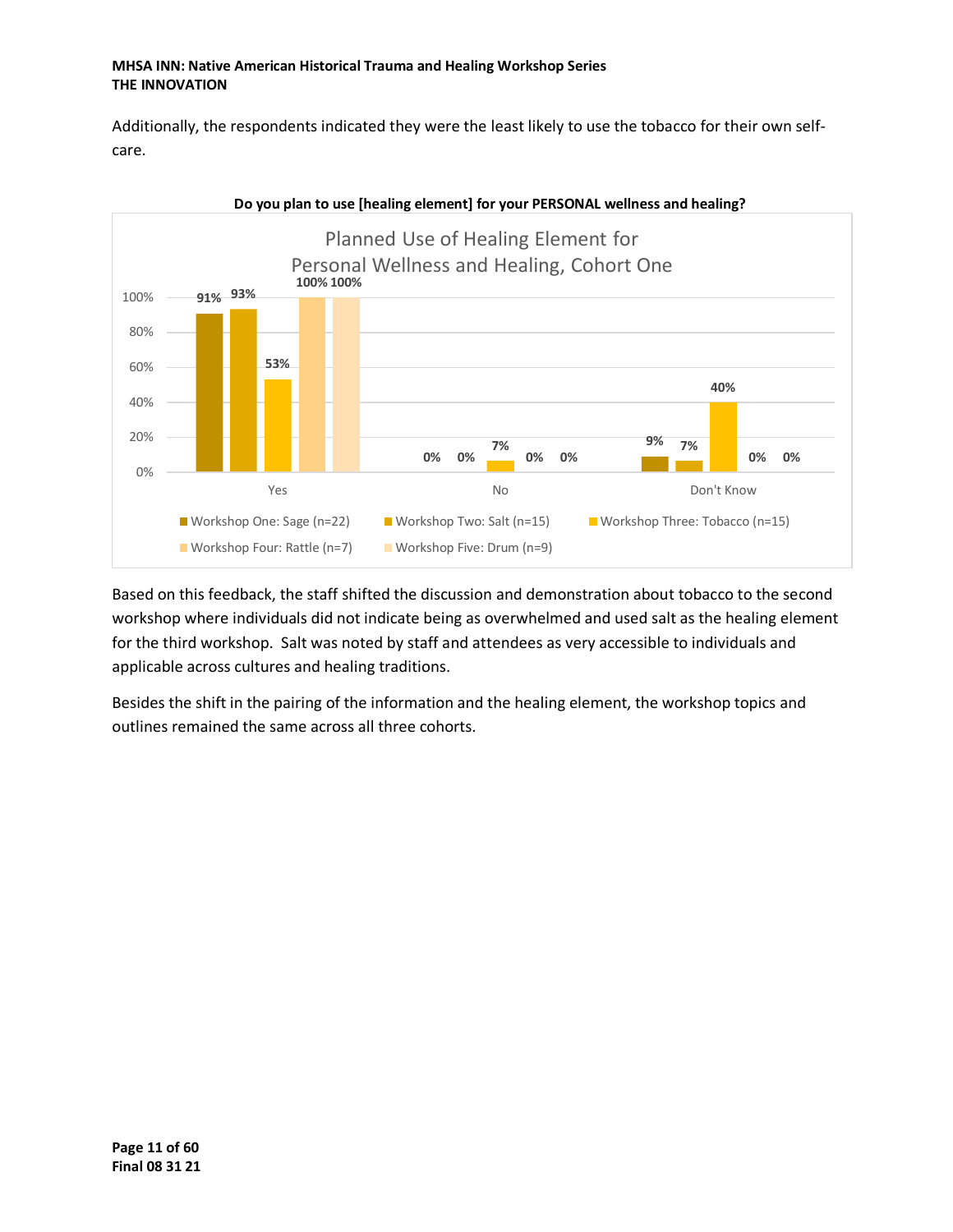# <span id="page-11-0"></span>The Learning

The project's learning was informed by the workshop surveys, participant interviews and the second community survey. The results are presented in this section by learning question for easy reference.

#### *Workshop Surveys*

Each cohort participant was asked to complete a survey at the end of each workshop. The summarized responses were reviewed by the Cultural Advisory Committee, the elders and the staff to refine the workshop content. See Appendix B for a sample of the workshop survey.

#### *Participant Interviews*

The participant interviews took place in May-July 2020. This was planned for about 6 months after the third cohort to be sure all interviewees had a chance to try and use the information for their own selfcare and/or to make changes in their mental health practice. The full list of participants was sampled to be sure that a range of experiences were represented. A primary sample of 30 individuals was chosen in the hopes of completing twenty interviews. A second sample was used to contact more individuals until a total of 21 interviews were completed.

| <b>Sampling Criteria</b>                   | <b>Number in</b><br>Primary<br><b>Interview</b><br><b>Sample</b> | <b>Number in</b><br>Secondary<br><b>Interview</b><br>Sample | <b>Number in Final</b><br><b>Interview</b><br>Sample |
|--------------------------------------------|------------------------------------------------------------------|-------------------------------------------------------------|------------------------------------------------------|
| <b>Tribal Affiliation</b>                  | 8                                                                |                                                             | ь                                                    |
| <b>Contact With Suscol After Workshops</b> | 10                                                               |                                                             | 8                                                    |
| Director role at agency                    | 6                                                                |                                                             |                                                      |
| Direct service role at agency              | 9                                                                |                                                             |                                                      |
| Did not attend all workshops               | 9                                                                |                                                             | 6                                                    |
| <b>Total Sample Size</b>                   | 30                                                               |                                                             | 21                                                   |

#### **Participant Interview Sampling**

#### *Community Survey*

The community survey that was distributed during the planning phase of the project was distributed again at the very end of the project in April/May 2021. This second survey was intended to understand how individuals may have continued to shift their understanding, attitudes and behaviors after the workshops.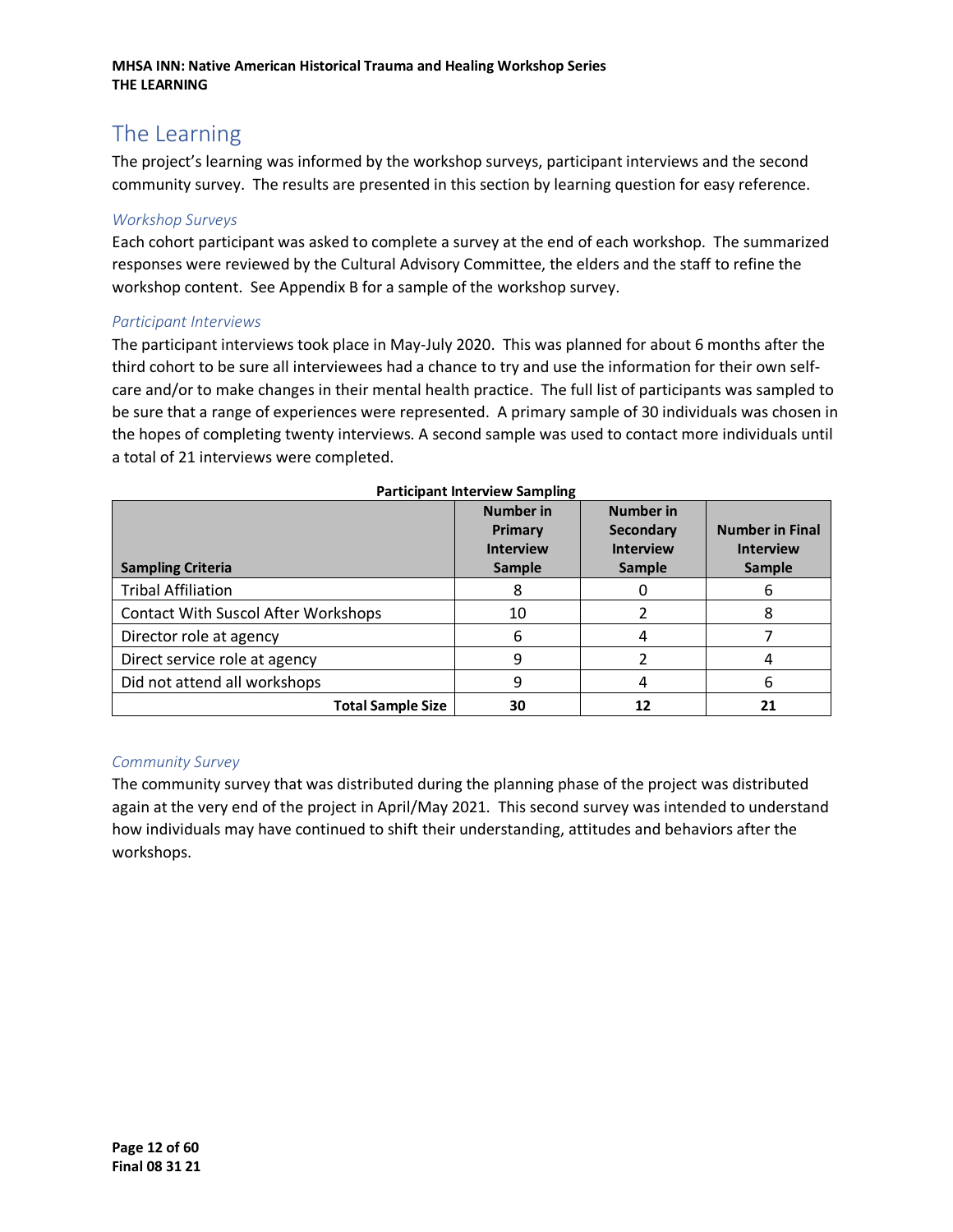# <span id="page-12-0"></span>Change in Understanding and Compassion

**Does the workshop series change mental health providers' understanding and compassion for Native American individuals with mental health concerns and a traditional view of trauma?** 

- Workshop participants reported changes in understanding and compassion after each of the workshops.
- Generally, the learning inspired them. They also reported feeling overwhelmed with the learning about Native history and experience, particularly after the two workshops that focus on trauma.
- The cohort members reported changes in their own feelings after experiencing the healing methods.
- In interviews, participants spoke about the emotional impact of the information as well as the historical learning. They reported changes in their knowledge, attitudes and behaviors as a result of participating in the cohorts.
- In a 2021 community survey given after the cohorts were completed, the community providers reported more information and familiarity with regional Tribes, and more information about historical trauma when compared to a similar survey in 2018.

#### *Workshop Survey*

Questions about understanding and compassion were included in the workshop surveys. Participants were asked how well they understood the workshop content on Native American History and Experience and how they felt after the presentation. The average ratings for all three cohorts are shown in the charts below.

At the end of each workshop, participants were asked to rate two statements about whether they understood the topic prior to the workshop and after the workshop.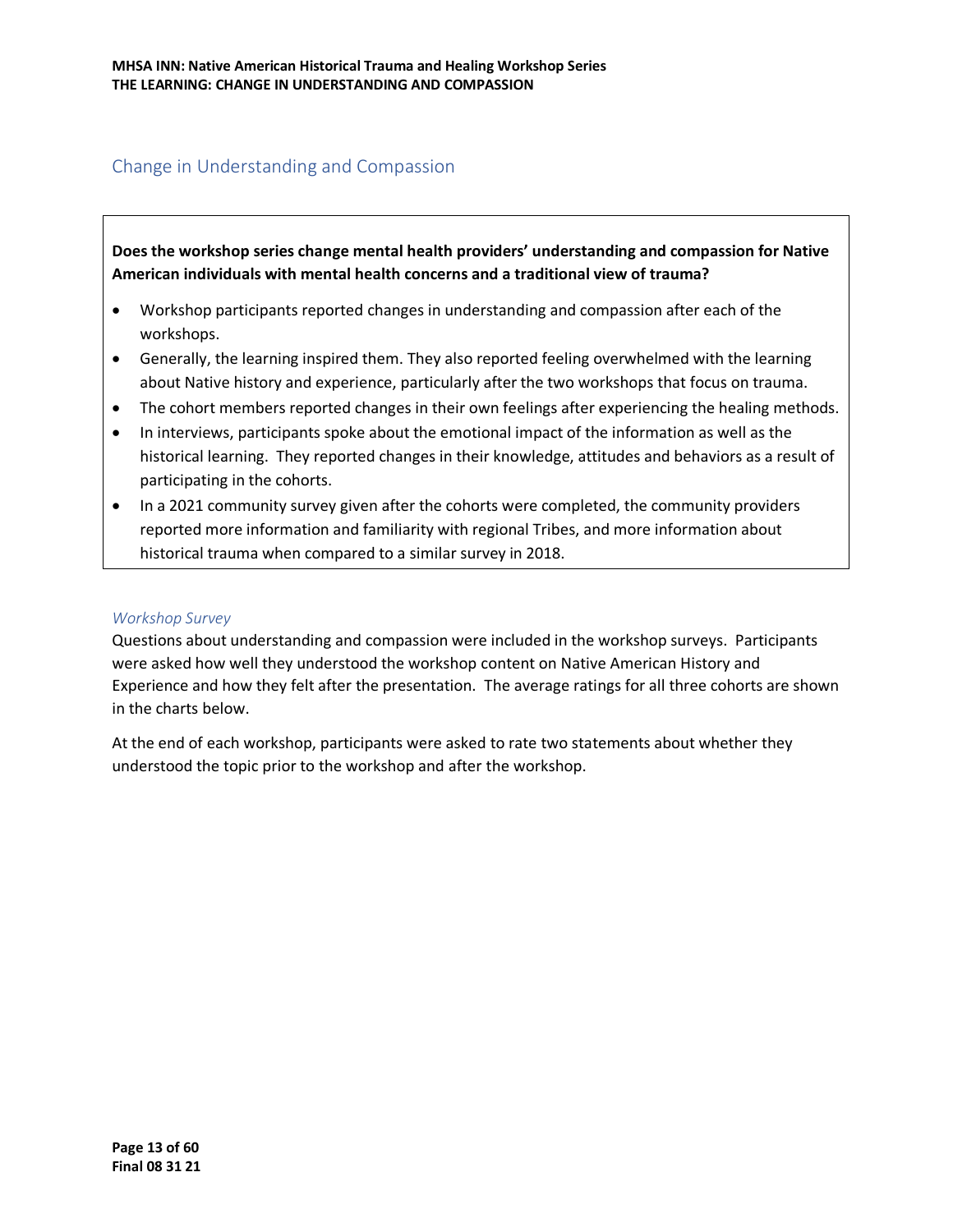#### **MHSA INN: Native American Historical Trauma and Healing Workshop Series THE LEARNING: CHANGE IN UNDERSTANDING AND COMPASSION**



**Change in Understanding of Native American History and Experience, Average Rating by Workshop Topic, All Cohorts[7](#page-13-0)**

• **In all cohorts, the participants reported a change in understanding after the presentation**. They reported the smallest change in understanding in the first workshop (change of 3.9) and the largest in the precolonial and Tribal Resiliency workshops (change of 4.5 and 4.6 respectively).

The staff and advisors were very interested in how individuals responded to each of the workshops. The workshop survey included a question about how they were feeling. Each person was asked to rate whether they felt overwhelmed and whether they felt inspired.

<span id="page-13-0"></span><sup>&</sup>lt;sup>7</sup> Respondents' answers were on a scale of 0-10 where 0= Strongly Disagree and 10=Strongly Agree.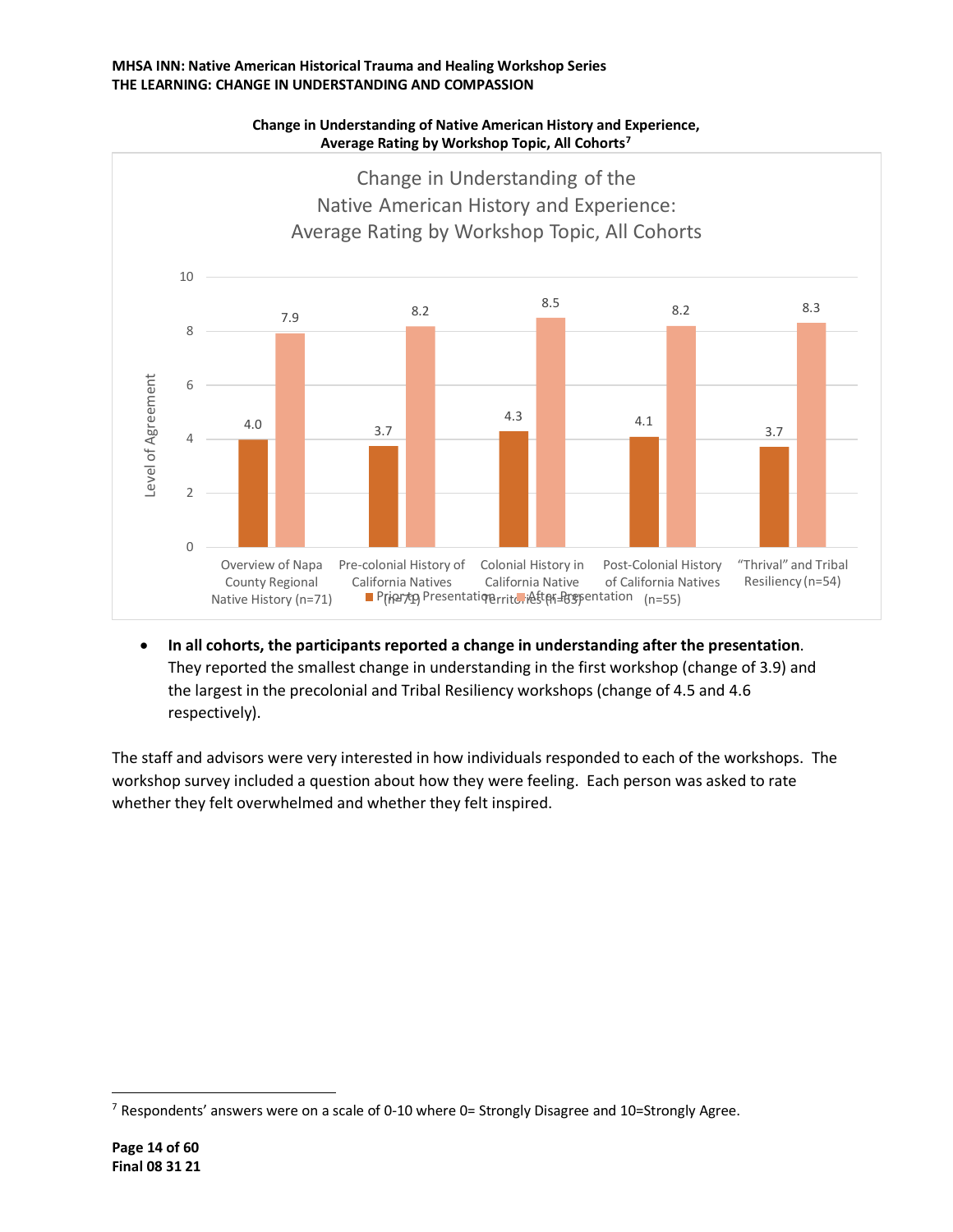

**Participant Response to Hearing about Native Americans' History and Experiences: Average Rating by Workshop, All Cohorts[8](#page-14-0)**

- **The primary feeling at the end of all workshops was inspired**.
- **Participants were more likely to report feeling overwhelmed in the third and fourth workshops** which focused on the trauma of European contact and the impact on Native individuals and communities.

After each presentation about the history and experiences of Native individuals, staff presented a healing element. The goal of these demonstrations was to give participants the experience of receiving medicine from Native healing. The Cultural Advisory Committee, elders and staff agreed that in addition to sharing the methods, they would teach individuals about the importance and impact of the method, the different ways it is used in different Native communities and how to use it respectfully. Workshop participants reported increased understanding in all of these areas after the workshops.

<span id="page-14-0"></span> $8$  Respondents' answers were on a scale of 0-10 where 0= Strongly Disagree and 10=Strongly Agree.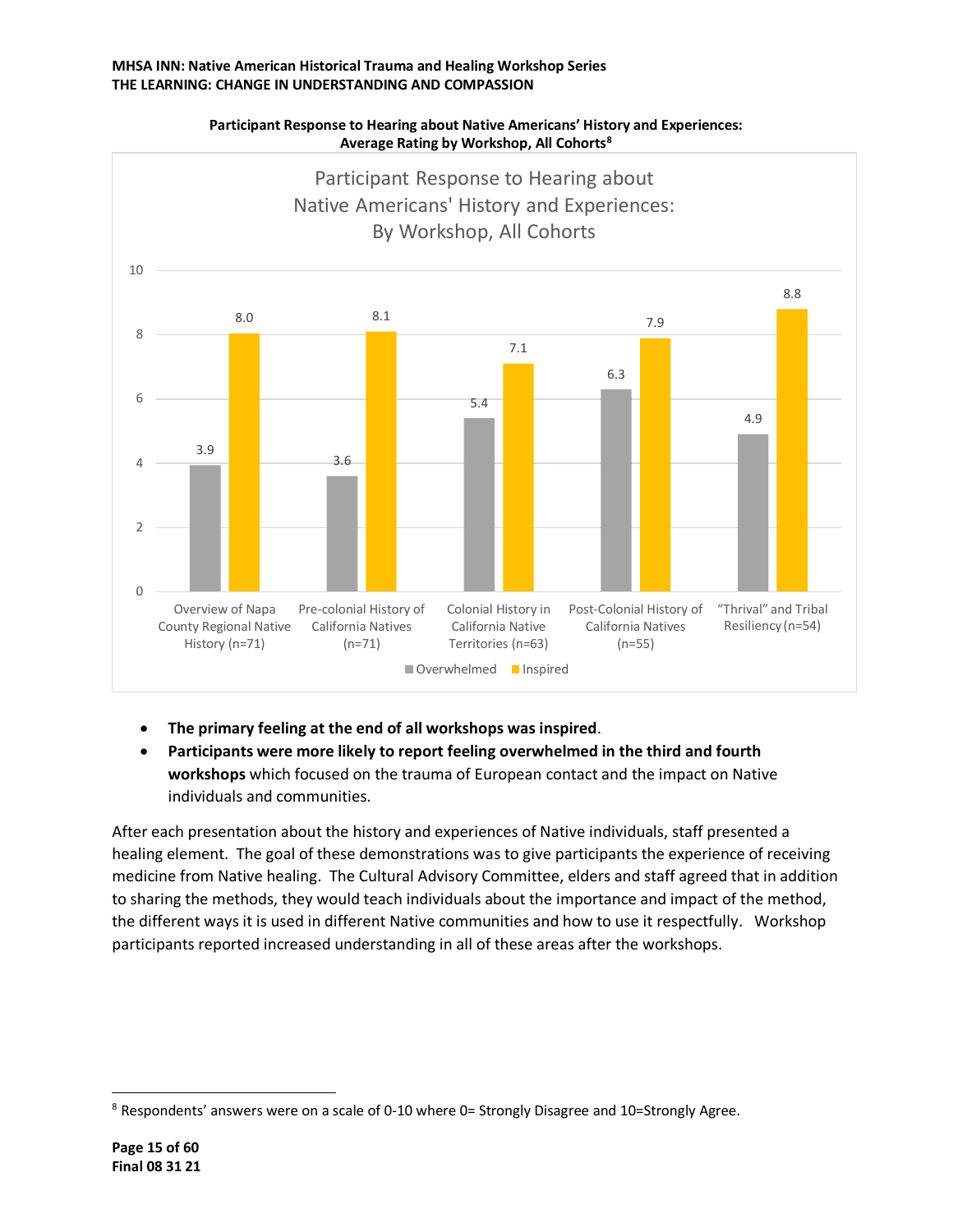

**Change in Understanding of Importance and Impact of Healing Methods: Average Rating by Method, All Cohorts[9](#page-15-0)**

- Participants reported the least amount of prior knowledge about tobacco and the rattle. **They were the most familiar with the use of sage prior to the workshops.**
- At the end of the workshops, the participants reported the most understanding of sage and salt, followed closely by the drum.

A question about the different ways the method can be used in different Native Communities was added to assess the participants understanding of the varied culture within Native communities and their wellness and healing traditions.



**Change in Understanding of Different Ways to Use Healing Methods:**

• **Participants indicated less prior knowledge in this area and significant learning as a result of the workshop.**

<span id="page-15-1"></span><span id="page-15-0"></span><sup>&</sup>lt;sup>9</sup> Respondents' answers were on a scale of 0-10 where 0= Strongly Disagree and 10=Strongly Agree.<br><sup>10</sup> Respondents' answers were on a scale of 0-10 where 0= Strongly Disagree and 10=Strongly Agree.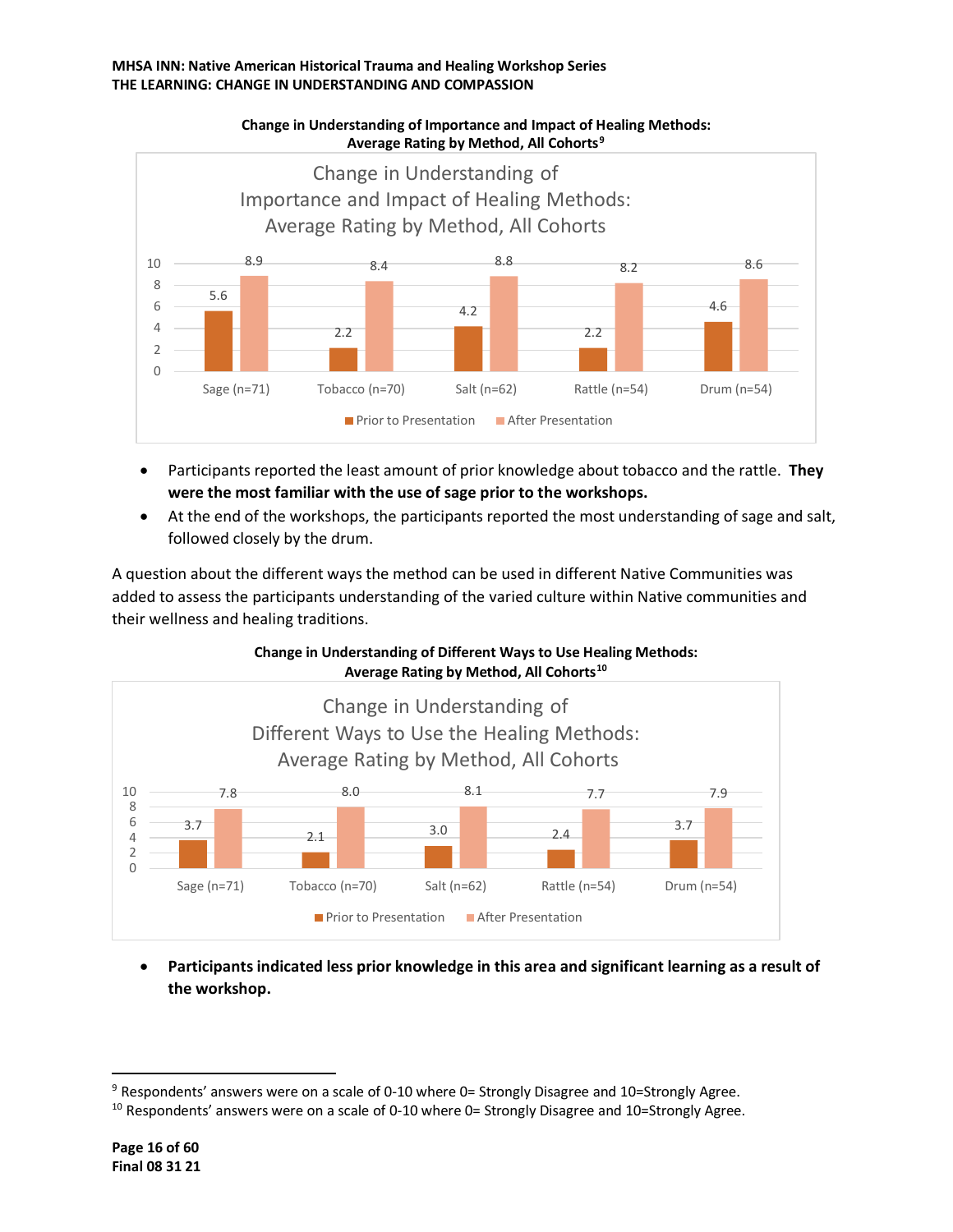#### **MHSA INN: Native American Historical Trauma and Healing Workshop Series THE LEARNING: CHANGE IN UNDERSTANDING AND COMPASSION**

Finally, the attendees were asked about their understanding of how to use the method appropriately and respectfully.



#### **Change in Understanding of Taboos Involved in Using Healing Methods: Average Rating by Method, All Cohorts[11](#page-16-0)**

- Though **all reported greater understanding of how to use the methods respectfully**, attendees reported being less knowledgeable in this area at the end of the workshop when compared to other knowledge questions about healing methods.
- Some individuals reported they appreciated experiencing the healing, but they did not feel comfortable using it themselves. They were not confident they would use it appropriately and wanted to be respectful after hearing about the importance of using the methods with permission.

#### *Participant Interviews*

The participants who were interviewed spoke vehemently and clearly about the change in their knowledge of Native history and experience and their compassion for Native individuals. The interviews began with an open question "What is different for you now that you have completed the workshops?" and the response was immediately about the shift in perspective that individuals experienced.

#### More Knowledge

*I think what's different for me is a much richer understanding of the local experience, in addition to the pain. A lot of the beauty that I was never taught as someone who grew up here and was schooled here. The beauty, the richness, the atrocities, I guess the way it was illuminated, was in a way that was hard and important. It was also told in a way that-- It wasn't just overwhelmingly hard. It was also enriching, enlightening, beautiful, and helpful.* 

<span id="page-16-0"></span> $11$  Respondents' answers were on a scale of 0-10 where 0= Strongly Disagree and 10=Strongly Agree.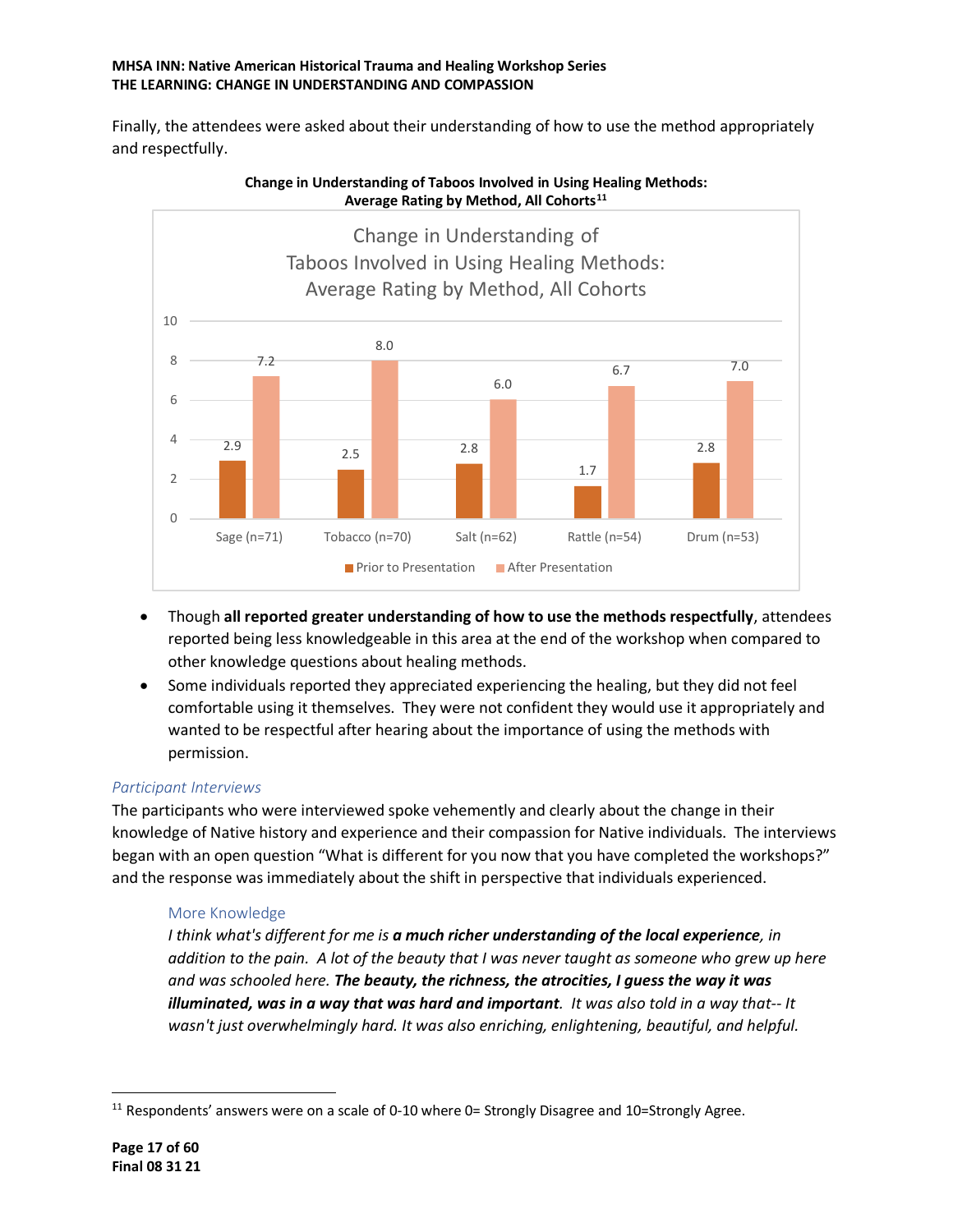*That's the emotional side of it… related just to my experience of being a white person who grew up in Napa and never learned to talk about or understand that.*

*I think what I was thinking that I would get out of these workshops is a deeper sense of culture and history. What I also got was a really-- It felt kind of like eye-opening, and more of a social justice sense of there's all this … that you've been stepping on and walking on every day and going through and not questioning. It really changed my perspective of realizing how much impact colonization has had. I've studied that in other contexts, but not right here in Napa or in California.*

*I would say that this series made it… very approachable to understand the Native American experience and white people's roles in understanding and being part of that. I'm sure we did lessons in elementary school…I remember doing a few, and I remember visiting the old Adobe …, but it was never fully brought home.*

#### More Awareness/Connection

*I just really got a better sense of awareness about the Napa Valley and the Native population in that area. Now, I'm more aware of that. More aware of their struggle to be recognized.*

*I felt a little more connected to a Native American community here in Napa.* 

*Definitely, after the workshops, there's just a greater awareness and gratitude for the land and paying respect to the Natives that were here that were here before us. It made me think about it a lot more.* 

*There was a lot that I wasn't aware of. Definitely the information that was provided in the workshops is something that you are not exposed to in regular education, in school, or anything like that. You don't hear any of that stuff, so it is very eye-opening and powerful. I think it has affected the way that I see things.*

*I got more books in this last year to read more about traditional healing methods for indigenous people of Mexico, and also, just learning more about Native American history that's here local, and just being more in touch with that. I've really purchased a ton of books in this last year in relation to that.*

#### Beginning to Make Changes

*It opened me up to more exposure to the Native American community. I want to be a bigger part of it now since that workshop.*

*It gave me the ability to have a different perspective [and] not to clump everything together. I learned about more of the functioning, the family functioning in the unit of each Tribe and their ancestors, how they went forward, and taught their young, their children. I think it gives me a perspective of how to interact with a little bit more of sensitivity.*

*We [serve] a lot of children [who] are biracial, mixed, and go through trauma….I have team members, who are … primarily Caucasian. …[I] remind them to be mindful of the child that's in front of them. The child probably does not share their same background or values. Especially with the history that a lot of Native Americans had with authority figures and police, and now I'm thinking, "Okay, remember, these kids have a way different perspective. Their ancestors may*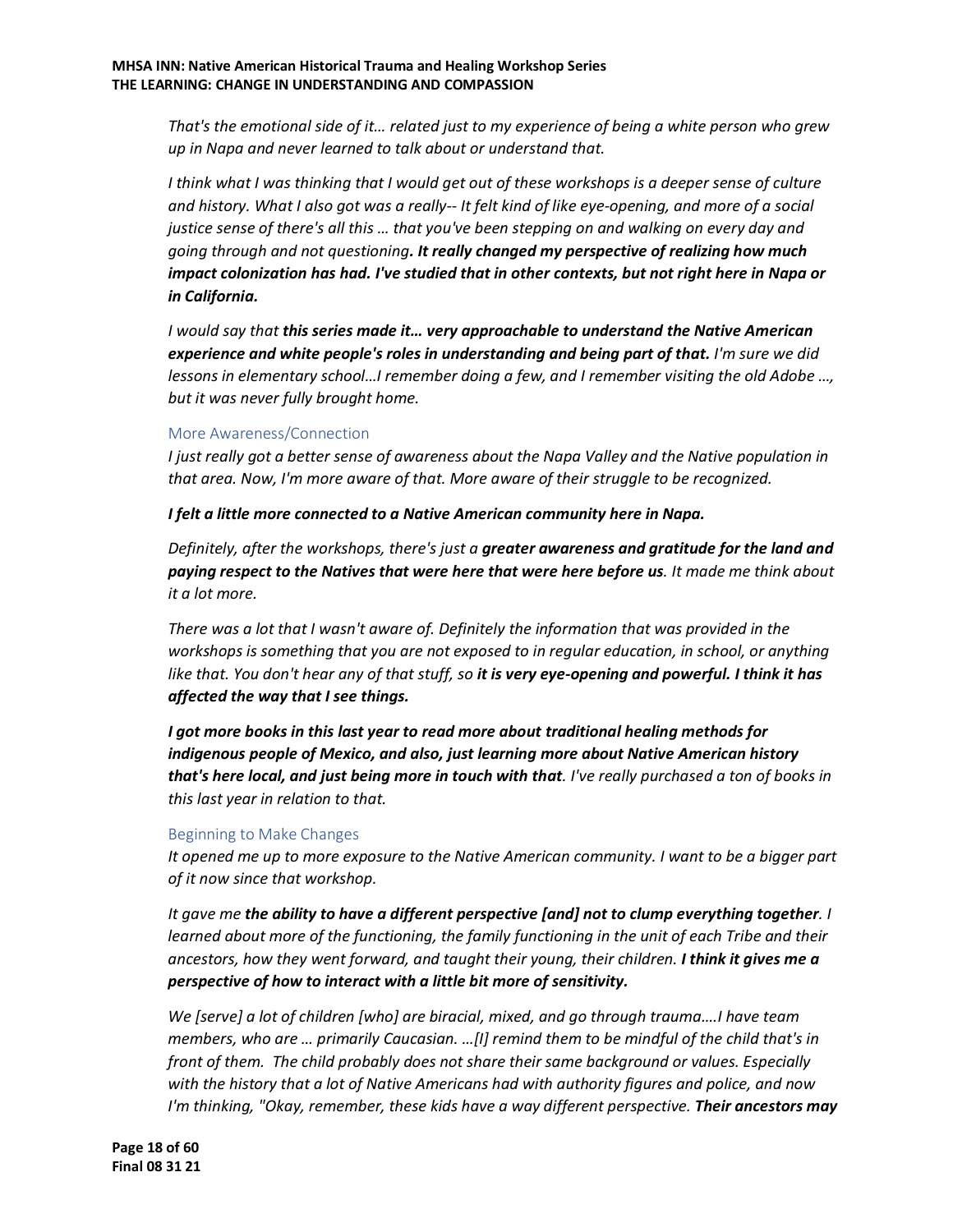#### *have not had such a great experience [with] authority figures and now, having to have you there, it's probably not what they're expecting".*

When asked specifically which of the five workshops was the most impactful, interviewees frequently indicated the third workshop about European contact and the resulting trauma. Some talked about the workshops focused on resiliency and thriving, others noted that all of the workshops were impactful.

#### European Contact Workshop

*The one that struck me most was-- I'm looking back to my journal … The third one really detailed all of the horrors visited upon this land. That was trauma day, basically.*

*Obviously, the one that resonates and hurts a little more is the one where they talk about the genocide, the killings of our Native American people. I think that one also resonated because I'm Catholic and it just brings up all those emotions about how can this be right? It makes you really think and question.*

*I should have got my notebook. There was one where we went into the trauma… I think the most intense was the trauma. The one where we saw how the destruction happened. I think in that workshop, there was a quote or something that Charlie mentioned…, "How do we teach the history to our kids without creating hate, or how do we teach about this without having that anger in our future generations." That was the heaviest. … That was the most impactful for me. It shook the whole day for me.*

*I think when they went into detail about the way that the government brutalized the people and ran them out of here, out of the valley. The bloody history, it was really impactful. It's something that I had never heard before because all you've ever heard was the savage Native, right? That's the message. Hearing how brutal it was, it's made it that much real, I think, and that much more powerful to me. Just knowing that it was just 25 years. Just that alone is so like, "What? You wiped out of culture in 25 years?" You never hear it. I'm sure they don't teach that at Napa High.*

*It was the middle [workshop] when the colonists came? That one was deeply disturbing to me. …That this isn't being taught at all is unbelievable.*

*… the trauma and the eradication of people and how lightly that had been spoken off. That was huge. The lies, basically the history that we would talk about versus the history that was.*

*I think the one where they talked about the removal of the children and the whitening of the Indian children, the stripping of the culture, essentially, and how they did it in Napa, that was really impactful because here we are in Napa.* 

#### Resilience and Thrival Workshops

*… when you actually got to the experiences that they've all had, the Fort Bragg thing…. Alcatraz and all of that. It was like, wow. Then to find out that there's actual Native American heroes that I've never even heard of, like, wow. I've never even heard of half of them. I was thinking that that was cool. That was inspiring. I think the fourth and the fifth were really good ones.*

*I liked the one I think it was called Thrival. I liked that one the best because it was more of a sense of pride. All the bad stuff that has happened, and then here we are, we're thriving, I'm*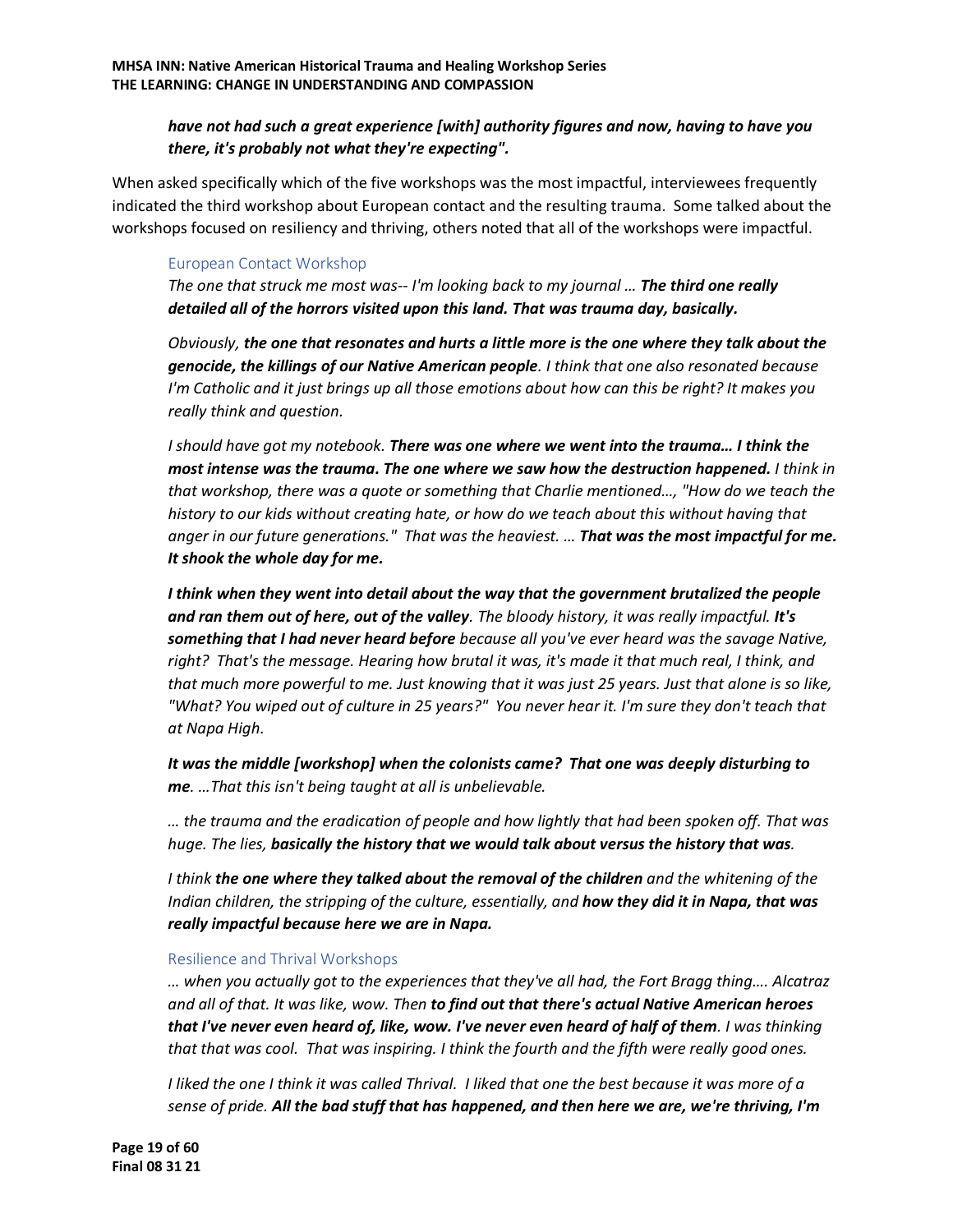*thriving. That was the one that I liked the most. Because no matter what we went through, we're still here and we're still thriving.*

#### *…ultimately the resilience. It was pretty awesome.*

*They were all good, but the Thrival one was my most favorite.* 

#### All Workshops

*I absolutely felt impacted by every single workshop.*

*I thought everything was laid out really well, and the facilitators did a great job communicating clearly and very understandably. Everybody could totally understand what had happened. They did it in a really respectful way which was-- I saw the room there and they really had everybody's attention. I think they did it. I think it was the facilitators and how they presented it, it's why it came out so well. I think they were very prepared, or maybe it's just being prepared and knowing their material, mostly.*

*I heard something out of every single one. There wasn't one that I could say, "That was a waste that we went to," or "That one was a bit drier." No, each one had some little nugget of like, "Oh my God." No. I can honestly say no. I think they all had impact definitely.*

*I appreciated every single one. I really appreciated…. learning about every person's particular role. When Sal went into every particular role-- the child, the grandparent, the aunt, the uncle- and the passing of the drum or the stick. The passing of the stick to be able to speak now, just like the order of things and how things happened, and the respect that happens in that circle. I still think about that.*

The primary impact noted was the emotional and personal impact of learning the history, and the second impact was the actual historical and cultural learning.

*Right off the bat, I think there were a couple of things I heard when we talked about General*  Vallejo, I'm not sure which one that was but when we were talking about him, I had no idea what *a piece of shit he was because that's not taught. That was very impactful like, "Oh my gosh, all the kids go to the missions. We all build these little missions and things." These were people that were part of slavery. That was one of the things that just woke me up. That was so like a smack in the face.*

*…[the information included] much deeper levels of content that are much more cognitively challenging, in this case, much more emotionally challenging, and on some levels, depending on who is in the room, culturally challenging because most of… the content that was delivered, most of it ran counter to any of the traditional storylines that have been popularized in schools, in government, in politics about Native Americans.*

*I was not looking forward to hearing more about [colonization], but I understand how important it is to understand what happened.*

*It was just heavy it definitely brought up some emotions, created some reactions. I loved that they gave us a journal on the first day to help process and reflect on what we were learning.*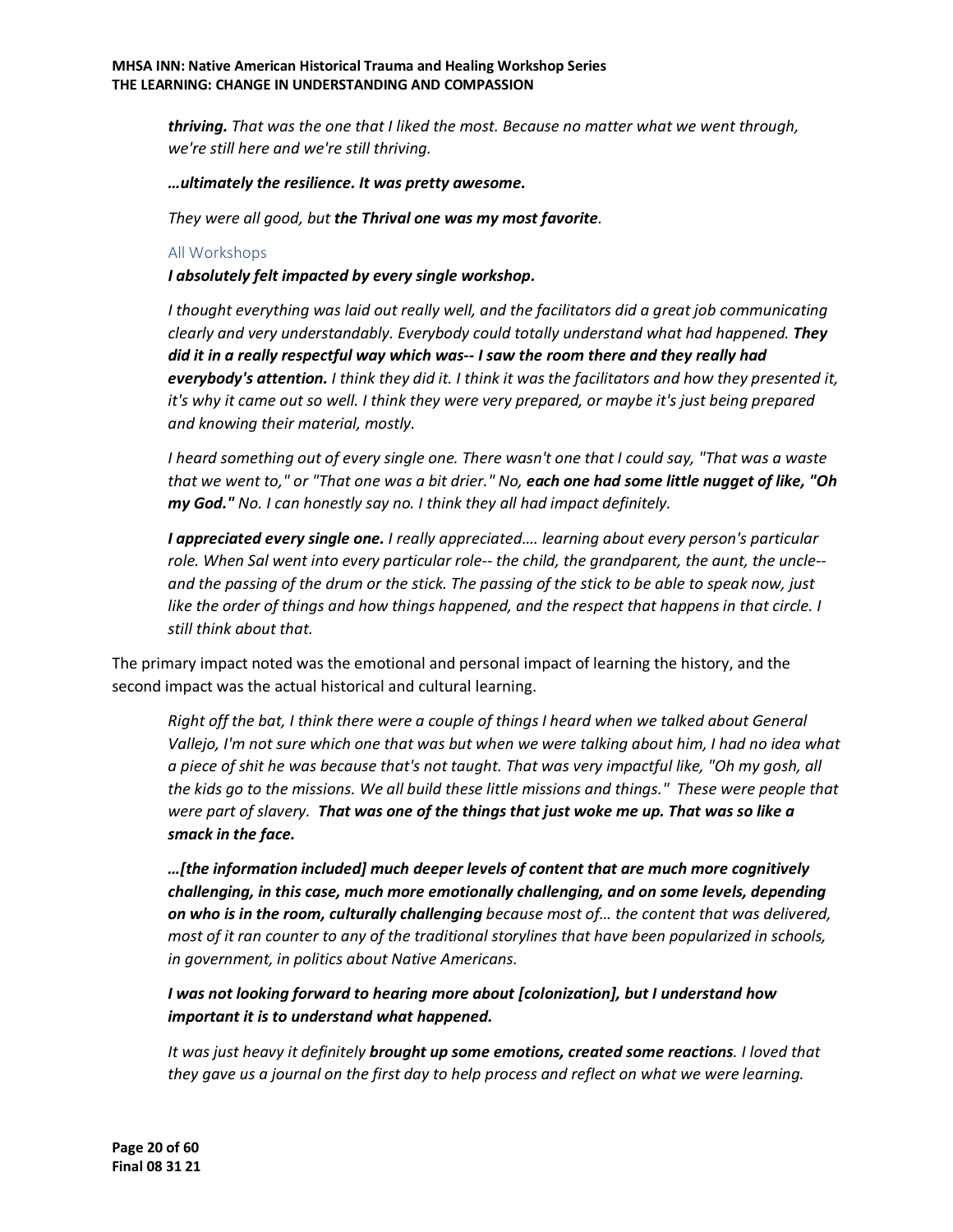*… the systematic way that they were really just trying to control a lot of the Tribes, and their interactions with each other. Historically, it's divide and conquer, the idea of spreading them apart and not really having them align with each other to be able to work together.*

Some were intrigued by the possibilities of healing through use of the elements. Others have changed their minds completely about the healing rituals and relationship of nature to humanness.

*That [the healing elements] can help a lot, especially people with serious mental illness dealing with psychotropic drugs. If they can, for their physical health, use some of the tobacco or other things that would be…what a relief.*

*When I think of Whole Person Care, now I think of that too…These healing practices should be part of Whole Person Care for individuals who are coming from the community that practices these.*

When hearing about the history of the elements, some participants railed against the commercialization of them. For example, seeing a three dollar plastic bag of sage in a nearby pharmacy.

*It's totally peaked my awareness. Good Lord, I saw sage in Pharmaca the other day in a plastic bag. You can buy it for like three bucks. Who does that? I know that people do that. Do you know what I mean? When you start to see it… it opens your eyes. It takes your veil off. You start to see all of the ways in which people are truly marginalized. It's not they're just marginalized for their color or their race, everything about them is marginalized, including their cultural traditions and religion.*

*I think about [sage] now, which I guess I never thought about it. I'd always thought about it in terms of Wiccan. That was what I identified as a kid. I knew it was Native American based, of course. Every time I lit it, I didn't think of Native Americans, which I think I do now.*

Others mentioned how colonization and the church attempted to eradicate the practices in the name of Christianity and Western civilization.

*I have to remember that we're colonized people. Because we're colonized people, all of these healing practices and all these traditions were literally taken away from us. The Europeans, the white people, the Spaniards, the Catholic Church, they all try their best to erase this from us. Really using it …is empowering and it's literally taking a stand against colonization. We're decolonizing our life by being able to learn all of this and do some of these healing practices at home.*

*Yes, it's both special and it's a challenging thought because the church did appropriate a lot of things and used it against people. I'm okay with that challenge. There's a lot about being white and coming into racial justice after growing up in a place that didn't talk to me much about it. That is challenging and I think that's a good thing.*

*I think that mostly what's changed for me is even in my Catholic tradition in my family is very conservatively Catholic. We were taught that doing things in other religions is not okay. I think one of the biggest things that changed for me in part because of this experience was a more openness to other traditions in the power and the healing and the connectedness is a lot of*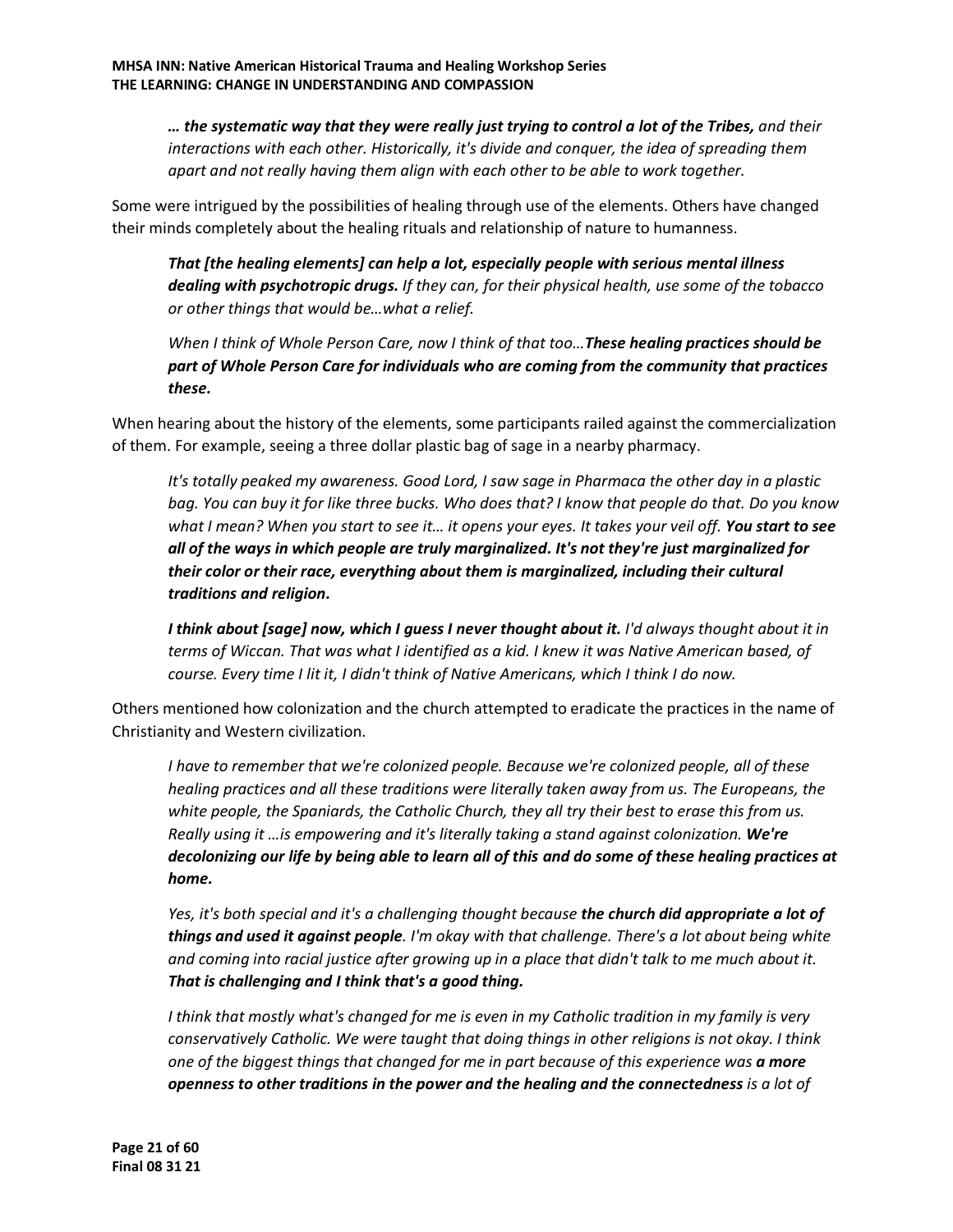*them in a beautiful way, in addition to the challenging way of how the church misused some people's practices against them.*

When asked directly about what has changed for individuals as a result of learning about this history, the participants shared shifts in knowledge, attitudes, and behaviors.

#### Knowledge

*I really gained a better understanding of how sacred this knowledge is for people. I was really humbled to be in the room with Charlie and Sal knowing that the things they were sharing with us, not every Native American person would be willing to share.* 

*I know that they made that clear that it seems they almost have to ask permission about what things to share and what things not to share. That's something that I hadn't considered before. It brought me to a greater level of respect and humbleness around having learned this knowledge from them.*

#### Attitudes

*Wow. I wanted to say it increased compassion. I was always intrigued by the Native people and wanted to know more about them, but it was more of not necessarily a superficial interest, but this knowledge is huge and profound. I think it just really opened my eyes to what they've suffered and what they've come through and how resilient they are.*

*I don't know that it's changed anything. I think I have always thought about how amazingly resilient people are. That's been the forefront of my therapy. It's just like, what an honor it is to work with somebody who you still hear the process of what you've been through, but also, again, it's like the Holocaust and it's like this was a genocide. Yet, there's such power in just believing somehow that you'll make it through and not lying down. It hasn't changed anything. I think it's made it more real.*

*I interact with others with more compassion probably … I have integrated more compassion and more empathy in the work I do, kind of allowing space for more understanding.*

#### Behaviors

*Every culture around the world has different things that help them, and I encourage them to learn about their culture.*

*I guess just being more mindful about the history sharing. Not correcting, but informing others around me, that really is a choice that you make every day consciously on how you interact with everybody and that you are never in someone's skin. You know it's different experiences for everybody and you have to be aware of that.*

*Other than just looking at what other history do I not know about. Starting with the Black Lives Matter movement, and just realizing there are other parts of history that I don't know more about and would like to know.*

*I think we all know this isn't just about Native Americans as we look at other groups such as African Americans. The stories are different, yet the stories are the same, so I feel with the*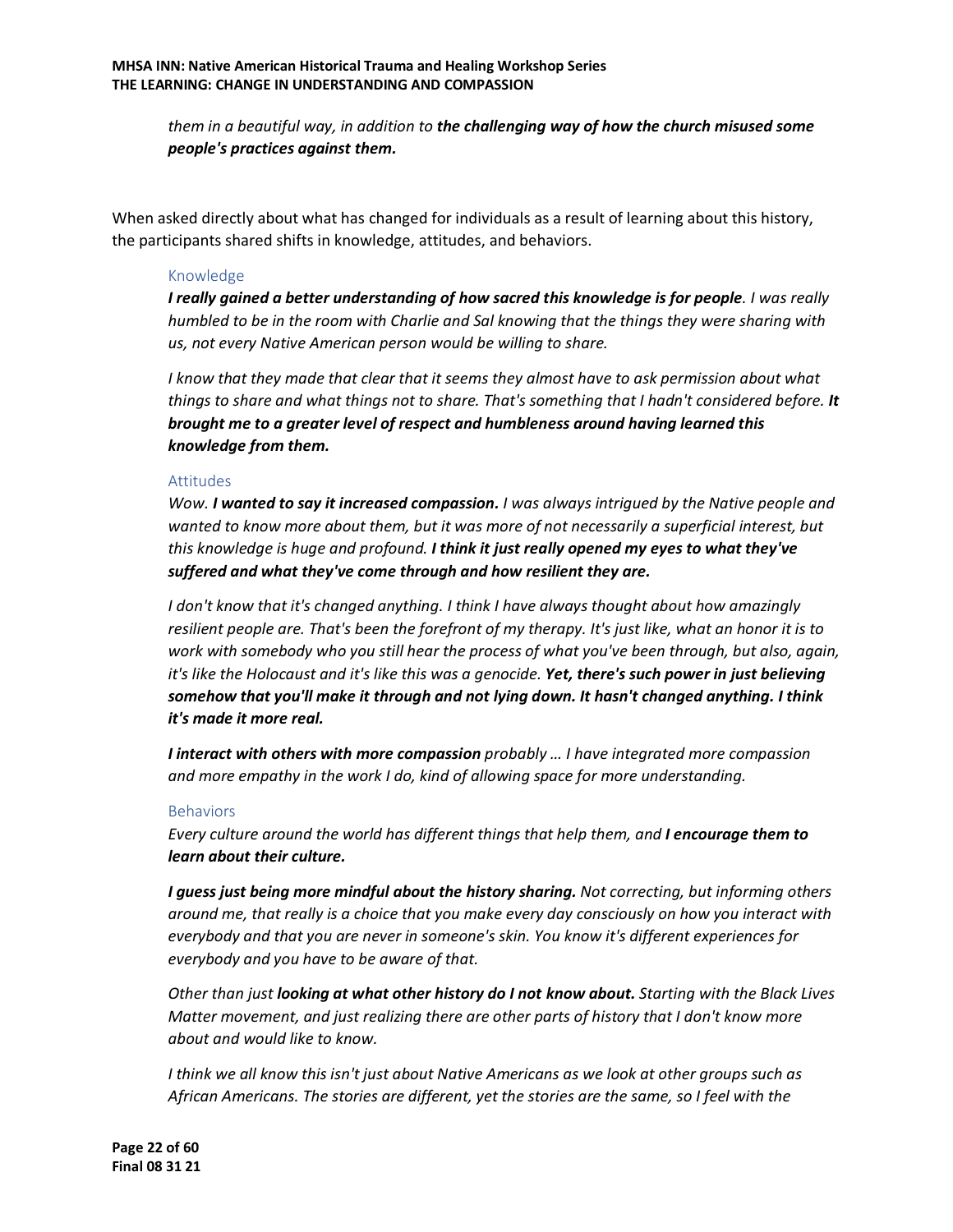*current uproar, it's giving me more of a context and depth. Even to be able to handle what I'm hearing from my African American colleagues…and to be able to realize that you can do it. You can listen, you can attend, you don't have to pull up back in shock, and horror, and shame. I feel all of those things, but I can stay at the table.*

#### *Community Survey*

On the second community survey, given at the very end of the project, **the respondents' familiarity with local Tribes increased for all Tribes** when compared to the responses from 2018. The number of individuals who indicated they were "Very Familiar" with a particular Tribe ranged from 3 to 5 (9-16% of 32 respondents).

| Community Survey, 2018 and 2021 <sup>12</sup>                  |     |     |  |  |  |  |  |  |  |
|----------------------------------------------------------------|-----|-----|--|--|--|--|--|--|--|
| How would you rate your familiarity with the following Tribes? |     |     |  |  |  |  |  |  |  |
| <b>Regional Tribe</b><br>2018<br>2021                          |     |     |  |  |  |  |  |  |  |
| Miwok                                                          | 0.8 | 1.6 |  |  |  |  |  |  |  |
| Ohlone                                                         | 0.5 | 1.4 |  |  |  |  |  |  |  |
| Onasatis (Wappo)                                               | 0.8 | 1.8 |  |  |  |  |  |  |  |
| Patwin                                                         | 0.3 | 1.1 |  |  |  |  |  |  |  |
| Pomo                                                           | 0.9 | 1.8 |  |  |  |  |  |  |  |
| Wintu                                                          | 0.3 | 0.8 |  |  |  |  |  |  |  |

#### **Respondent Ratings of Familiarity with Regional Tribes, Community Survey, 2018 and 2021[12](#page-22-0)**

In 2021, **the percentage of mental health providers who knew that Native Americans used all parts of Napa County prior to 1850 increased.** Almost three-quarters (72%) reported that Native people used all parts of the county. This is in contrast to 2018 when less than half of providers surveyed (44%) knew this to be true.

<span id="page-22-0"></span> $12$  Respondents' answers are on a scale of 0 to 4 with 0=Not at all Familiar and 4=Very Familiar.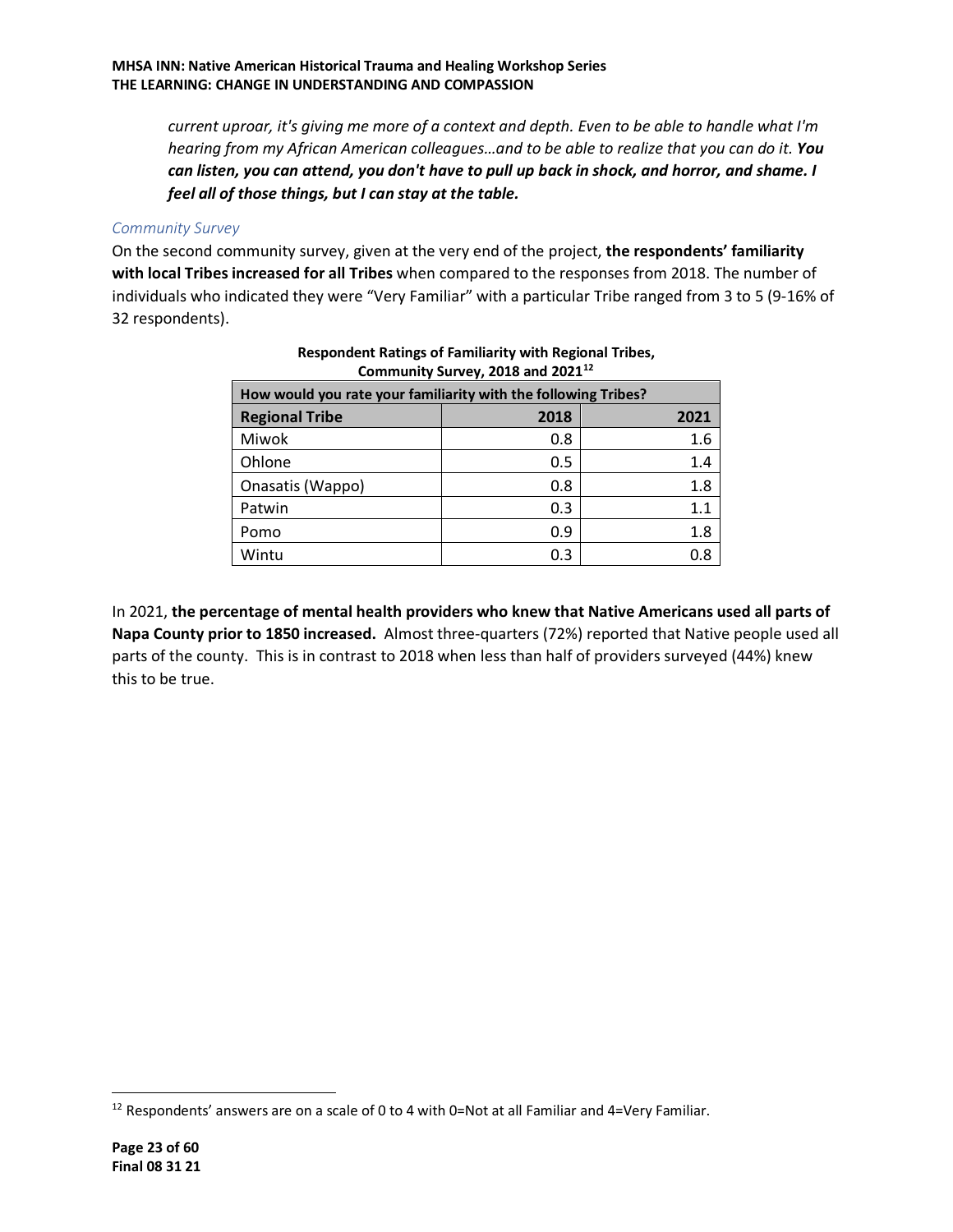| To the best of your knowledge, what areas of the county were used by Native<br>Americans prior to 1850? |      |      |  |  |  |  |  |  |
|---------------------------------------------------------------------------------------------------------|------|------|--|--|--|--|--|--|
| <b>Areas of Napa County</b>                                                                             | 2018 | 2021 |  |  |  |  |  |  |
| All Areas of Napa County                                                                                | 44%  | 72%  |  |  |  |  |  |  |
| Angwin                                                                                                  | 45%  | 88%  |  |  |  |  |  |  |
| American Canyon                                                                                         | 50%  | 78%  |  |  |  |  |  |  |
| St Helena                                                                                               | 51%  | 88%  |  |  |  |  |  |  |
| Lake Berryessa                                                                                          | 51%  | 88%  |  |  |  |  |  |  |
| Pope Valley                                                                                             | 56%  | 94%  |  |  |  |  |  |  |
| Yountville                                                                                              | 52%  | 88%  |  |  |  |  |  |  |
| Calistoga                                                                                               | 59%  | 97%  |  |  |  |  |  |  |
| Napa                                                                                                    | 63%  | 88%  |  |  |  |  |  |  |
| Other                                                                                                   | 18%  | 3%   |  |  |  |  |  |  |
| Native Americans did not live in Napa County                                                            | 1%   | 3%   |  |  |  |  |  |  |
| No Response                                                                                             | 20%  | 0%   |  |  |  |  |  |  |
| <b>Total Respondents</b>                                                                                | 101  | 32   |  |  |  |  |  |  |

**Respondent Ratings of Historic Use of Napa County by Native Americans, Community Survey, 2018 and 2021**

In 2021, **all mental health providers (100%, n=32) who responded to the survey indicated they believed in Historical Trauma.** This is in contrast to 84% of providers (n=101) in 2018.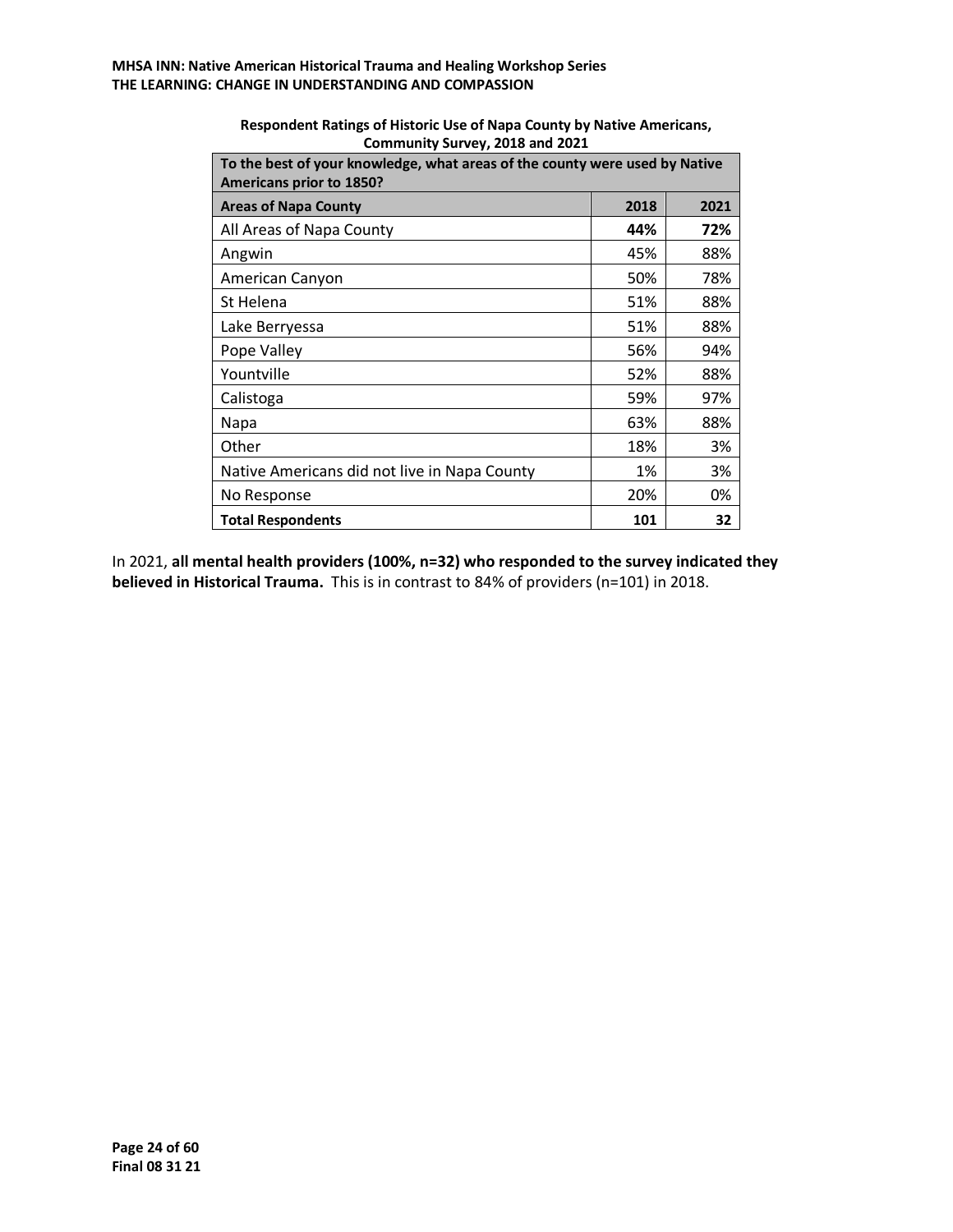# <span id="page-24-0"></span>Integrate Learning into Self-Care

#### **Do providers integrate the learning into their own self-care? Why or why not?**

- On average, the participants reported positive changes in how they were feeling after experiencing the healing elements. This change was highest for the drum and lowest for tobacco.
- The participants indicated they were most familiar with using sage prior to the workshops, and the majority planned to use elements for their personal use after the workshops. This intention was the highest for salt and lowest for tobacco.
- A few were unsure if using the healing elements for their personal use was appropriate and described concerns about cultural appropriation.
- When community members were asked about their use of healing methods in a 2021 survey, they were most familiar with the methods described in the workshops and least familiar with experiences that were limited by the restrictions of the pandemic (visiting a Reservation or Rancheria, talking with members of local Tribes, etc.).

#### *Workshop Survey*

Questions about how individuals felt after experiencing the healing element, their prior experience with the element and their planned use of the element were asked after each workshop.



**Responses to "In your opinion, did the healing element change how you were feeling?" Average Ratings from Workshop Surveys, All Cohorts[13](#page-24-1)**

- On average**, individuals reported a positive change after the healing element**. (A rating of 5 was neutral).
- The average reported change was the **lowest for tobacco and the highest for the drum**.

<span id="page-24-1"></span><sup>&</sup>lt;sup>13</sup> Respondents' answers were on a scale of 0-10, where 0 was "I felt much worse after experiencing the healing element" and 10 was "I felt much better after experiencing the healing element". A rating of 5 was "I felt the same after experiencing the healing element."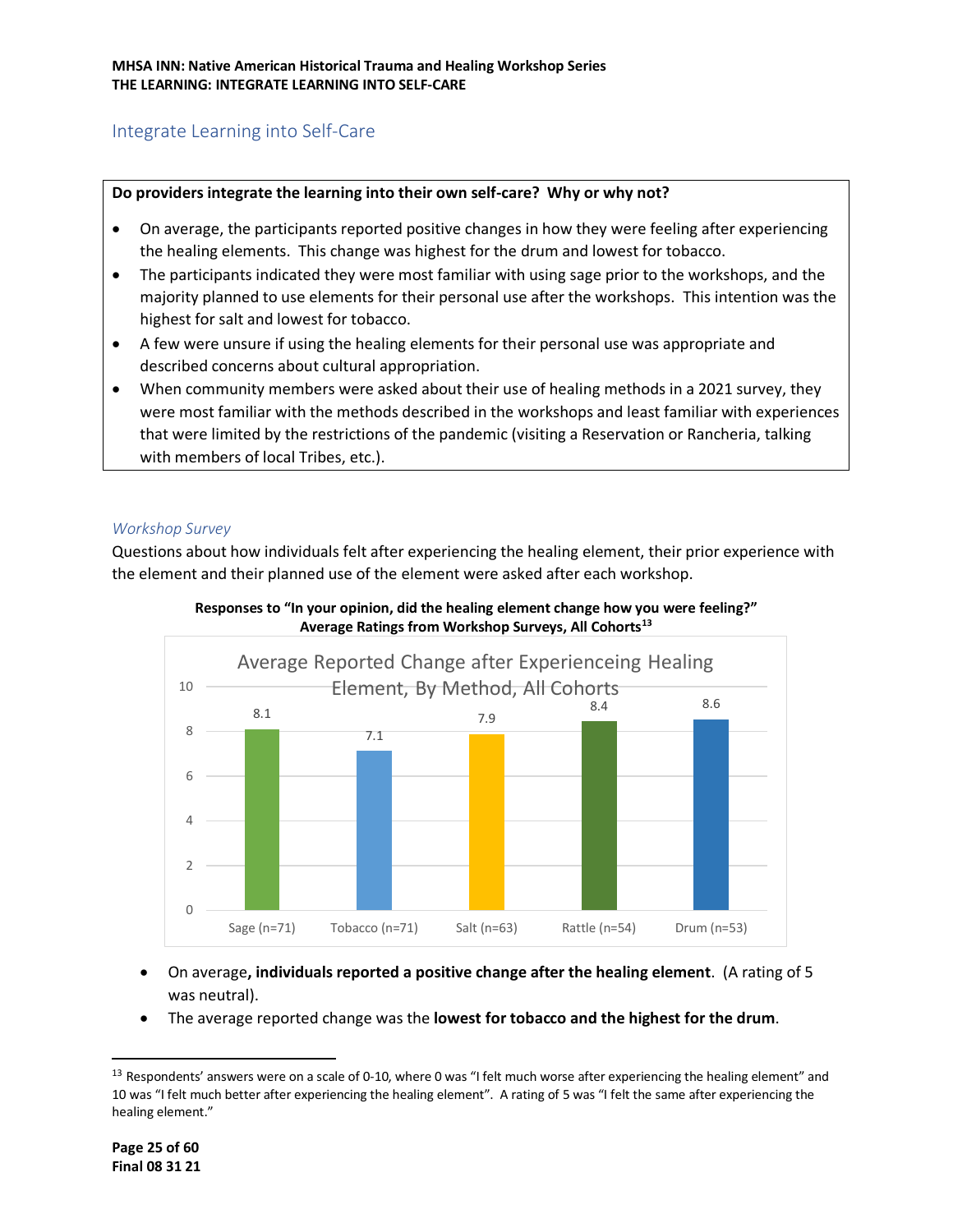#### **MHSA INN: Native American Historical Trauma and Healing Workshop Series THE LEARNING: INTEGRATE LEARNING INTO SELF-CARE**

When asked about their prior use of the healing elements, they were **most likely to indicate they had used sage previously. They were the least familiar with the rattle and with tobacco.**



**Responses to "Have you ever used [healing element] for**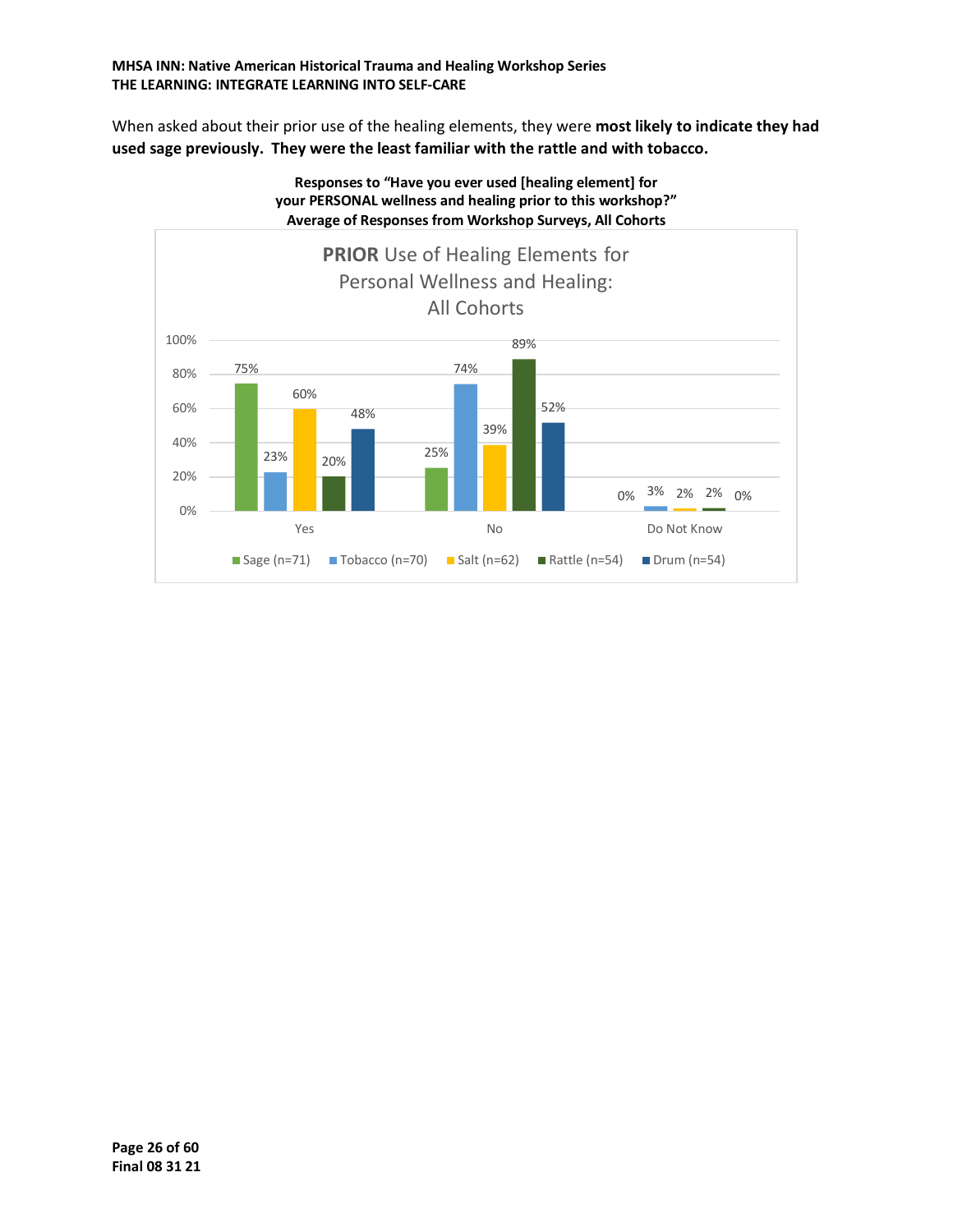#### **MHSA INN: Native American Historical Trauma and Healing Workshop Series THE LEARNING: INTEGRATE LEARNING INTO SELF-CARE**

When asked what they planned to use, on average, all of the methods were intriguing, and they were the **most likely to indicate planning to use salt, sage and the drum.**



# **Responses to "Do you plan to use [healing element] for your PERSONAL wellness and healing prior to this workshop?"**

#### *Participant Interviews*

In the participant interviews, individuals spoke about having a shift in their perspective on use of elements for personal healing

*I think just like thinking about it when I'm going through something hard, and calling on, or thinking about what healing I need to help after that hard or heavy thing has happened.*

*Again, just more intrigued than anything else. I love the idea that the salt absorbs all the negativity, that you can go and smudge your room and those kinds of things but actually using them-- With the drum making, I have a drum that I use myself and I would definitely use the smudging myself, but I would not with clients.*

*Well, it is somewhat different, I'd say, because the way we're all raised in a western culture is you perhaps are allowed to think of animals as having personalities, but you're certainly not encouraged to think of plants, or rocks, or the sky or anything as kind of beings. I'm trying to word this in a way that doesn't make it all wishy-washy sentimental. Maybe it is wishy-washy sentimental, but just by regarding those things as not just objects, but…something with its own way, its own purpose, its own possibility of in a way communing with them. That's different for me because we're trying to think that's all just mystical nonsense in the way we were brought up, so yes that is different.*

When asked directly about how they have used the elements in their self-care, individuals mentioned the sage and the salt. Some had used it themselves, a few mentioned using it with their family.

*I could just burn [sage] in my room and it just lightens the air in my room. Although some of my kids don't like the smell of it. I try to make sure that the windows are open, of course. They did*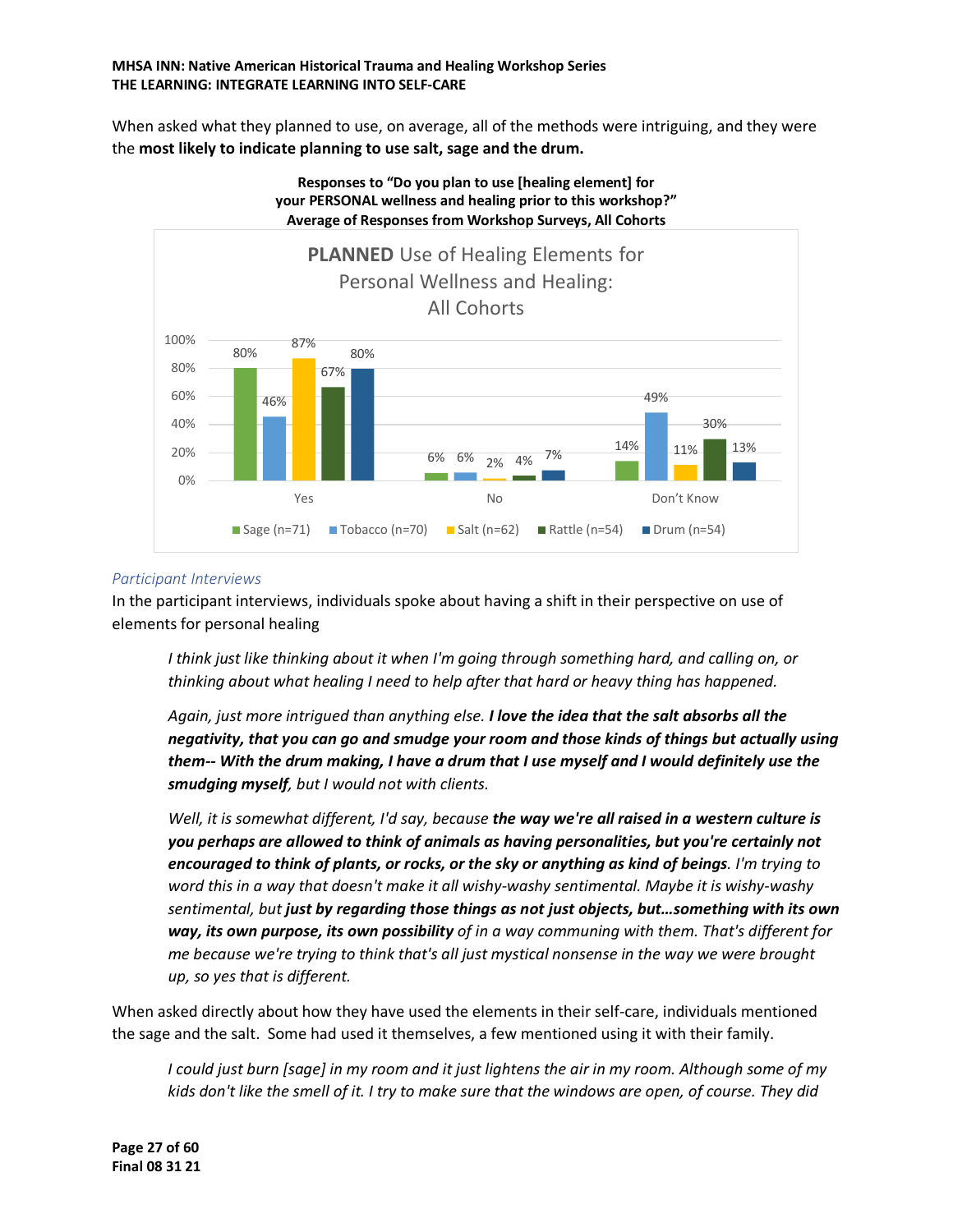*mention that all the windows should be open because the bad energy goes out. I just burn it in my room. Sometimes I sage myself if I'm feeling really icky, which I could do in my backyard by myself. The salt thing, my daughter was having nightmares, so I put the little bowl of salt under her bed. It actually worked. Then I told her "Throw it outside, just not on my plants." Salt's good for everything but your plants. I thought that was pretty cool.*

*What I did was one day, it was a bad day through the system here, like a BAD day. I actually had some dry sage in my office just there as a form of medicine even though I couldn't turn it on because of rules. I took a walk and around the building, I just use it in my walk. I was then concerned because instead of the healing and relaxing, people were looking at me like… "I thought that was a blunt." Or they looked at me and said, "You're going to start a fire."*

*I have sage and I tried smudging around my house.*

*Have I talked about it? No, because I don't think I realized that until I talked to you just now. You know what? Actually, I do think from listening to [that person] even talk about, "Oh, my gosh, that's healing sage." I realized, "Oh, if anything, maybe I need to do it more often." Not just like, "Oh, I just need to do the house but to do it on myself really."*

*An experience I had last week when we had those high winds, I just did not feel comfortable in my room. I had a feeling it was too dark, and I just had an eerie feeling. That morning I went ahead and saged my room and my doorways and my windows just to get a reminder I have that to wrangle in whatever my feelings or whatever's going on in my room at that time.*

*I've tried the salt myself. I use it to clear energy, and I also use it in the bath…Even before doing this cohort, I was a big Epsom salt person. I also use bath salts and different things, so I've always been big into that. I probably take a bath twice a week... I used to do it once every two weeks or so, but now I do about, like I said, twice a week, sometimes even more, depending on how my body's feeling.*

*This would be the first time saging my home. We've been living here for three years now. It'll be the first time saging our home. I think the best thing I can do is just bring it up to my family. I feel like it's just a good teaching opportunity. Let them know why we're doing this and the meaning of it. That's something that I'm looking forward to doing.*

Some felt the elements were inappropriate to use and did not try it for self-care.

*I think the whole idea of not being a practitioner was the biggest challenge. I think the appropriation kept popping into my mind and in my heart. Is it okay for me to be doing this? Not from the Catholic side. I'm okay with that, whatever but from the-- Is it okay to be using someone else's sacred practice or healing practice?*

*I'm not going to be running around claiming to sage out people's homes and their evil spirits.* 

#### *Community Survey*

On the second community survey, given at the very end of the project, respondents were asked about their knowledge of Native American practices, places and people. The **most familiar areas were the**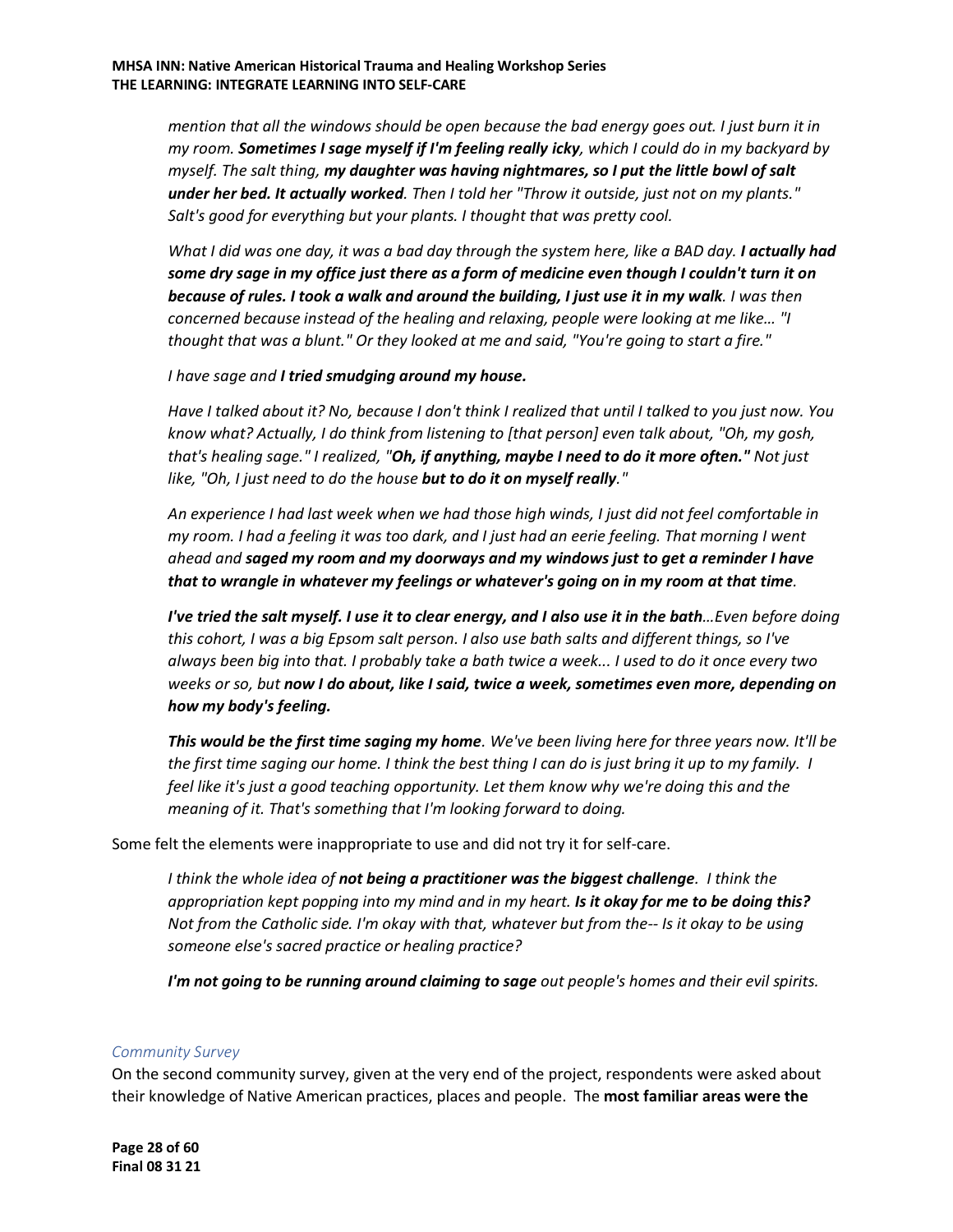#### **MHSA INN: Native American Historical Trauma and Healing Workshop Series THE LEARNING: INTEGRATE LEARNING INTO SELF-CARE**

**practices demonstrated during the workshops, with sage and the drum rated highest**. The largest percentage gain in familiarity was around knowledge of where Native Americans gather in Napa County (57% increase) and knowing individuals from regional Tribes (61% increase). The largest change in experience was for the elements demonstrated during the workshops (34% increase). Part of this was due to the pandemic and the lack of access to the geographic locations and/or individuals during the shelter in place orders.

| Participants' Ratings of Knowledge and Experience with Components of Native History and Experience, |                                       |        |  |  |  |  |  |
|-----------------------------------------------------------------------------------------------------|---------------------------------------|--------|--|--|--|--|--|
|                                                                                                     | Community Survey 2018 and $2021^{14}$ |        |  |  |  |  |  |
|                                                                                                     |                                       | ______ |  |  |  |  |  |

|                                                                |        | <b>Knowledge</b> |                      |      | <b>Experience</b> |                               |
|----------------------------------------------------------------|--------|------------------|----------------------|------|-------------------|-------------------------------|
| Please indicate your knowledge/experience of the<br>following: | 201815 | 2021             | Percentage<br>Change | 2018 | ᆗ<br>202          | ōο<br>rcenta<br>ang<br>ھ<br>동 |
| The Use of Sage (2018) / Sage (2021)                           | 1.9    | 2.3              | 21%                  | 1.6  | 2.1               | 34%                           |
| Tobacco                                                        |        | 2.0              |                      |      | 1.5               |                               |
| Rattle                                                         |        | 2.0              |                      |      | 1.4               |                               |
| Drum                                                           |        | 2.3              |                      |      | 1.9               |                               |
| Salt                                                           |        | 2.1              |                      |      | 1.5               |                               |
| Where Native Americans gather in Napa<br>County                | 0.8    | 1.3              | 57%                  | 1.3  | 1.3               | 5%                            |
| Where Regional Rancherias and Reservations<br>are located      | 0.9    | 1.1              | 16%                  | 0.9  | 0.8               | $-11%$                        |
| Individuals from Regional Tribes                               | 0.8    | 1.4              | 61%                  | 1.3  | 1.3               | 4%                            |

<span id="page-28-0"></span> $14$  Respondents, answers are on a scale of 0 to 4 with 0=Not at all Knowledgeable/Experienced and 4 =Very Knowledgeable/Experienced.<br><sup>15</sup> Some of the healing elements were not part of the 2018 survey as the Cultural Advisory Committee discussed

which to include.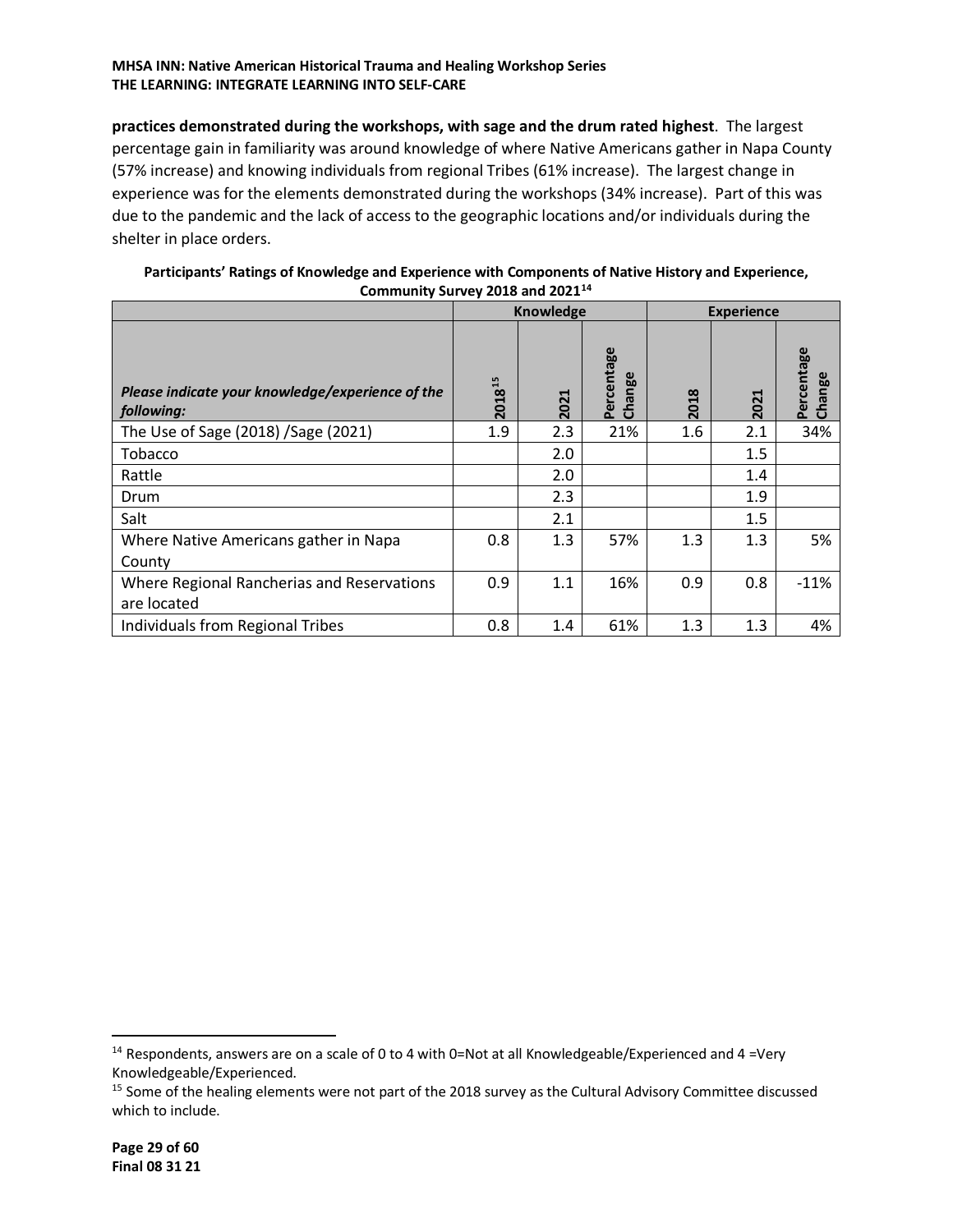# <span id="page-29-0"></span>Change Professional Practice

**Do providers use their knowledge of Native American culture and history and their experiences with traditional wellness and healing methods to change their professional practice? How? Why?**

- Prior to the workshops, very few participants had used the healing methods with their clients. After the workshops, about 40% of participants indicated they planned to use the element with clients. This was a bit lower for tobacco (19%).
- Some providers talked about how they used the elements. Some of these providers identified as indigenous, and some felt like there was support in their workplace for using the elements.
- Some intend to use the elements but haven't done it yet. Some talked about being unsure if a client was interested, others talked about not feeling comfortable using it at work
- Several providers shared the elements with co-workers as a way to promote using the elements with clients served by their agency.
- Among the providers who did not plan to use the elements, some indicated it felt inappropriate for them because it wasn't their tradition, other talked about referring individuals to Suscol or other agencies and/or community members who can provide the elements for Native individuals.

#### *Workshop Survey*

In the workshop surveys, participants were asked if they had used the element with clients prior to the workshop and if they planned to use it with clients after the workshop. **Very few participants had used the elements with clients previously.** 



**About 40% of the participants indicated they planned to use the element with clients** after the workshop. This was a bit lower for Tobacco (19%).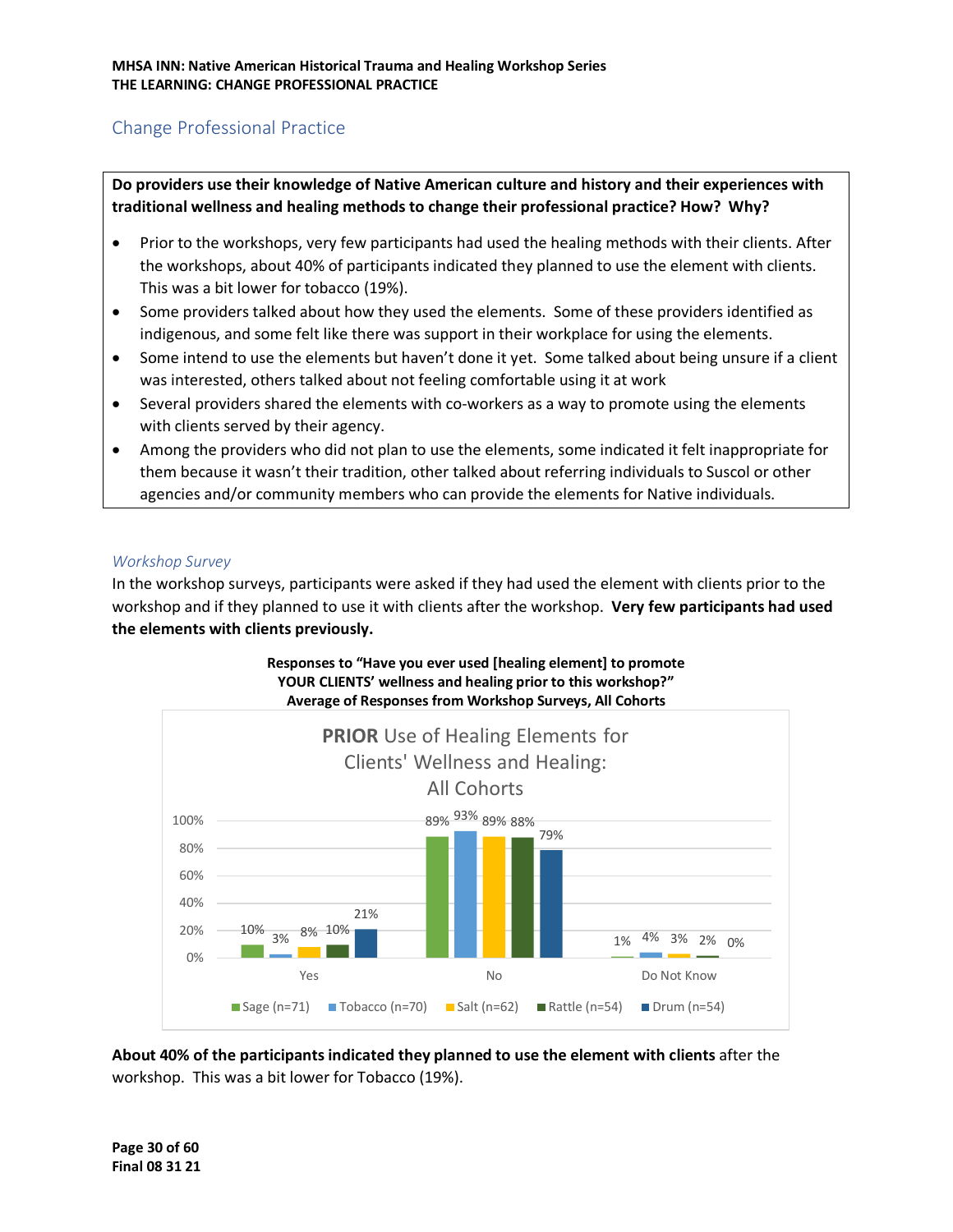

# **Responses to "Do you plan to use [healing element] to promote YOUR CLIENTS' wellness and healing?"**

#### *Interviews*

Use of the healing elements in professional environments, created a lot of discussion and examples during the interviews. Some participants talked about what they would like to do. For example, using sage or having a bowl of salt in their office. Others mentioned burning sage, applying sage oil, or using a rattle or drum. Barriers to using the elements in an office environment included fire danger, offending people who do not like the smell, or supervisors who are not on the same page.

The participants described a range of ways that they share the information with clients. For some, they use it directly with clients. Others described the intention to use the elements but had not tried it yet. These participants shared that they felt nervous or unsure or hadn't have an opportunity yet.

#### Use with Clients

*I use the sage oil with clients. I always ask, "Are you allergic to anything?" With one youth, he was Indigenous, I just shared some with him and used it like an essential oil, and he was just happy to see, "Oh, there are people actually out there at least trying to understand." When I was asking about if he had any times that he has seen or hear things that other people can't here, I'm looking more for psychotic symptoms. That's when he said, "Well, I don't know, people might think I'm crazy because I do communicate with my ancestors or I just pay attention to my thoughts. I don't want you to think I'm crazy."…he wanted to make sure that I wouldn't judge him for having that connection to ancestors or listening to other. I said, "No." I did ask him if I could share the sage oil if he was comfortable with it. At first, I just left it there and I said, "You're welcome to smell it." Then he used it.* 

*We use music in a lot of things [at work] and I definitely hear a lot of the elements of storytelling in other cultures and other things. It's starting to make that universal connectedness for me.*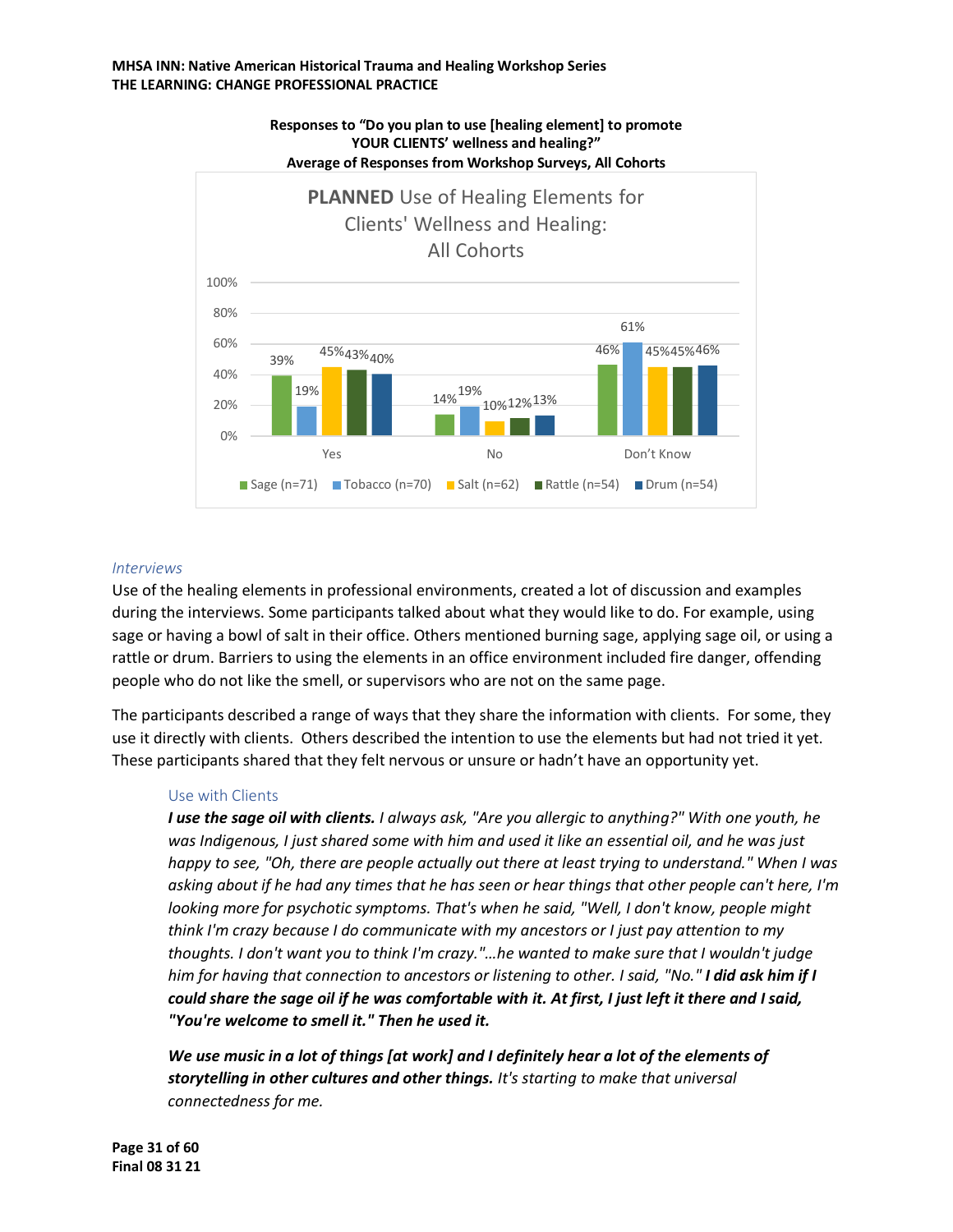*Also, I'm learning to use [the drum] really well so I can integrate it into my group. I have a gardening group that I usually do when things are normal. Then another support group out in the community to do what I was doing, and so I was hoping to bring it into there, into my support groups in the community introduce it as a way to do different things with it, healing with it…That's why I've signed up for their classes, the drumming circles that we have every Thursday, so that I can learn how to do it properly, learn the right songs, learn how to use the drum properly.*

*I have about the salt because one of my coworkers gifted those rocks, I actually gave that to somebody because I had the one that Charlie gave me. I have shown the one that Charlie gave me to people and talk to them about it. I had been thinking I was going to get some small rocks to give to people, then we quickly went into a quarantine.*

*The salt I have spoken with a couple of people about that, about how to use that.*

*I probably have only met in the 13 years that I've been [at my job] …probably just a handful of women that openly identify as Native American, I think, indigenous from Mexico and Latin America way more. Then again, some of the practices and the history is so similar that some of the things that I've learned can be applied to them.*

*Even though he might not identify himself as indigenous, he identified himself as Chicano or Mexican. After he's like, "Oh my god, are you going to ask me because every time they asked me if I'm Native." He wanted that healing. He's like, "I don't want to say that I'm Indigenous if I don't know anything about it. I don't know about my roots." He was afraid to misuse it. He said, "People just assume I'm Native because of how I look. I don't get offended; I just wish I knew more about their medicine so I can use that as a coping skill."*

*I can think of one client who really enjoys sort of rhythmic drumming on tables or anything that's around us. I think that person might really enjoy the rattle or the drum if we were in person which we can't be for months and months now. I think a lot of it is just about sort of accessibility. I'm not going to burn anything in the office and I'm not going to have a tobacco plant in the office, and I have neighbors on either side. In terms of consideration of noise or air or practicality of the five healing elements, four of them are just not quite as accessible to my professional work.*

*I'm trying to do what I can to spread awareness of what I learn and opportunity that I had. I'll show you, even in my office I put-- I mean, I'm trying to change but the visual that if people were to see something-- I try to be cautious about what I put but just to make it visible. This is where I had the sage and things. People do ask me, "Are you Native American?" It's a question not just with clients but coworkers or people that come and check my office. "Are you Native American?" When I bring my medicine, I have necklaces from clients that they are being made by Miwok Tribes that I was given. I say, "I am indigenous." They were, "What Tribe are you from?" I just say …the region I am from in Mexico or the people. They are like, "Oh, so you're Mexican?" I said, "Yes." They get into like, "No, what I mean if you were Native American what Tribe from here, from the US?" There's this sense of you're indigenous or you're Native American only if you are from the US area. There is no more Native American outside the US. Sometimes with some people that are generally interested, I don't mind having that conversation but when*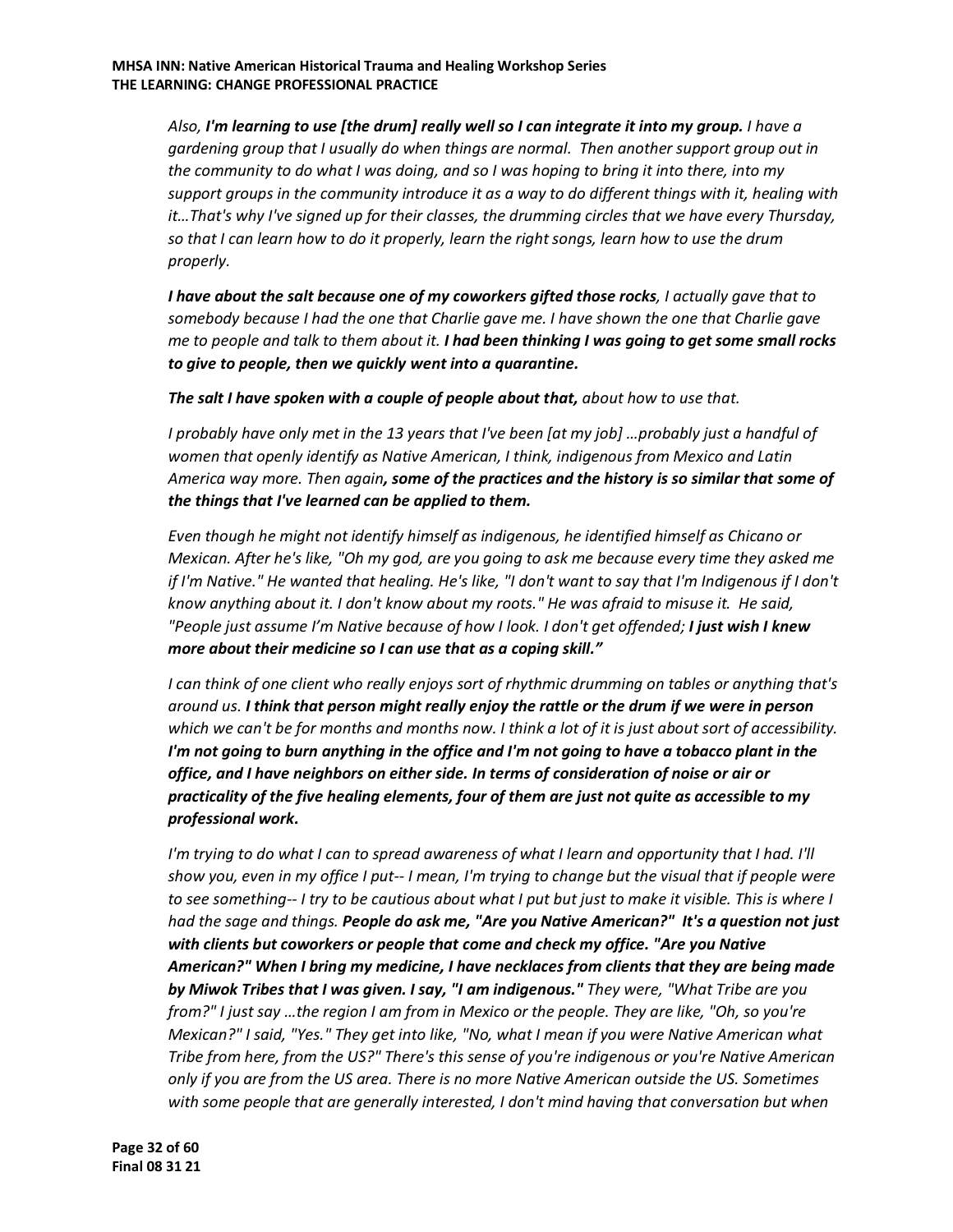*it's people that you know they're just going to be like, "If you're not registered with a Tribe then you are not Indigenous.* 

#### Intend to Use with Clients, Barriers

*If I had a client that was interested, I definitely would try some of the healing ideas. Probably the smudging, and, of course, the salt is really, really easy.*

*We do have sage here [at work], but I don't think I'm comfortable enough to use it on other people. I guess they could [use it], we've never offered it though.* 

*I have not [used it at work] so much just because I think they would raise an eyebrow to it. I think it's going to take some time for me to integrate some of this into my work. I'm also dealing with other things like people that aren't housed, and they need other things that are more important in the time being. Not to say your spirit and your soul is not important but having a roof over your head and having clothes on your back can take precedence sometimes over some other things.*

*I think if there was a space or setting where we're talking about things like this. This spring we had a missed opportunity because of COVID, [a group] was planning a self-care day, and it was going to be mostly about mental and spiritual self-care. I was supporting the event and I was planning to share some of the stuff at this event.*

*I'm thinking probably just my own courage if that makes sense. Maybe it's just because I'm not that familiar with it. … I often have to be fairly careful with what I do say to people, so they don't look at me like I'm an absolute idiot and never come back again.*

Many talked about bringing the elements into conversations with co-workers or using them with coworkers at work as a way to introduce them into the mental health treatment the agency does.

#### With Co-Workers

*The rattle, I got a rattle in November. I went to the Suscol Art Auction and I got at the auction. I brought it to my office, and I share that with everybody. It wasn't as popular as the salt. People didn't run around to buy rattles, but it was well enjoyed.*

*Sometimes I wish I could use it at my office, but I don't know if that's ever going to change because fire hazard. We're not supposed to burn anything inside the building. Although just between you and me, we did that once at the office. This was before the workshop. There was so much going on, we just felt like let's smudge the whole office, but it was really quick. We opened all the windows. Part of me was uncomfortable because I said, "Well, [my employer] supported this training and if I get in trouble and I get called into somebody's office, I'll try to explain that, 'Hey, I went to this workshop. This is part of it.'"* 

*We've talked about it at work. Since we do have a Native staff member, she actually saged me one time. She was like, "Oh my God, that's too much. That was really horrible. You need to come outside, let's sage." I was like, "Yes." Then another staffer complained about the smell. It's like, "This is healing, this is medicine. What are you talking about?" They're like, "Well, the smell is…really I find it offensive." I'm like, "Oh, jeez." Just so many people and opinions.*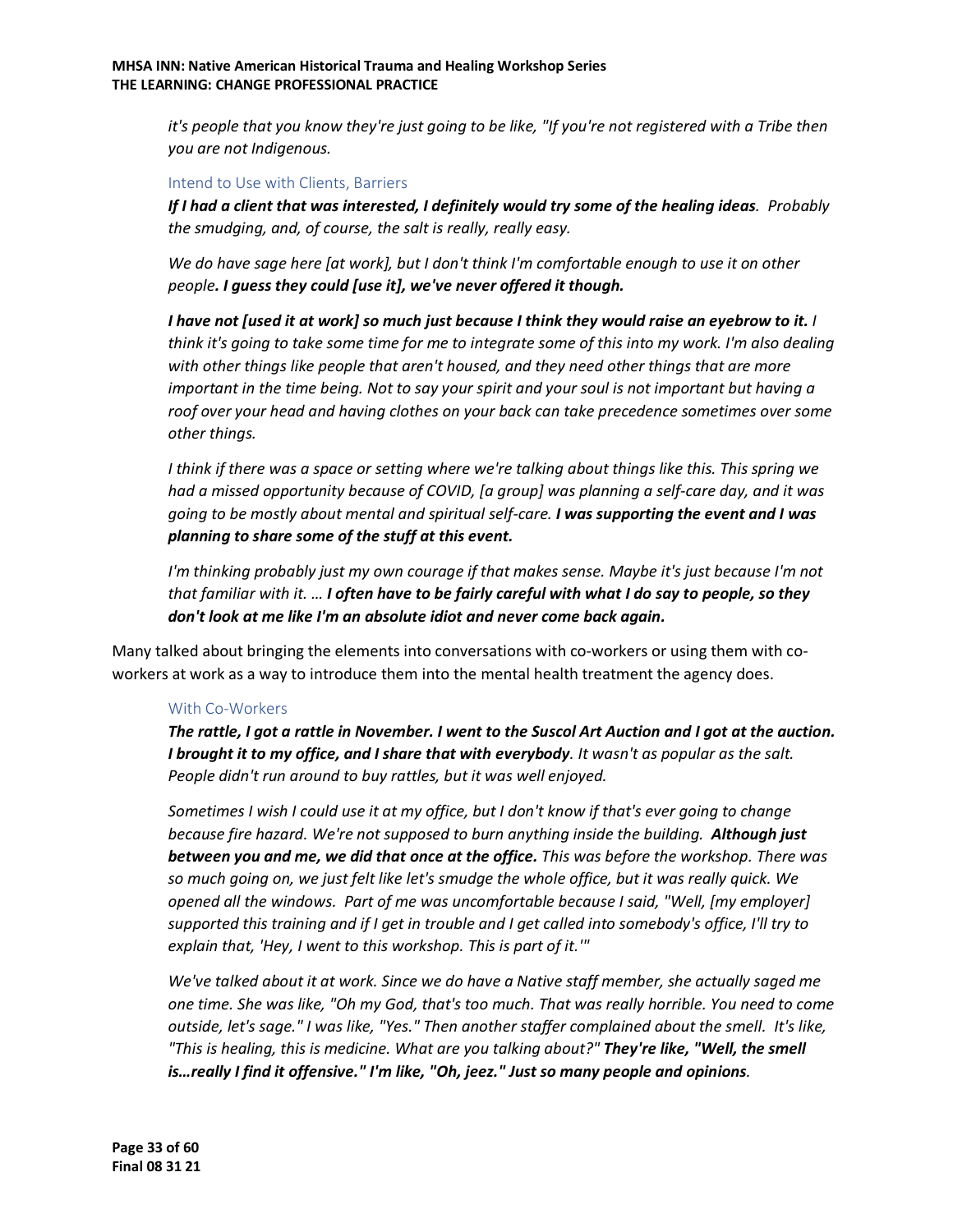*When [Suscol staff is presenting], everybody goes out to the front and they get saged. Sometimes I just go out there just to do that.*

*I certainly have suggested offering tobacco to the earth….I've spoken about how that is an honoring of what you take from the world. Again, it's really interesting because people are so different. You do get people that are wonderfully open about work stuff.*

*I think as more and more of my colleagues go through the training, then we can implement it as a team, as a unit, and…We can have a unified front on it.*

*At work, yes, for sure. Someone brought it up and I said, "Oh, yes, let's do it. Let's sage our space."* 

While interested in using the healing elements, participants were also aware of appropriating someone else's cultural tradition. While some used the elements (as previously mentioned), others felt that the elements were totally off limits to them.

#### Not Comfortable Using Elements

*I feel very much like that's not my business. I feel blessed to be in the presence of someone else. Whenever you're in a room with [individual, he/she] tends to smudge the place. I always feel very honored to be in that space. I quite honestly, maybe this is my own shortcoming or maybe I just am not as developed as a thinker as I wish I were, but I feel like that is off-limits to me and that I shouldn't touch it because I've never been given permission. I'm just one of those that feels like I have no business treading there at all.*

*…I'm telling you, it's not mine. I've enjoyed White privilege in my life. I have a great-grandmother who came from Mexico and another one out of Oklahoma. On her marriage certificate, it just says, "Cherokee woman." We have those documents in my family, but there is no way… that I feel like I have any business … claiming that ancestry. Instead, I've chosen to commit my life to helping Native people. That is how I've decided to use my power and my privilege… No, I don't feel like I have any business touching that. Until someone from that community comes up to me and says, "This is yours. It belongs to you. You should do it," I don't think I can.*

Participants who referred others to healing elements, often cited the drumming circles and other classes sponsored by the Suscol Council. Others encouraged friends, coworkers or clients to take the workshops.

#### Referred to Suscol Intertribal Council

*I've referred people to the drumming circles.* 

*I like using the healing. The groups that Suscol has every week, even when they had the basket weaving, I've referred people when Suscol's had the series going on. I don't know if they attended.*

*Clients, parents. Sometimes parents are trying to figure out something that will help them find a group or something that they're trying to, like a hobby or self-care learning how to do that. I thought that'd be neat.*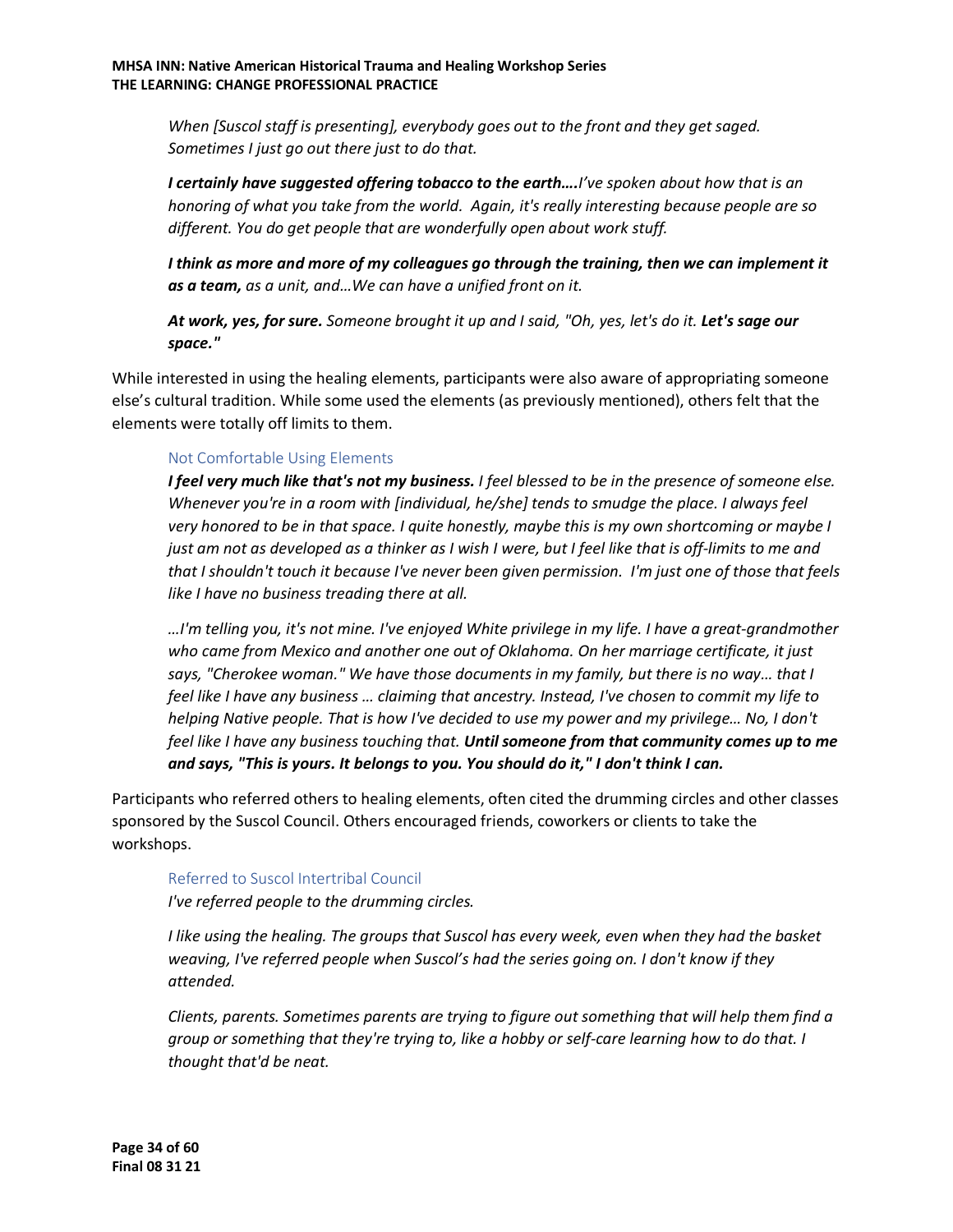*I did refer somebody to Suscol actually, one person. People don't come in and say "Hi, I'm Native American." They just don't do that; I think they've learned not to do that… It was actually a couple of people who said that they were Native American on our intake form….*

*I did reach out to Sal knowing what he does, and then I said, "How can I refer people to you? How can I send this person because I have to get a release from the person so I can link you to know how get that person to you so you can support them and help them and provide that."*

*I've told people [about] the drumming circle. I've brought it up at [work] a couple times in checkins and stuff.*

*I haven't had that kind of an opportunity. In the work that I do, it's not so one on one, it's more in groups. If I share anything, it has to be very applicable to, I think, the group unless I'm talking to somebody one on one, but I have referred people to do the cohort.*

*If people need medicine, I would like to know that I can refer them to Suscol because from what I learned about the medicine is that you don't buy it. You have to be careful who it comes from. A way that we can say, "You can contact Suscol, they will guide you so you can get some medicine if you're interested." That way they can learn directly from Suscol and then use it properly but get it from a person instead of saying "Oh yes, I'll just go Google it and go to Amazon and buy the sage." I feel like then I'm enabling that. I don't do that with my medicine.*

Providers who took the workshop have also referred clients to other programs serving Native Americans. Participants grasped that the cultural differences and needs call for a different approach.

#### Referred to other Agencies or Individuals

*In [our program] had two youth who were Native American and one of them identified as twospirit also and in addition to feeling like we were gaining more understanding about them and their experiences, and being able to have more conversations with those youth, we also referred them to the programs in Sonoma County to make sure they were connected to Native serving, specifically Native American serving programs in Sonoma County to help them in any ways that they needed that were more direct and specific to that.*

*I requested a therapist [for a client] that is aware of Indigenous history and experience.* 

*It reminded me to really introduce that to the clients that I work with and ask if they smudge and then connecting them back to culture. A lot of times when we're working with clients, it's going through all the paperwork and counseling processes, but really, there's either reconnecting them to that or introducing that idea. I have a friend here, who he loves to gift smudge to people. Making sure clients have that knowledge where they can get it if they don't know where to get it. I could give his phone number out. He's an elder gentleman. He loves doing that because he feels it's really important. I think from that training, it really brought that focus back to do that.*

*I don't know if this matters or not, but I even brought it up. He's like, "I want somebody that can understand, that is aware of the forms of medicine that we can use in session. Otherwise, I just don't want to be just seen as, "Are you all crazy?" because these are my beliefs, this is who I am or to be judged." I'll rather, you know-- If you can find somebody. It was hard even because he wasn't trusting the organization to give him somebody who understood. I said, they are going to*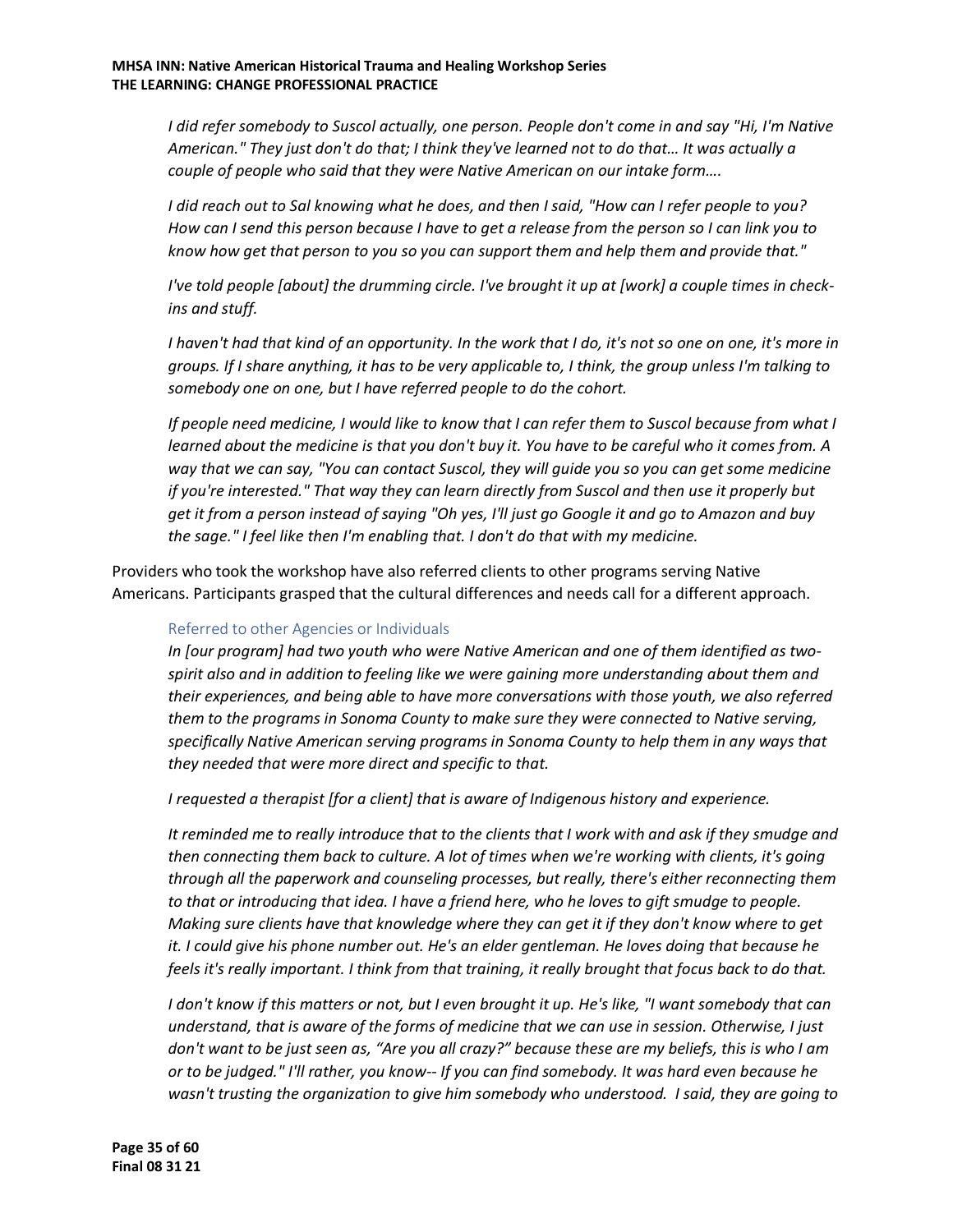*call you. Answer the phone. I already asked and requested. It was just interesting how I needed to walk him over to the person that will provide the medicine or the healing. Mental health is perceived differently seen different cultures and different indigenous cultures. LGBT is seen as two spirits. It's just totally different perspectives.* 

*Anyone Native, I put them in contact with [a Native staff person]. Anything that I can say, "Oh, there's this, there's a talking circle over here." I just get them in contact with her. She discusses all of these, the healing aspects. They could go through Indian health. It made me think a lot more about our Native American clientele. It's given me a whole new perspective.*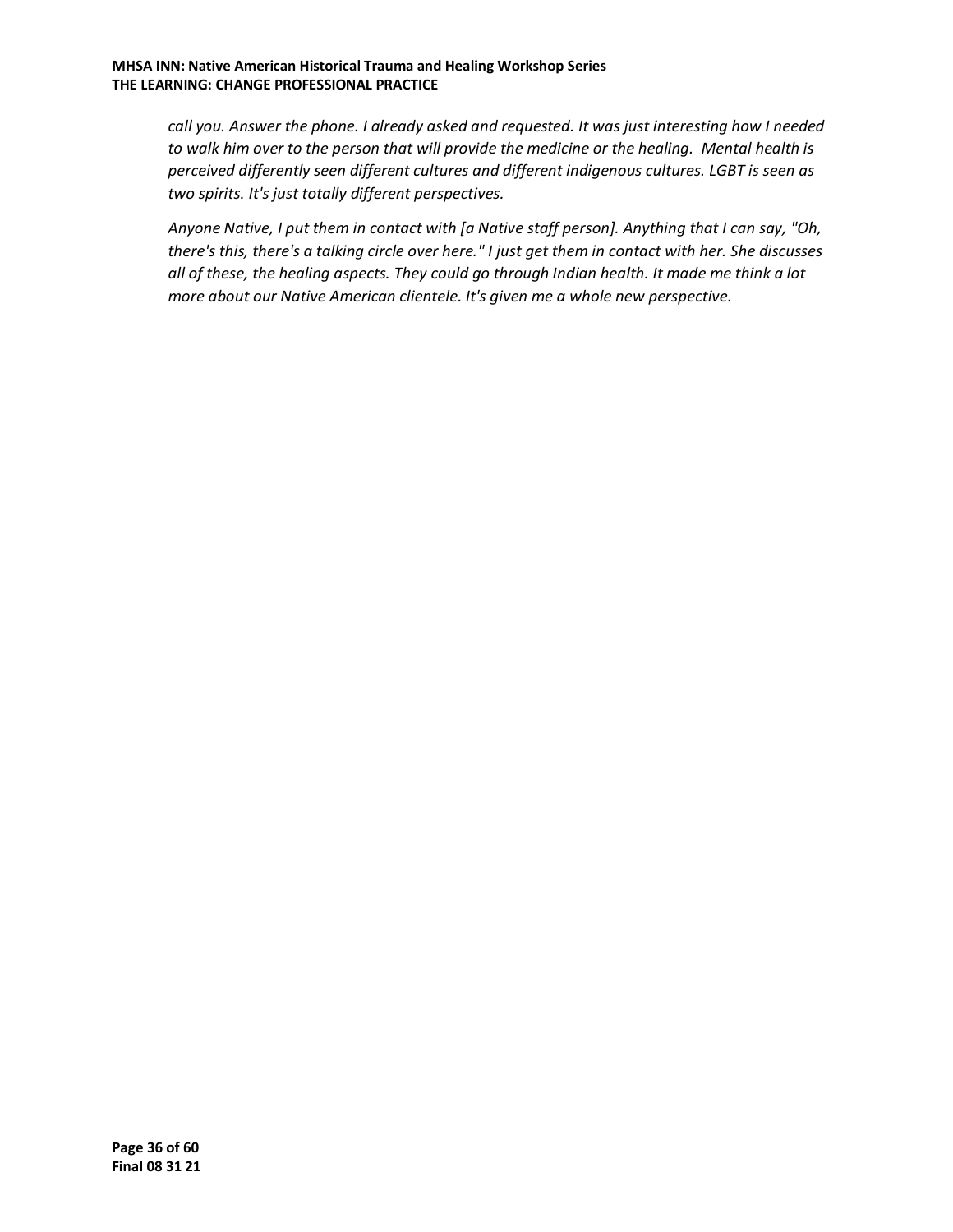#### *Community Survey*

In 2018 and 2021, the community survey asked mental health providers to share whether or not they had incorporated practices to prepare a space to serve Native Individuals.

**Those who reported currently serving Native American individuals were the most likely to report preparing a space (82%),** a slight increase over the percentage reported in 2018 (78%). Those who weren't sure if they had served Native American individuals were the least likely to report preparing a space (40%).



**Percentage of Mental Health Providers who have Prepared a Space for Healing Native American Individuals by Providers' Experience, Community Survey 2018 and 2021**

Of the options developed by the Cultural Committee and project staff, the **respondents were most likely to indicate they had incorporated nature into the space used for treatment.** Respondents in 2021 may have been less likely to report changes in their physical space as most had not been seeing individuals in person during the pandemic.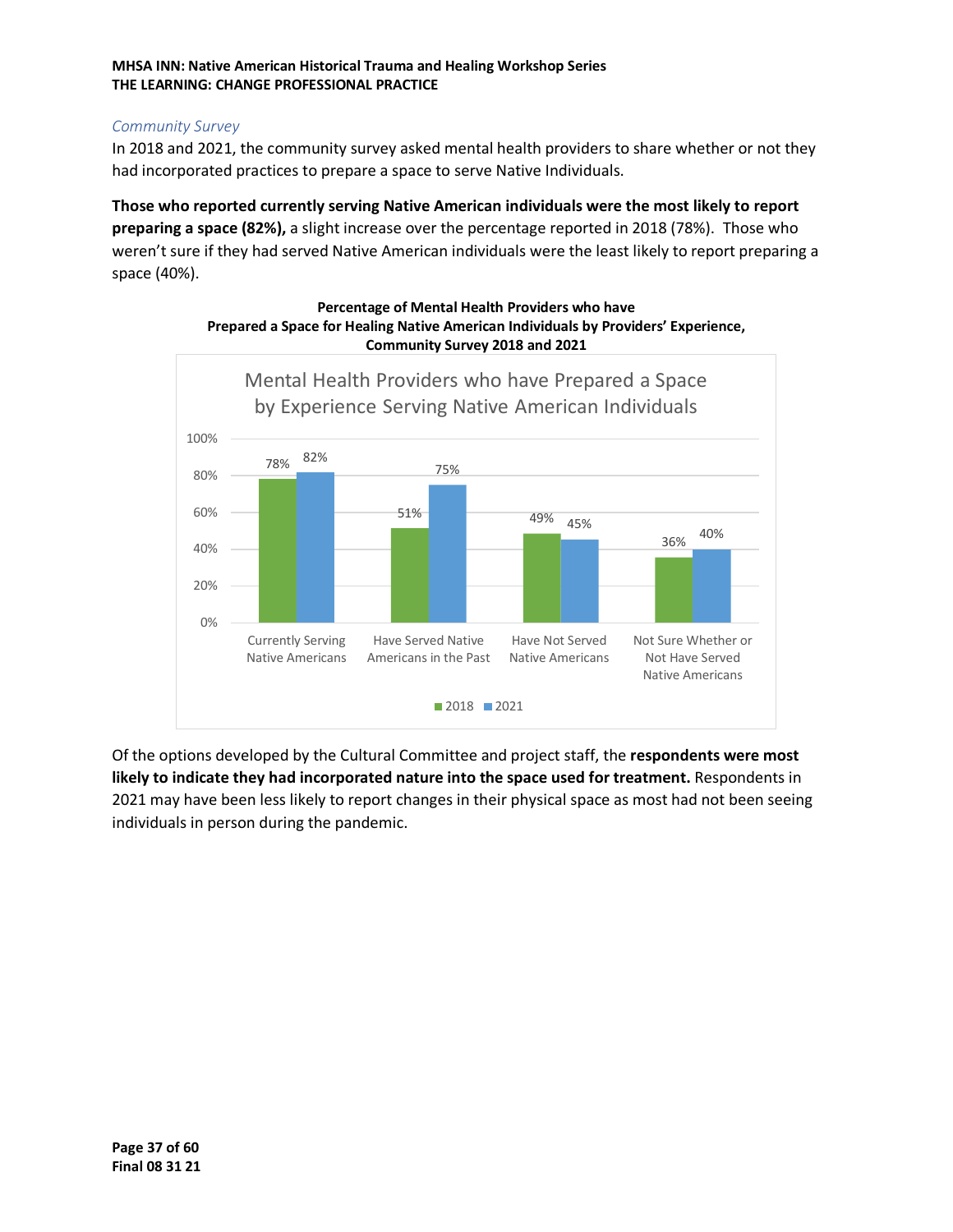

#### **Methods Used by Providers to Prepare a Space for Healing Native Individuals, Community Survey 2018 and 2021**

# In 2021, **mental health providers who responded to the survey were more than twice as likely to indicate that they knew where to refer a Native individual for support** (72% vs. 33% in 2018). In 2021, a question was added to ask about whether or not a provider had referred a Native person for support and 38% indicated they had.



Respondents were also asked if they had changed their practice in response to learning and/or experience with Native Americans.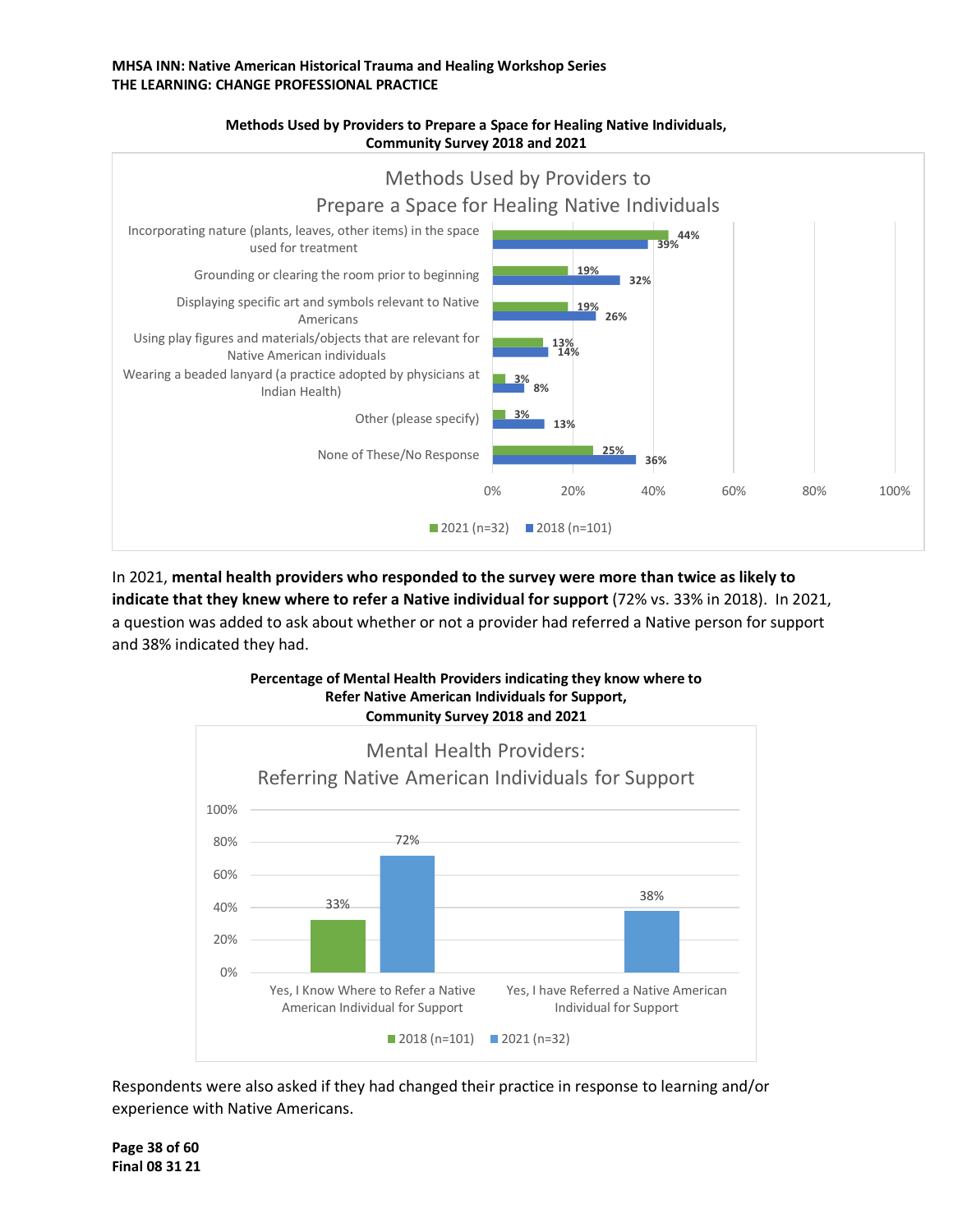- **In 2018, about one quarter of respondents indicated they had made changes (24%)** and 13% reported they had not made changes. Another 8% were unsure or planned to make changes but haven't made them yet.
- **In 2021, about the same percentage (28%) indicated that had made changes.** On this survey, more individuals answered this question, and there was an increase in those who had not made changes and were not sure about making changes. Some of the difficulty was related to the restrictions during the pandemic.

#### Changing mental health practices

In 2021, 28% of mental health providers (n=9) reported changing their mental health practices. Some spoke about incorporating nature, others talked about using some of the healing elements taught in the workshops. Several talked about reframing how they do their work with individuals who identify as Native.

- *I have incorporated the use of sage and salt*
- *I inquire individuals to see what would be helpful to them.*
- *More attention to environment, natural objects and symbolic objects in the room, listening more and gently indicating interest in any cultural practices or experiences related to ethnicity*
- *Using the framework of knowledge around the impact of historical trauma to develop new and innovative programming that can help alleviate trauma symptoms in-the-moment*
- *Viewing the cultural/ethnic group marker as also a trauma/resilience marker*
- *Yes, I use the elements, like the trees and sun, more plants*
- *Yes. I am more aware of historical trauma and how it affects communities to the present day.*
- *Yes. We have taken many suggestions given to us by Suscol Intertribal Council. Using mirrors, smudging, planting rosemary and lavender, bringing more plants to the spaces we use. and more.*
- *Decolonization practices*

#### Not Changing Mental Health Practices

Thirteen responses indicated they were not changing their mental health practice (41%). Of these four of the respondents indicated "no". Others noted that they had not made changes due to the limitations of the pandemic. A few talked about what they had been doing prior to the workshops, and a few indicated they have not seen Native individuals.

- *Not really recently*
- *Not really since the pandemic hit*
- *Have always incorporated awareness of nature*
- *Not since the class, but have incorporated grounding, plants and rhythm into my practice through my diversity training in grad school. Pacifica Graduate Institute incorporated diversity training in a very important way for me.*
- *I will be using my learning if I have any Native American clients as I am re-opening my private practice.*
- *In thirty years, in several counties, I have not seen a Native American in the California Mental Health system.*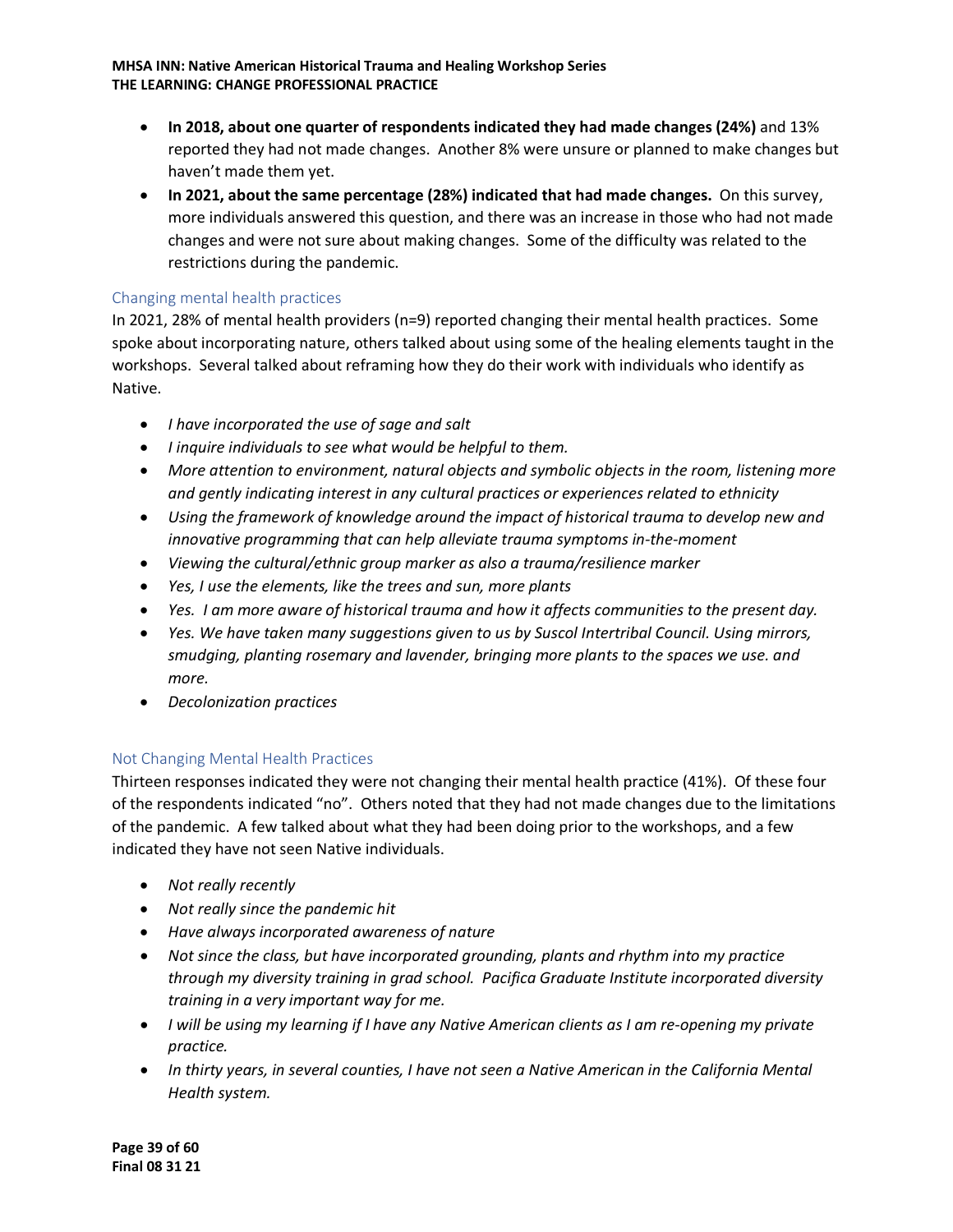• *No (4 responses)*

#### Not Sure about Making Changes

Seven respondents were unsure about making changes to their mental health practice (22%). Of these, four respondents reported that the changes were not applicable. A few indicated they had more awareness but did not indicate they had made a change. One indicated they did not have information about Native people in relation to mental health treatment.

- *Greater awareness although none of our clients identify as Native American*
- *I have become more aware of historical trauma.*
- *I have not learned much about Native Americans in relation to mental health treatment*
- *Not Applicable (4 responses)*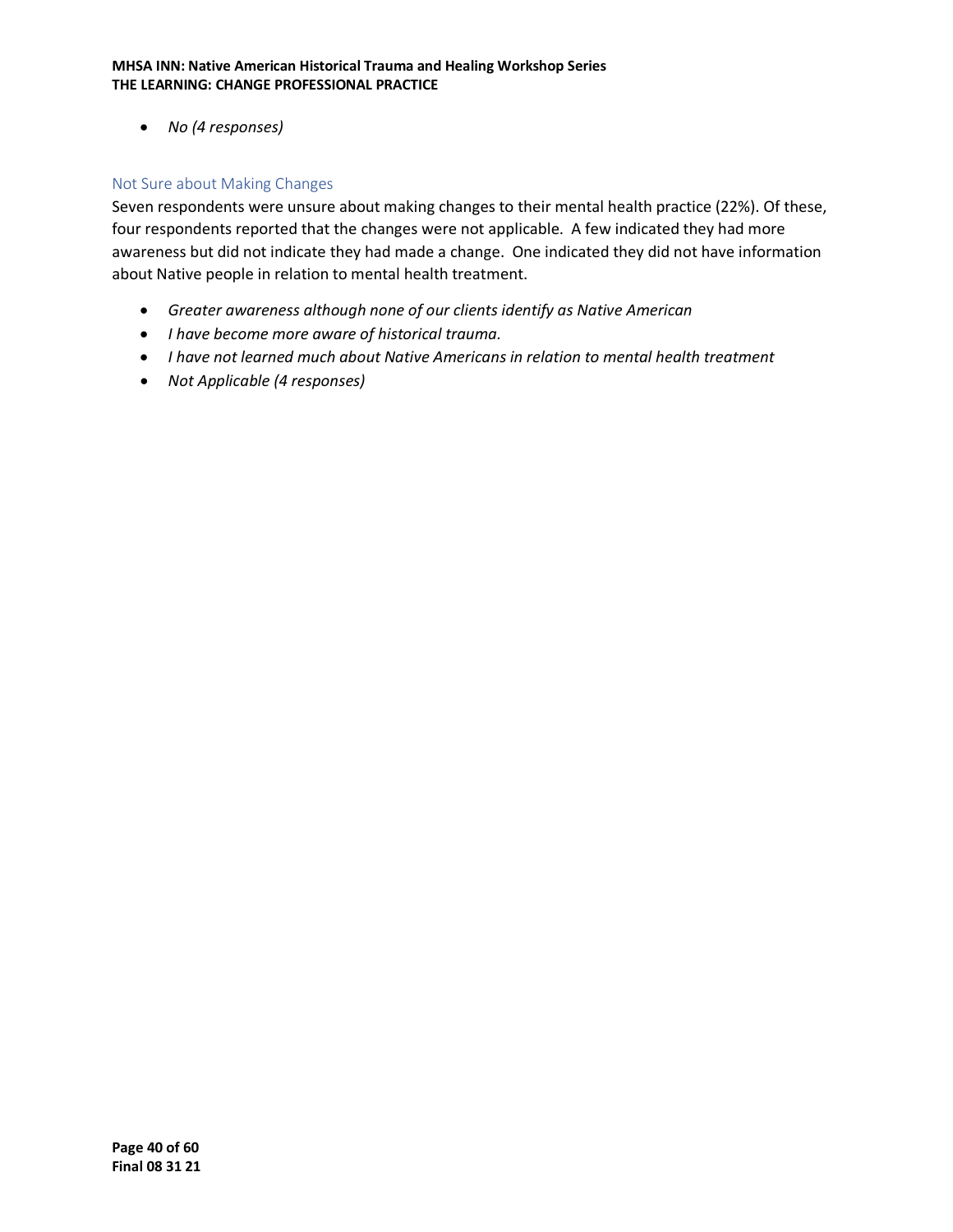# <span id="page-40-0"></span>Recommendations

#### *Interviews*

In the interviews, participants were asked "Thinking about your experiences learning and applying the information from the workshops, what are your recommendations about how the learning can be used to promote mental wellness and address mental health concerns?"

Recommendations focused on continuing training/workshop opportunities and building partnerships with other sectors to make sure that the information is widespread and accessible.

#### <span id="page-40-1"></span>Education

The call for more accessibility to the workshop for more people was very strong among the participant interviews.

*I told my son, I said, "If you have a co-worker that you really like, as a person, as a friend outside of work." I said, "I need them to go to this workshop." He's like, "Why Mom? Why?" I said, "It's going to change their whole perspective. It's going to change their life." He invited two of his friends. It literally did change their life. Literally. They were in tears about it afterwards. Whether it's a CPS case, whether it's a domestic violence case, whether it's a DUI case, at some point or another, they're going to come through a mental health door because they have to, because they're going to want to get their kids back, or they're going to want to save their marriage, or for whatever. For whatever a non-Native has to go to mental health, a Native is going to have to go to mental health, too. I just think it's so important that as many people could learn this workshop or just attend it, it's so important. So, so important to them.*

*Right now, this kind of learning is very underground. It's hard to find learning like this.*

*Maybe if I had an avenue for more people, I guess, to be able to participate or be able to maybe get into the workshops easier. I know the workshops are not for everybody right now, right? They are not opened, I suppose.*

*Actually just more, and more and more. The information sharing, [Suscol has] to get approval [from elders] to share information. I'm not sure if we'll get more. I'm just hoping we can get more, someday.* 

*It's one step to educate, but if you're trying to change systemic racism or culture, you'd have to look at a lot of pieces. This is one piece of that is teaching the cultural practices. Other areas that would need to be considered are how do you create the structure to have programs that are provided within a person's community? We've been taught that we really shouldn't be doing some of these practices unless we're part of the Tribe. Supporting that and connecting people that may be disconnected from their own community, that would be important.*

*Yes, just the healing practices of the culture could be used easily. I think there's a lot from the culture that we can learn, acceptance, tolerance, all that good stuff. I just need to expose people, more people to it, I think.*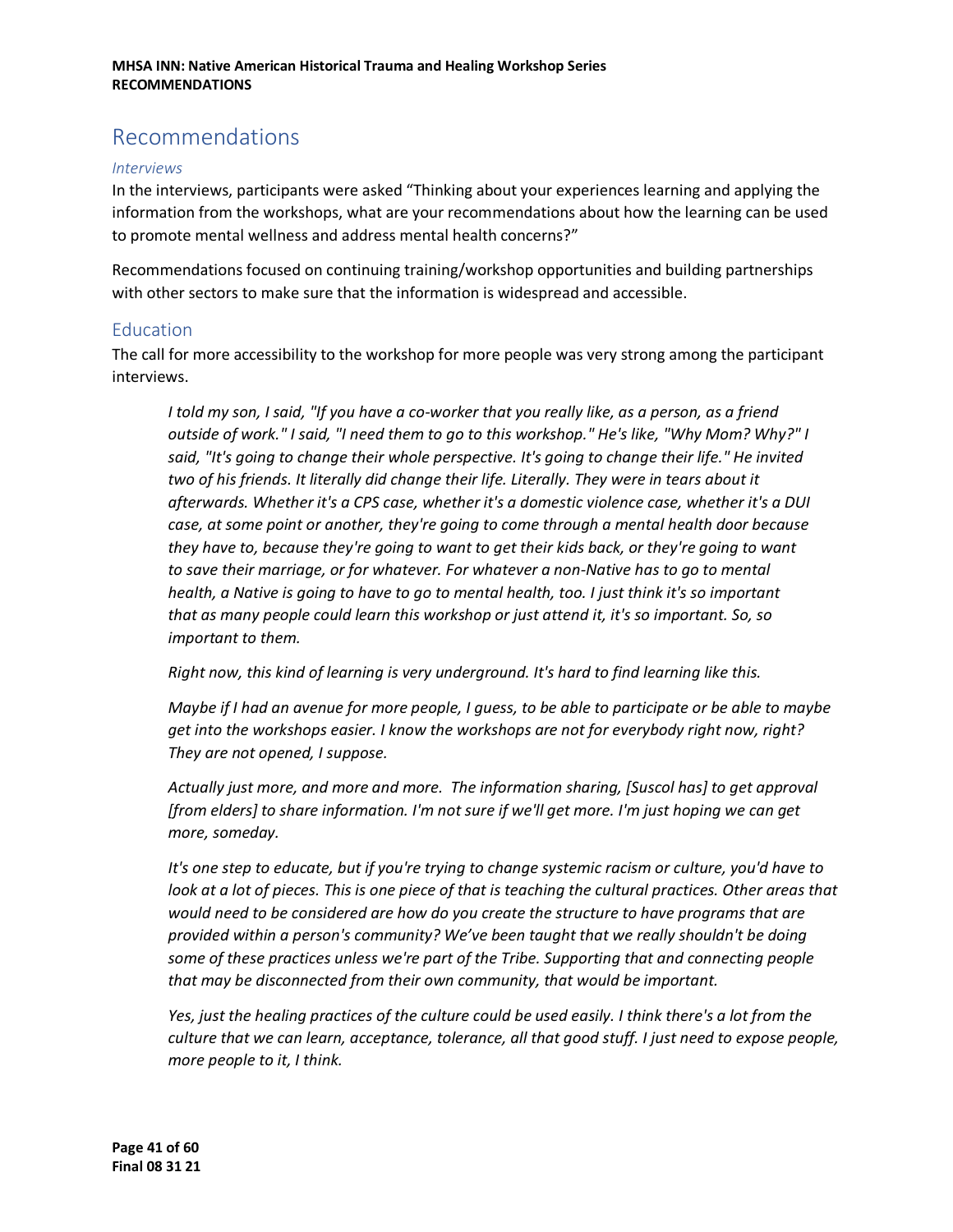Participants mentioned several ways to make the materials more accessible to more people in addition to workshops. For example, several mentioned creating one or more videos. A short video to pique interest in the materials and a longer video of the entire workshop featuring Charlie and Sal.

#### Video

*… maybe having access to a small video with just the snippets of information to pique people's interest.* 

*I really appreciate the workshop talking about the resiliency of our people… It's really easy to feel discouraged, feel anger, feel shame. When you talk about the resilience of these groups, the healing elements and all of these, then it really paints a better picture of the reality of these communities. I think that would be important to integrate in something like a short video.*

*I would say to have it recorded with Charlie talking through it, that's great because maybe she doesn't want to travel down South, maybe she doesn't want to fly out to Utah anymore… but to have her voice-- And then you have that strong stoic man voice of Sal... It's nice to hear it, and so to have him doing his story, too, I mean, just have him recorded, that would be awesome.*

*Sometimes people are into videos. I have shared YouTube links to them like, "Check out this YouTube link and then you can learn about this." Something that is short, that would pique people's interest and encourage them to learn more. I don't know that everybody would have access to attend a workshop like this, but something short like a five-minute video. I don't know if people would be open to that, but I find it helpful... I thought that would be great, a place to direct people… I figured, just a small video, five minutes, where you can have some facts and some information about how the real history, and then how that is has affected these groups throughout generations.*

Participants often mentioned staying engaged and informed after the workshop. A newsletter or email about how the project is evolving would be helpful to some. Many spoke about the impact of the workshop and their hope that they would continue.

*… I hope that its founders find a way to expand and extend the work because it's very important work and we don't have many opportunities anywhere in our community or really anywhere else really outside of a Native American program…* 

*I'm happy that these classes are happening. I hope they keep happening.* 

*I definitely know that it did work. I would definitely continue. As Indian people, I mean we're not guaranteed tomorrow at all, but as long as they can keep [the workshops] going, … I think it's really important. Really, really important.*

Others talked about the importance of the tenor of the workshops and the willingness of the presenters to share generously.

*I really appreciated Sal bringing in everything he brought in like a lot of really cool stuff that we could look at and not touch. I really appreciated the attitude of the workshops. It was like, here's something that is sacred and sensitive and vitally important. We're going to share it with you because we're trusting you to treat it as such. That there were some things that they acknowledged that they weren't going to tell us because it's sacred and that's totally fine. They*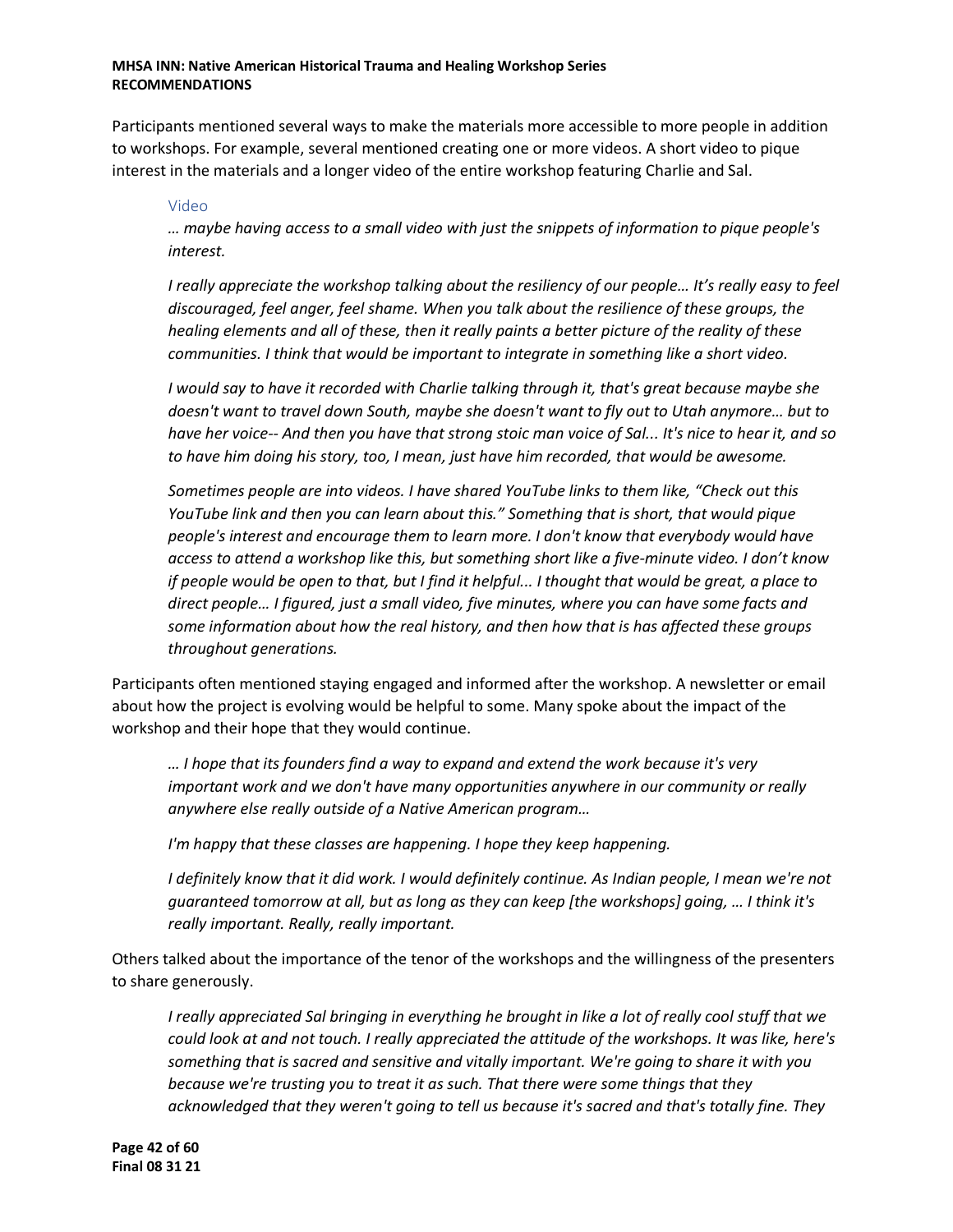*weren't presenting it in a way that was mushed down too much to appeal to people or to loop in an audience.*

*I really appreciated that it was just like, this is what it is. Here's what happened. We're not going to sugarcoat it for you, and you should know that, and you can handle it.*

*They have no reason to trust us but they're going out on a limb. Everyone in the room really honored that. I hope everyone in the room really honored that, it felt like it.*

*The way the workshop was done… we need storytellers. We attended the workshops in person, and you hear the passion. You hear when their throat's about to break and cry, that is powerful.*

Those working in mental health saw the potential for using the healing elements especially now, during the pandemic.

*A lot of people in the mental health communities are really having strong behaviors [due to COVID] …this is something that's scaring everybody and maybe some of the elements can help them just calm and be peaceful.*

*[During COVID, we are] talking about trying to get medicine for everybody. Medicine means either some root or some sage…. I think just how being able to have that available for people is important. Medicine and in the prayer and then to be on that mind, body and spirit.*

*Definitely, having these healing elements and creating this healing space that you could do something intentionally within this space where it's quiet and it's a bubble and we're calm and we're witnessing. I think that alone can be really cathartic.* 

*Some of the people that we work with are dealing with … a lot of people who are suicidal….so getting people to be able to smudge or pray or just to be able to have that be part of their daily routine be having self-care and getting mindful is very helpful to people, because if they did that to their everyday routine that can help them stay on a different track rather than getting back into their … negative cycle.*

Drum making, and drum circles were frequently mentioned specifically as an important healing element to share.

*… I know Suscol had a drum circle. … I think things like that going on in the community without having to-- you don't have to come in with a diagnosis, you come and you do something that is generally for your wellbeing, but also has deep spiritual and cultural roots. Without having to put a label on, "Oh, I'm an alcoholic", or, "I have anxiety. I have whatever".*

*Yes, I certainly remember when I went out to that to do the drum making and spent the night on the hilltop. That was awesome because that just felt so natural and real and that might be the big learning if you can get people to do that.*

*The drum workshop was fantastic. It really was amazing. It was just so authentic in everything that was said and done and how just the respect with which the whole area was treated, and the fire was made. That really brought everything home. We know how to do this. This is the respect we show the earth.*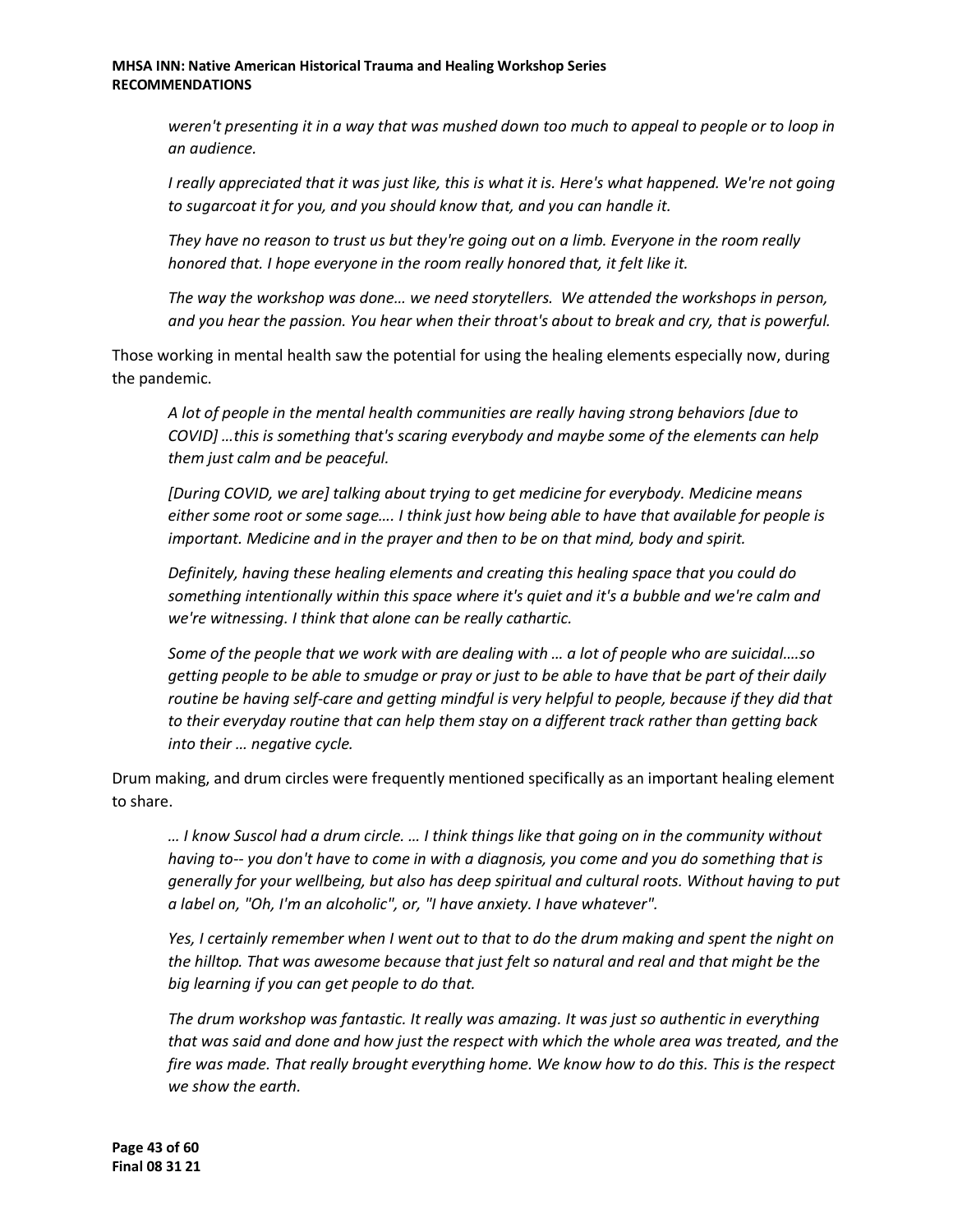*My biggest recommendation would be to have the experience with the drum making. To make sure that that's not overlooked… I think that was probably one of the most powerful things for me....*

A few comments included specific recommendations. These included using the Suscol property as a way to bring people to healing and partnering with Tribes and/or Mental Health Divisions to share the cultural practices more widely for Native individuals.

*… there should be much more availability and for different groups of people, not just mental health educators and much deeper learning for those who want to go deeper. I would encourage [Suscol to use their property] as a way of bringing people into that healing space.*

*If there's a robust tribal structure, they may already be supporting these practices. If there isn't but there's a large population of individuals from this culture who could benefit from these practices, then the Mental Health Division might consider trying to find people that are qualified to run some of the cultural practices.*

### <span id="page-43-0"></span>Partnerships

A recurring theme in the recommendations from participants was partnering with other systems in the community. Some of the comments were more general about social services and others spoke specifically about health care, schools, and law enforcement.

*Everybody, both non-Native and Native providers are in that group, and I really like that. I think maybe somehow creating… a buddy system… for encouraging non-Native service providers to find out what…the agency does, and vice versa. People have more working knowledge of, "Hey, we have all these programs. We can really work together. What does that look like?"*

*If I was in charge, I'd make everybody go to it. Well, it wouldn't be optional if I was in charge because we're trying to address cultural incompetencies. We have identified these groups of people as being culturally underserved and yet we're not making it mandatory. It doesn't make any sense to me. We have to do this. We have to hit this population. We have to break through, and we can't do it if only a couple of us are learning about it. It has to be a team effort. Everyone has to learn about it.*

*I think any of these social services. There's a lot of agencies that need to be aware of this that are working with this population. That's all these nonprofits... It's all of these helping human services with the county. It's all of these.* 

*We want to improve people's health and lives. This type of training is one component of it, and continuing funding so that there are ways to keep this type of training going is important… This needs to be part of what they're considering in terms of offerings throughout the state.*

#### Health Care

*Maybe, if they could go into the health clinics, or any organization that serves people in the community, providing more information and knowledge to front line staff that are working with people to promote deeper understandings about mental health issues.*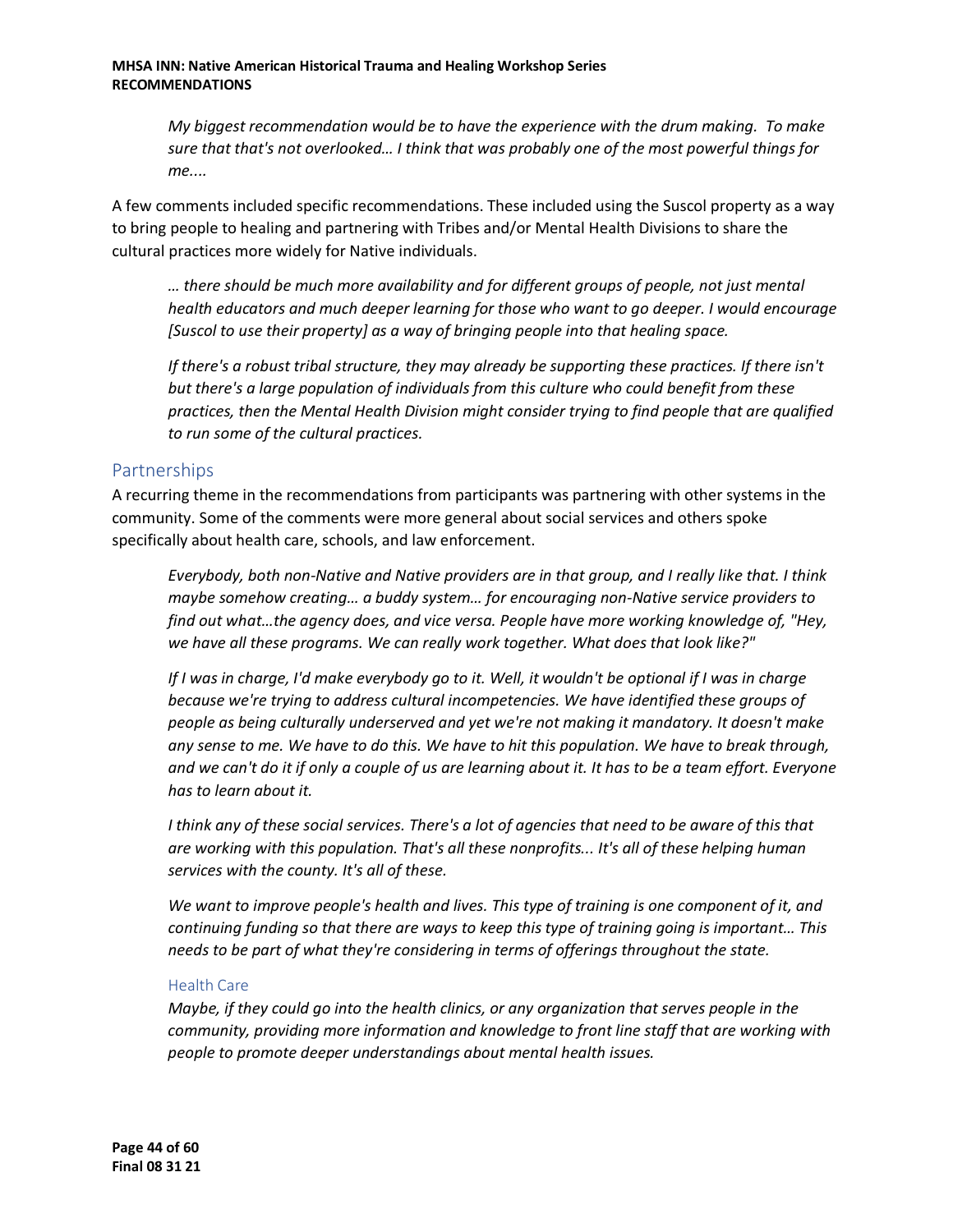*I think it's just more of also a cultural awareness for our providers and understanding what all of these things mean to the Native American community, these traditions, these healing practices. I think it's really more about that bringing it to a provider awareness, so it's not just-- I know that's sometimes a very difficult sector to not necessarily attract, but to actually get in the room and it's like that for a lot of different things because of time and schedule. The medical society has in Napa, they meet monthly, or I don't know how often, but that might be a good group to do a presentation to.*

*OLE Health has a large provider group … and having a topic like this to that group I think will fascinate them. I feel that …they would be very open to having something like this to talk about. Something different than productivity.*

#### **Schools**

*I think it needs to go to schools, it's not just mental health. It needs to be offered to way more people. I think it should be just like racial sensitivity training. It should be required training. I think it should. Absolutely. Get the teachers, get some of these kindergarten teachers in here and do it. People who change their minds, things will change if we start letting more of the outside community into it.*

*I think that schools have an opportunity right now… teaching our kids to change things. Just like they brought the conversation of LGBTQ into schools. They need to bring the conversation, and the real [Native American] history into the schools...*

#### Law Enforcement

*Now that we're talking about the police, I think the police should be doing it.* 

*Certainly, certainly our police force needs to have a deeper understanding of who their community is and what the needs are in the community to really be able to serve and protect current affairs being considered. This is just learning.*

*… How would I get a Tribal family to really give me more details on the things like sexual assault? A lot of the cases that we have here, the perpetrator is not a stranger, it's a relative. To have a Native family who's very close, actually have a child who will divulge anything against the relative… How would we get that communicated to… an authority figure who…doesn't really know your background?*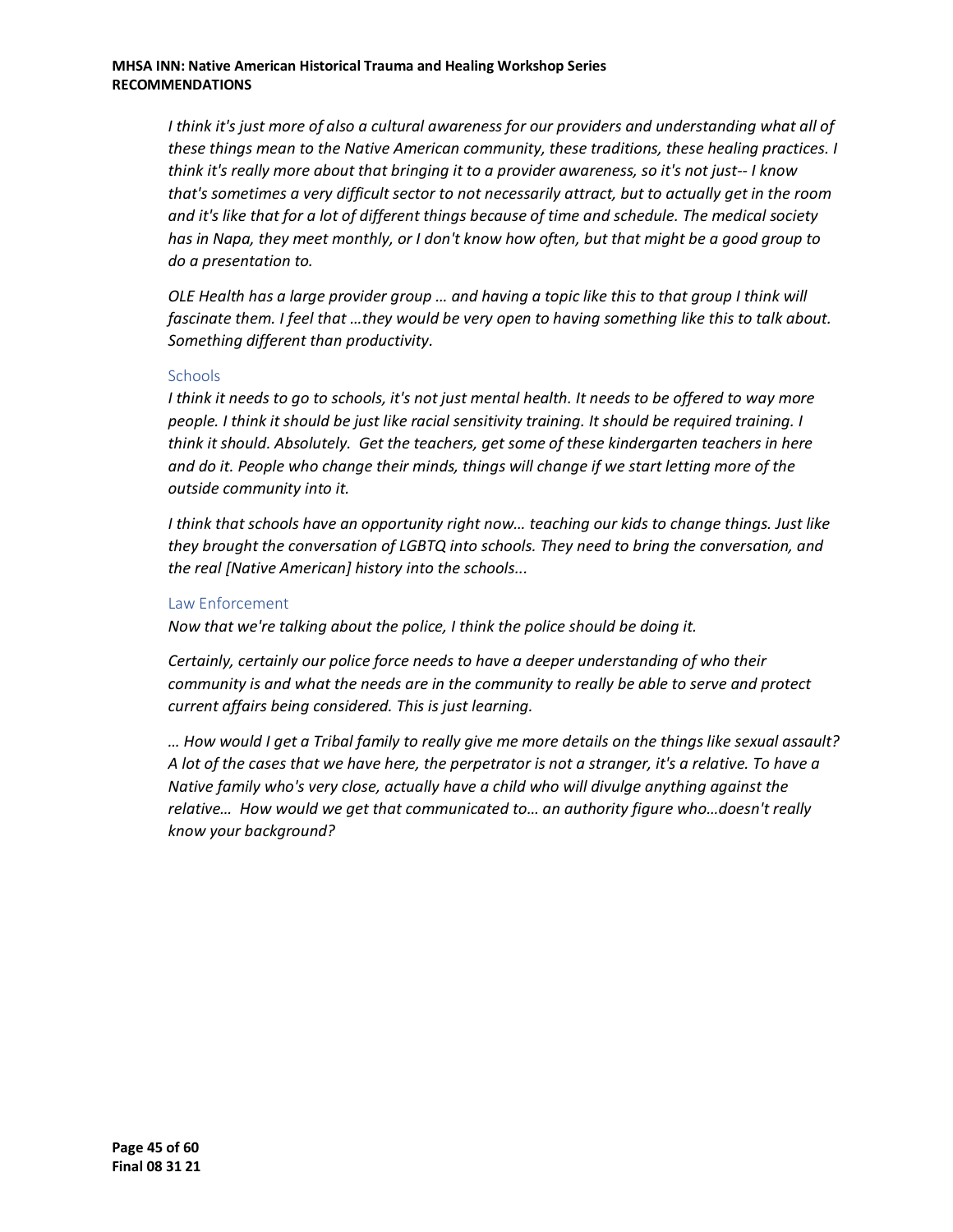<span id="page-45-0"></span>Appendix A: Cohort and Drum Workshop Flyers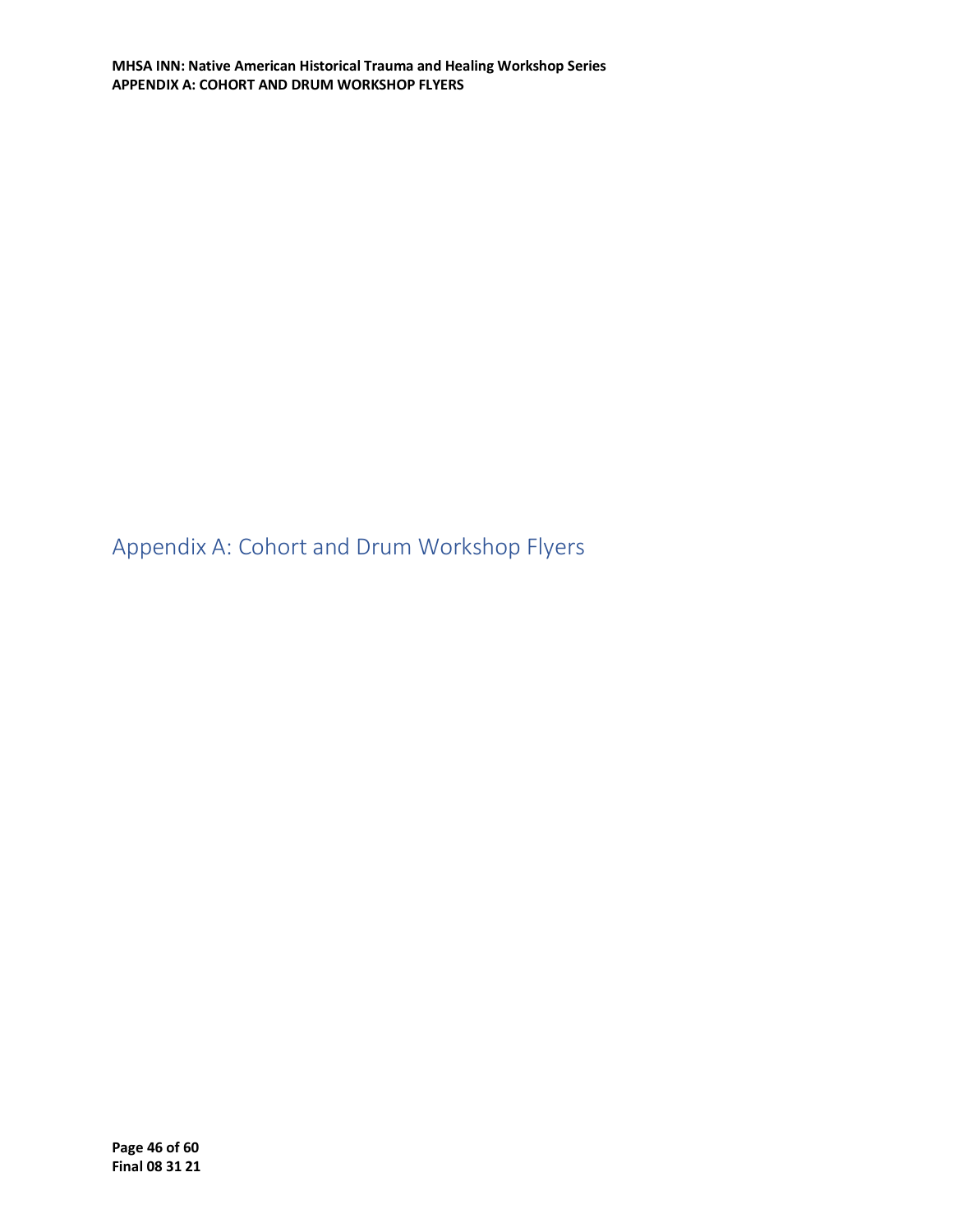# **Suscol Intertribal Council Curriculum Topics for Cohort 1: 5 Workshops**

These are the 5 curriculum topics, presented in chronological time for cohorts on Historical Trauma. Information is presented in sections. In addition to the workshop topic, there are healing elements, journal prompts, and other topics covered, as detailed in the Workshop Content General Outline. All workshops will briefly touch upon examples of resiliency, but the last workshop will go into greater depth with examples and explorations of tribal resiliency.

### *ALL workshops at same venue: N.V. Unitarian Universalist 1625 Salvador Ave Napa Ca*

#### **1. Workshop 1, August 28th, 2018 9am-11:30am**

Topic: **Overview of Napa County Regional Native History.** History from pre-Colonial to Contemporary times

Healing Element: **Traditional uses of sage** The importance and impact of smudging with sage, the different methods used by native communities, and the taboos involved.

#### **2. Workshop 2, September 25th, 2018 9:30am-12:00am**

Topic: **Pre-colonial History of California Natives** The beauty and complexity of the local Native communities before European contact.

Healing Element: **Traditional uses of salt** The traditional healing and ceremonial uses of salt.

#### **3. Workshop 3, October 23, 2018 9:30am-12:00pm**

Topic: **Colonial History in California Native Territories** The intense trauma of a 60,000 year old civilization decimated in 25 years.

Healing Element: **Traditional uses of tobacco** The traditional healing and ceremonial use of tobacco

#### **4. Workshop 4, November 13, 2018 9:30am-12:00am**

Topic**: Post-Colonial History of California Natives** Discussions of the core causes of lateral violence and substance abuse within the Native Community today

Healing Element: **Traditional uses of the rattle** The traditional healing and ceremonial uses of the rattle. How different types of rattles are used.

#### **5. Workshop 5, January 22, 2019, 9:30am-12:00pm**

Topic**: "Thrival" and Tribal Resiliency** How culture and ceremony helps Native communities survive and thrive.

Healing Element: **Traditional Uses of the Drum** The traditional healing and ceremonial uses of the drum. How different types of drums are used.

#### *Contact Suscol Intertribal Council for questions or to register for workshops, No CECs for this first Cohort [Suscol@suscol.net](mailto:Suscol@suscol.net) #707-256-3561*

*Native American Historical Trauma and Traditional Healing Project. This project is made possible by the Napa County Mental Health Service Act Innovation Funds and N.V. Unitarian Universalist co-sponsor*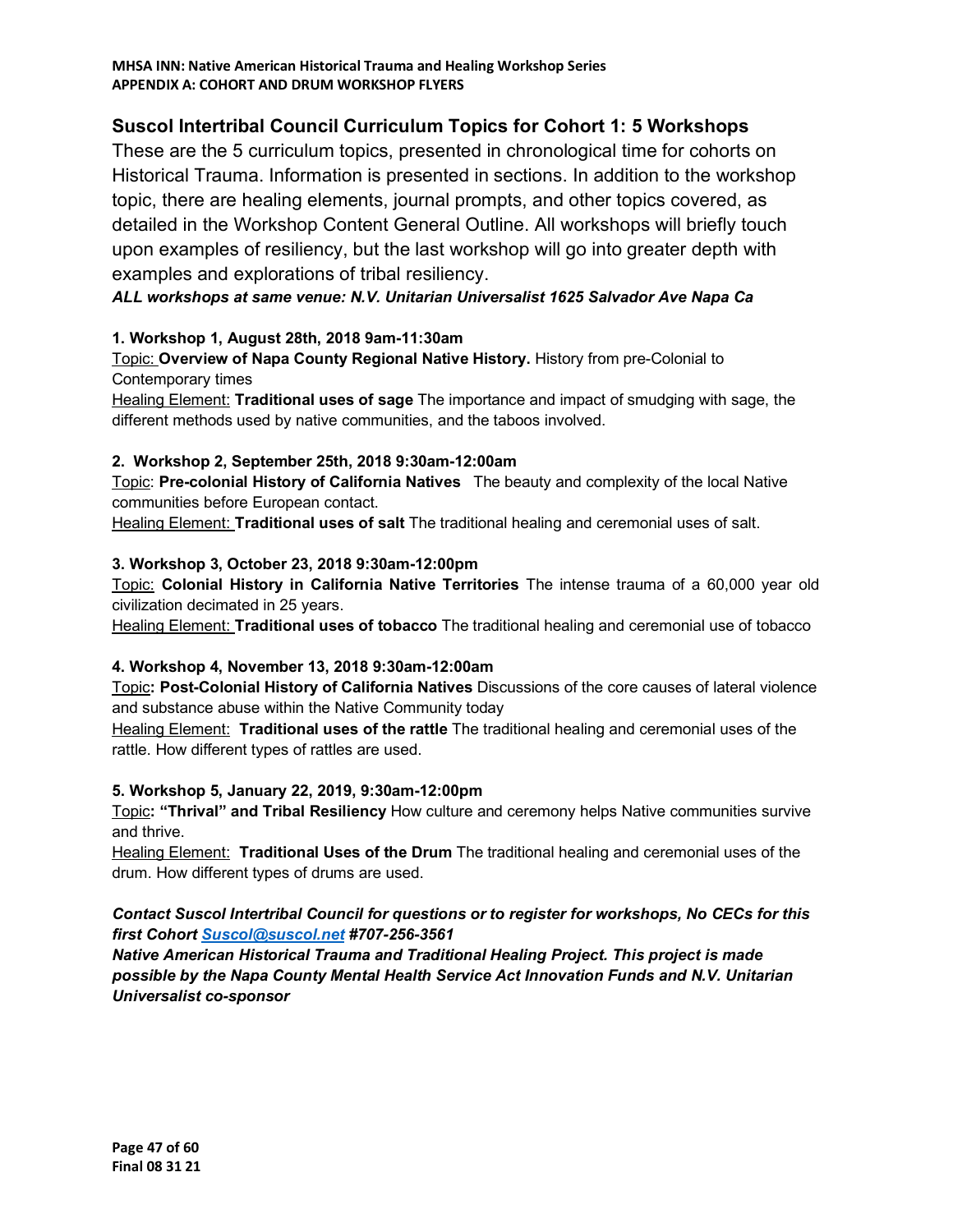

# **Suscol Intertribal Council Presents 2019**

**Native American Historical Trauma and Traditional Healing Project**. Five Workshops, presented in chronological order. Learning objectives: 1) Understand the accurate history of Native Americans in Napa County; that Native people lived in structured, civilized, complex societies in permanent villages. 2) Explain the historical process of the extreme systematic trauma to the Native population. 3) Show how California Natives are still present, active and involved in the modern world. Will share examples and explorations of tribal resilience.

# **1. Workshop 1, February 26, 2019 9:30am-12:00pm**

**Topic:** Overview of Napa County Regional Native History History from pre-Colonial to Contemporary times

**Healing Element:** Traditional uses of sage The importance and impact of smudging with sage, the different methods used by native communities, and the taboos involved.

# **2. Workshop 2, March 26, 2019 9:30am-12:00pm**

**Topic:** Pre-colonial History of California Natives The beauty and complexity of the local Native communities before European contact.

**Healing Element:** Traditional uses of salt. Traditional healing, ceremonial uses of salt.

# **3. Workshop 3, April 23, 2019, 9:30am-12:00pm**

**Topic:** Colonial History in California Native Territories. The intense trauma of a +10,000 year old civilization decimated in 25 years.

**Healing Element:** Traditional uses of tobacco. The traditional healing and ceremonial use of tobacco

# **4. Workshop 4, May 21, 2019, 9:30am-12:00pm**

**Topic:** Post-Colonial History of California Natives Discussions of the core causes of lateral violence and substance abuse within the Native Community today

**Healing Element:** Traditional uses of the rattle. The traditional healing and ceremonial uses of the rattle. How different types of rattles are used.

# **5. Workshop 5, June 25, 2019, 9:30am-12:00pm**

**Topic:** "Thrival" and Tribal Resiliency How culture and ceremony help Native communities survive and thrive.

**Healing Element:** Traditional Uses of the Drum. The traditional healing and ceremonial uses of the drum. How different types of drums are used.

#### *Contact Suscol Intertribal Council for questions or to register for workshops, suscol@suscol.net #707-256-3561 Native American Historical Trauma and Traditional Healing Project. This project is made possible by the Napa County Mental Health Service Act Innovation Funds*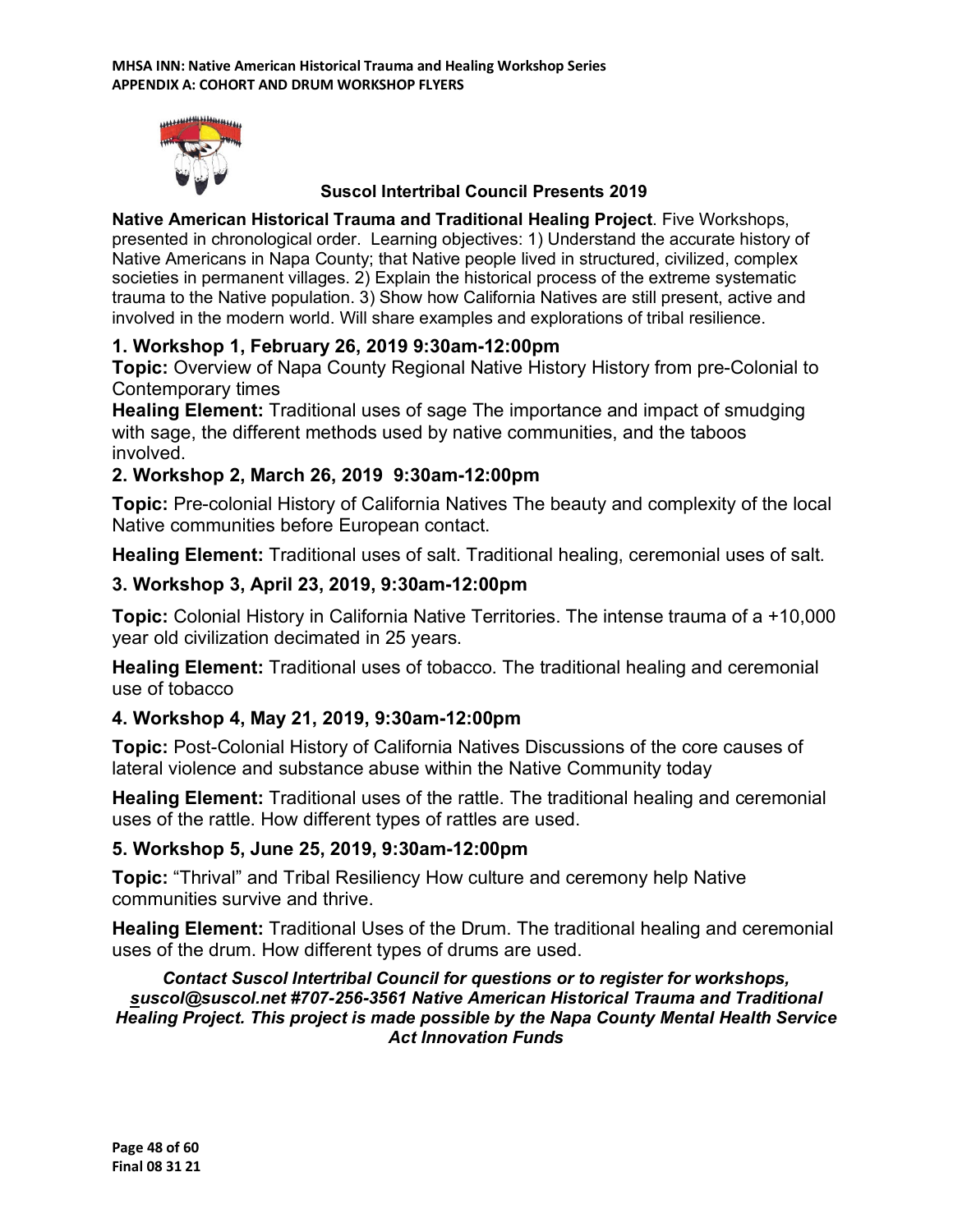

# **Suscol Intertribal Council Presents Sept 4 -Nov 6, 2019**

# **Cohort 3: Native American Historical Trauma and Traditional Healing Project**.

Five Workshops, presented in chronological order. Learning objectives: 1) Understand the accurate history of Native Americans in Napa County; that Native people lived in structured, civilized, complex societies in permanent villages. 2) Explain the historical process of the extreme systematic trauma to the Native population. 3) Show how California Natives are still present, active and involved in the modern world. Will share examples and explorations of tribal resilience.

# *Napa Valley Unitarian Universalist hosted 1625 Salvador Ave Napa Ca*

# **1. Workshop 1, Wed. September 4, 2019 6:00pm-8:00 pm**

**Topic:** Overview of Napa County Regional Native History from pre-Colonial to Contemporary times

**Healing Element:** Traditional uses of sage. The importance and impact of smudging with sage, the different methods used by native communities, and the taboos involved.

# **2. Workshop 2, Wed. September 25, 2019 6:00pm-8:00 pm**

**Topic:** Pre-colonial History of California Natives The beauty and complexity of the local Native communities before European contact.

**Healing Element:** Traditional uses of tobacco. Traditional healing, ceremonial uses of tobacco.

# **3. Workshop 3, Wed. October 2, 2019 6:00pm-8:00 pm**

**Topic:** Colonial History in California Native Territories. The intense trauma of a +10,000 year old civilization decimated in 25 years.

**Healing Element:** Traditional uses of salt. The traditional healing and ceremonial use of salt

# **4. Workshop 4, Wed. October 16, 2019 6:00pm-8:00 pm**

**Topic:** Post-Colonial History of California Natives Discussions of the core causes of lateral violence and substance abuse within the Native Community today

**Healing Element:** Traditional uses of the rattle. The traditional healing and ceremonial uses of the rattle. How different types of rattles are used.

# **5. Workshop 5, Wed. November 6, 2019 6:00pm-8:00 pm**

**Topic:** "Thrival" and Tribal Resiliency How culture and ceremony help Native communities Survive and thrive

**Healing Element:** Traditional Uses of the Drum. The traditional healing and ceremonial use of the drum. How different types of drums are used.

*Contact Suscol Intertribal Council for questions or to register for workshops, Third Cohort Suscol@suscol.net #707-256-3561 Native American Historical Trauma and Traditional Healing Project. This project is made possible by the Napa County Mental Health Service Act Innovation Funds. Venue N.V. Unitarian Universalist*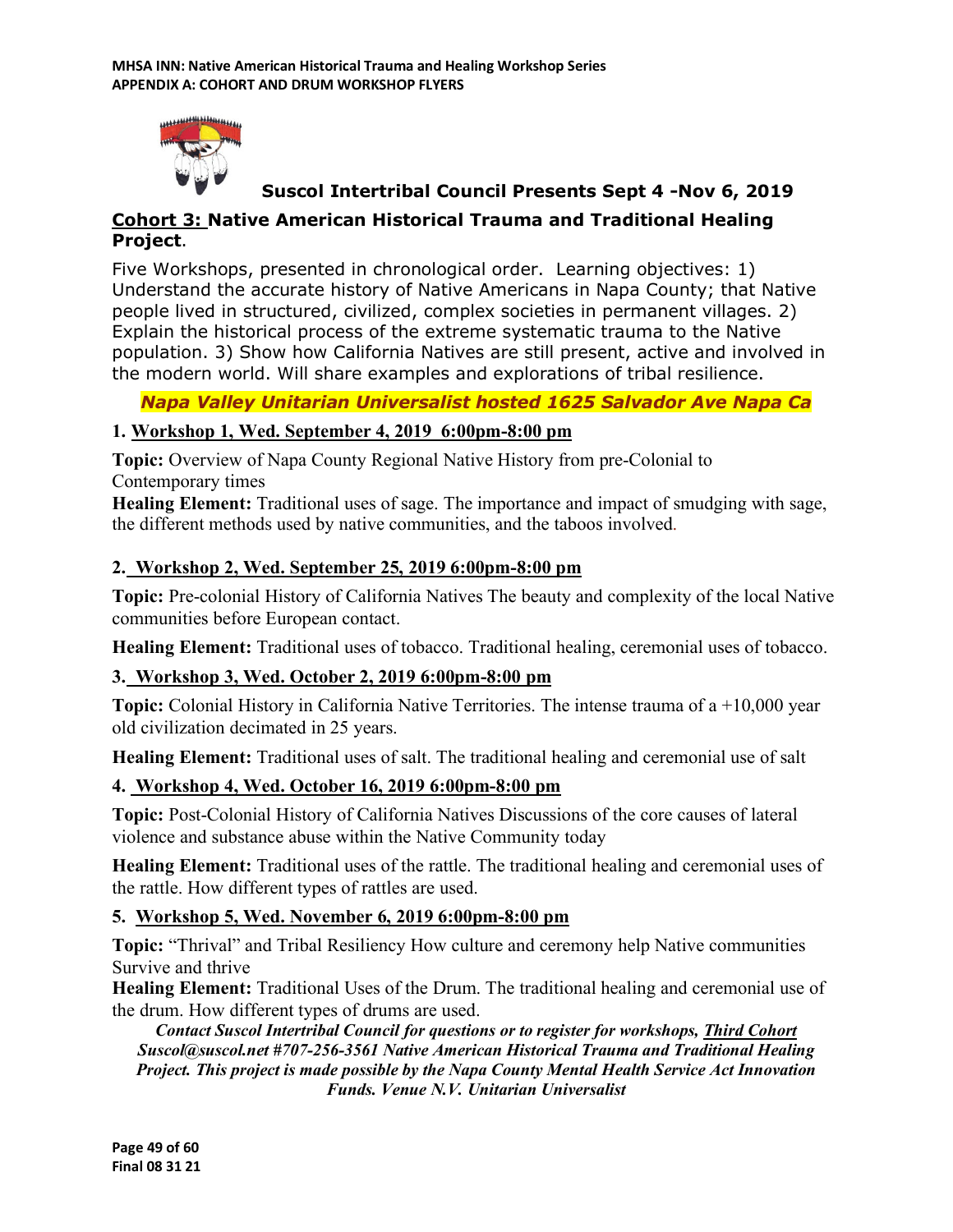### **Drum Making Workshop August 3rd-4th, 2019**

### **Camp Checklist Food will be provided**

- Tent (if needed)
- Reusable water bottle
- Sleeping bag/blanket/pillow
- Extra Clothing, socks
- Sneakers or hiking boots
- Light Jacket or long sleeved shirt for sun protection and mosquitoes at night
- Camp chair
- Flash Light
- Towel
- Must provide on toiletries, Biodegradable. Outdoor, cold water shower
- Hat, Allergy medicine, Sun Block, Bug Repellant
- Suscol will not be responsible for anything lost stolen or broken.

# **Meet at Suscol Office 9am Sat morning. Caravan/carpool to site.**

### **If you are traveling to site alone let me know, please.**

Folks who are going back and forth or only one day can ride with Sal as he will be going back and forth each day.

Schedule**: Sat Oct 3rd 9am meet at Suscol Office 575 Lincoln Ave #215 Napa** just east of Wal-Mart 10am Arrive orientation set up camp 11:30 am Lunch 12:30 pm Begin drum classes. Snacks self-help breaks. 4ish plant identification walks gentle slow 6pm Dinner 7:30 fire talking circle/drum songs Sunday Oct 4th, 2019, Sunday folks meet Sal at Suscol office 9am 8am morning Hike for those who desire 9am Breakfast 10am ceremony fire dream discussions drum 12 noon lunch 1pm Departure and closure. There will be a flow to ceremony walks and time for self-

contemplation and socializing throughput the weekend this is an outline of activities.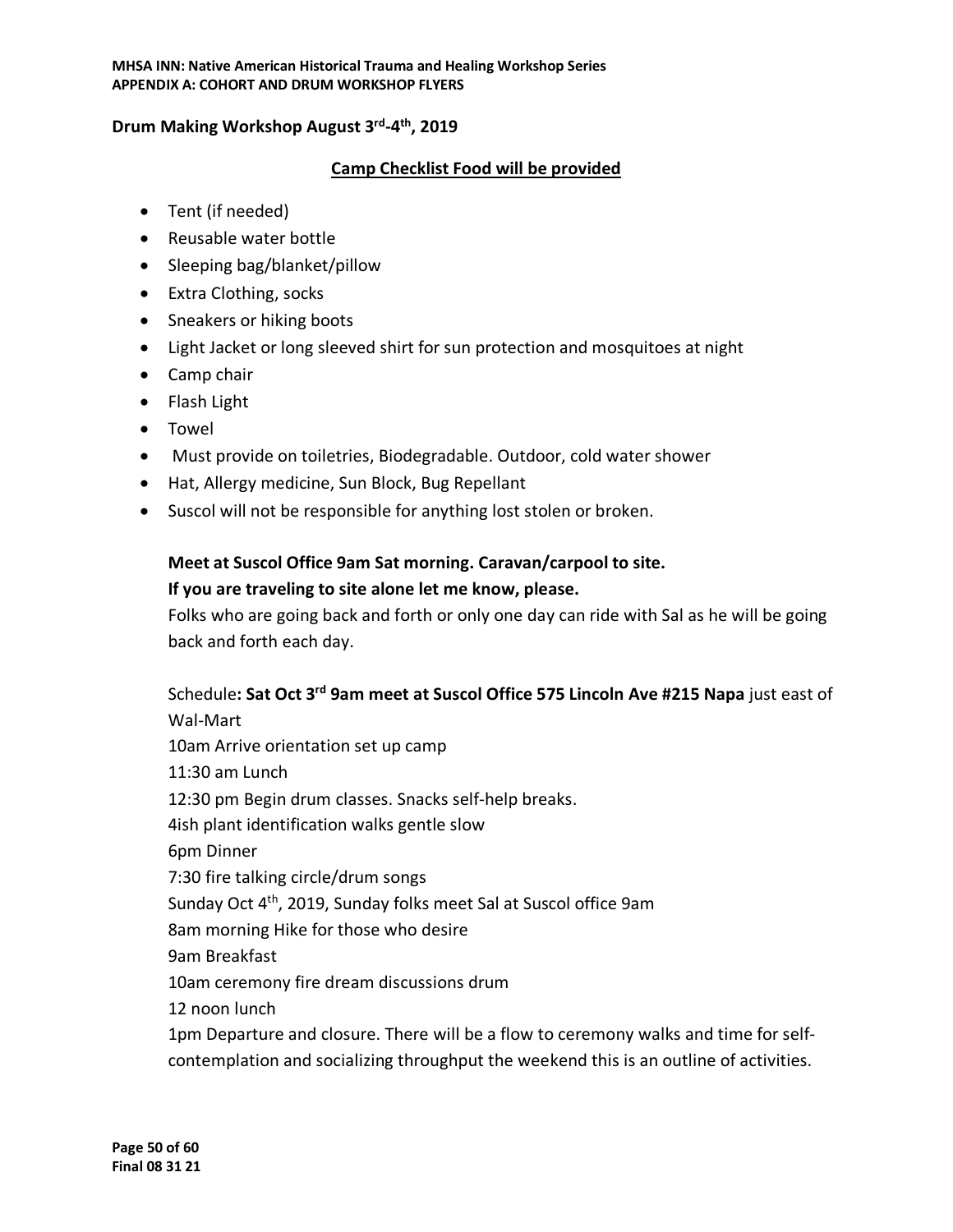# HISTORICAL TRAUMA & TRADITIONAL HEALING

# **DRUM MAKING WORKSHOP**

May 29, 2021, 10am-6:00pm

JOIN US FOR A DAY OF DRUM MAKING, COMMUNITY, STORIES AND SONG



Drums are used by Indigenous cultures from around the world for ceremony and healing. The making and use of drums is a sacred practice and a transformative experience. You are invited to participate in this special opportunity with the notion that you will use your hand drum for the healing of yourself and others. The drums are not decorations or objects, but are infused with powerful healing energy and spirit, which are to be respected.

During this workshop you will:

- Learn about the sacred aspect of the drum, the energy and spirit it holds
- Learn how to craft your very own beautiful and unique healing drum and how to care for it
- Learn about the benefits of drumming and how to use your drum
- Be supplied with everything you need to create your own hand drum and drum stick

The workshop is led by Barbara Clifton Zarate, who is a drum-maker and the drum keeper of the White Buffalo Woman Council Drum. She will guide participants on the proper techniques and fundamentals of drum making.

*We give gratitude to the Spirit of the Four-Leggeds, thanking them for giving their lives in providing the hides; to the Spirit of the Tree Nation, thanking them for their sacrifice in providing the hoops; and to the Spirit of the drum, as a gift for healing the people.*

NOTE: Because of the need for social distancing, we will be in an outdoor setting with plenty of ventilation and spaced at least 6 feet apart. Masks will be required.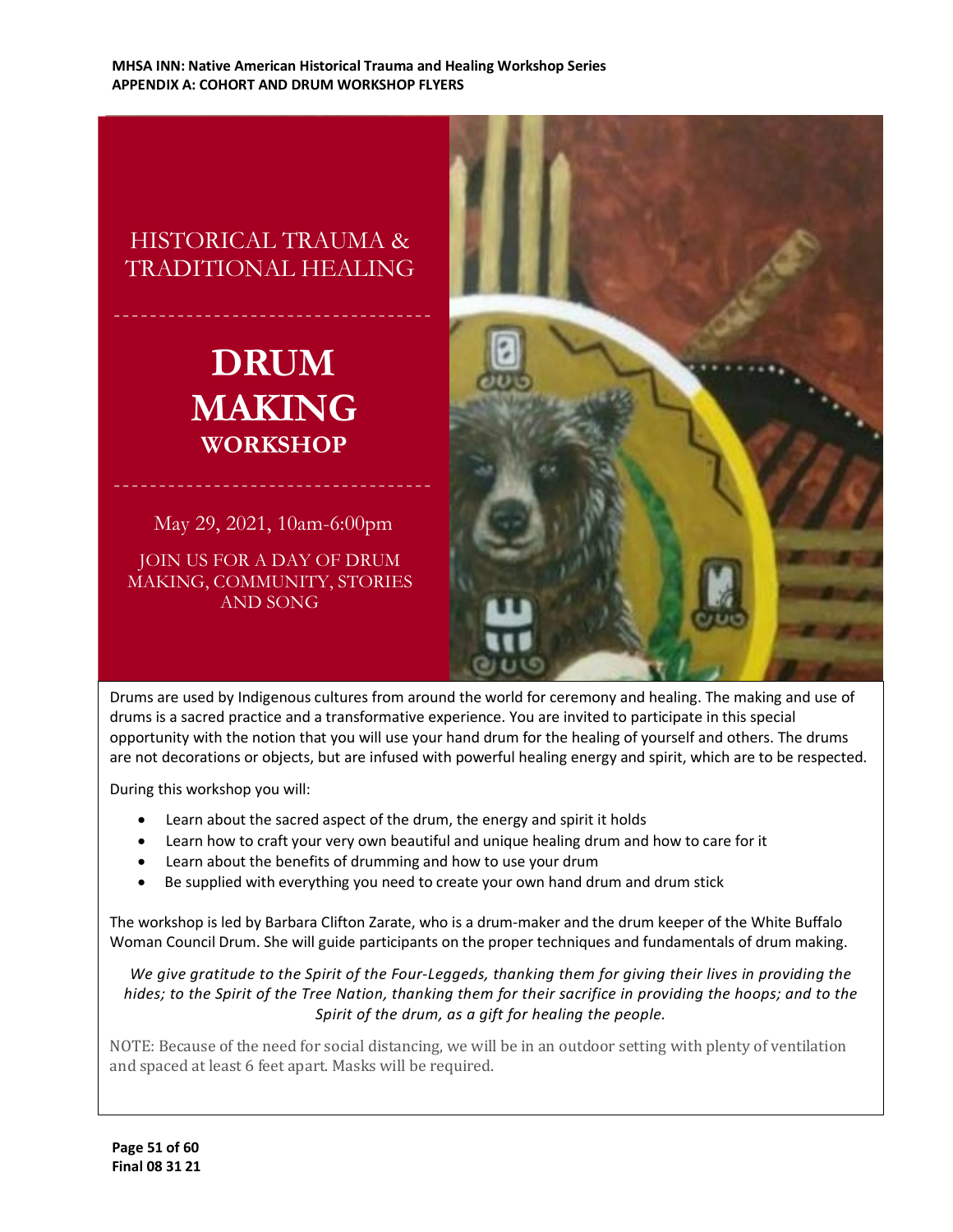<span id="page-51-0"></span>Appendix B: Sample Workshop Survey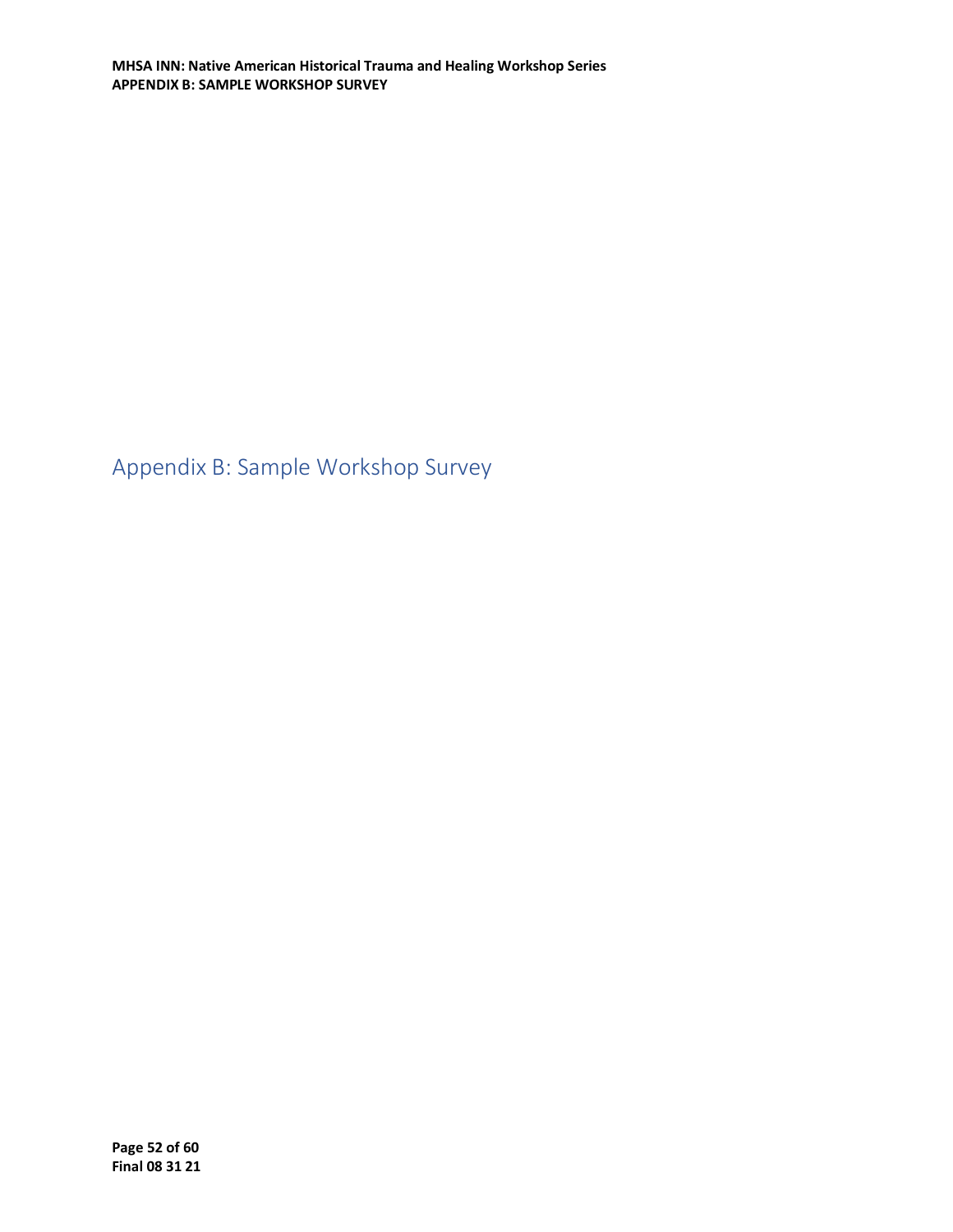*Thank you for your participation today. This survey is intended to help us understand how the information we shared today is understood and how it will be used.*

*The survey is anonymous, you do not need to include your name on the survey. All surveys will be aggregated for reporting.*

*When you have finished the survey, please put it in the envelope provided and give it to the staff.*

#### **1. Thinking about today's topic, "***[insert topic]"* **please rate the following statements:**

#### *PRIOR* **to this presentation, I understood this topic: (Circle your response)**

|                 |  |   | <b>Neither</b>  |   |  |                 |
|-----------------|--|---|-----------------|---|--|-----------------|
| Strongly        |  |   | Agree or        |   |  | <b>Strongly</b> |
| <b>Disagree</b> |  |   | <b>Disagree</b> |   |  | Agree           |
|                 |  | 4 |                 | b |  | 10              |

#### *AFTER* **this presentation, I understand this topic: (Circle your response)**

|                 |  |  | <b>Neither</b>  |  |   |                 |
|-----------------|--|--|-----------------|--|---|-----------------|
| <b>Strongly</b> |  |  | <b>Agree or</b> |  |   | <b>Strongly</b> |
| <b>Disagree</b> |  |  | <b>Disagree</b> |  |   | <b>Agree</b>    |
|                 |  |  |                 |  | ٥ | 10              |

### **2. Thinking about today's healing element, "[insert healing element]," please rate the following statements.**

|                                                                                                                                         | Strongly Disagree | $\sim$ | $\infty$ | ō<br>5 Neither Agree<br>Disagree | $\Omega$ | $\infty$ | $\sigma$ | 10 Strongly Agree |
|-----------------------------------------------------------------------------------------------------------------------------------------|-------------------|--------|----------|----------------------------------|----------|----------|----------|-------------------|
| <b>PRIOR</b> to this presentation, I understood the                                                                                     |                   |        |          |                                  |          |          |          |                   |
| importance and impact of using the [insert healing                                                                                      |                   |        |          |                                  |          |          |          |                   |
| element].                                                                                                                               |                   |        |          |                                  |          |          |          |                   |
| AFTER this presentation, I understand the <i>importance</i><br>and impact of using the [insert healing element].                        |                   |        |          |                                  |          |          |          |                   |
| <b>PRIOR</b> to this presentation, I understood the <i>different</i><br>[insert healing element] methods used by Native<br>communities. |                   |        |          |                                  |          |          |          |                   |
|                                                                                                                                         |                   |        |          |                                  |          |          |          |                   |
| AFTER this presentation, I understand the different<br>[insert healing element] methods used by Native<br>communities.                  |                   |        |          |                                  |          |          |          |                   |
| PRIOR to this presentation, I understood the taboos<br>involved in using the [insert healing element].                                  |                   |        |          |                                  |          |          |          |                   |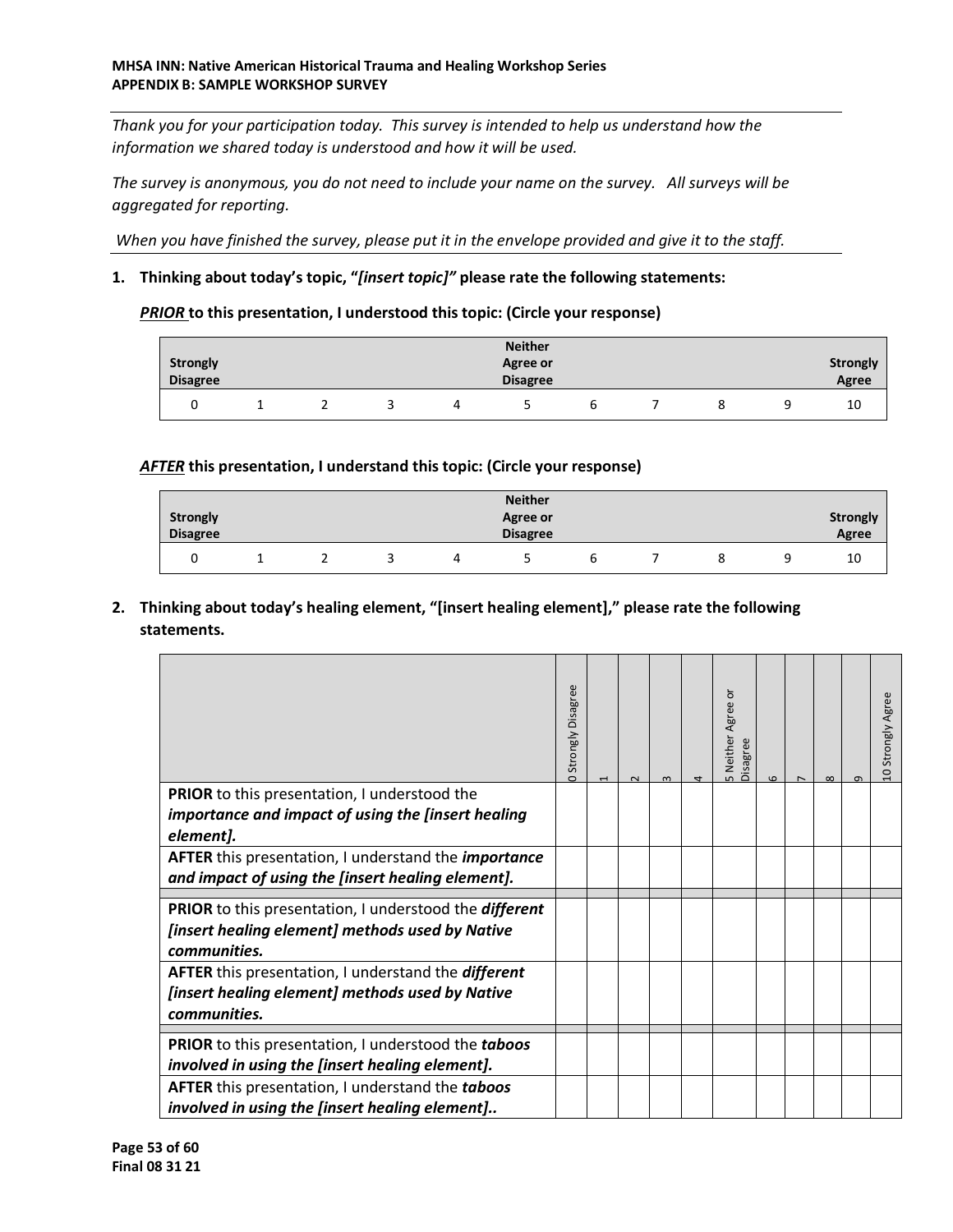#### **MHSA INN: Native American Historical Trauma and Healing Workshop Series APPENDIX B: SAMPLE WORKSHOP SURVEY**

**3. Hearing about oppression and historical trauma can overwhelm and/or inspire individuals. How are you feeling right now?**

|                              | Disagree<br>Strongly<br>$\circ$ | $\blacksquare$ | $\sim$ | $\omega$ | $\overline{a}$ | Disagree<br>ŏ<br>Agree<br>Neither<br>$\mathsf{L}$ | $\omega$ | $\overline{ }$ | $\infty$ | $\sigma$ | Agree<br>Strongly<br>å |
|------------------------------|---------------------------------|----------------|--------|----------|----------------|---------------------------------------------------|----------|----------------|----------|----------|------------------------|
| I feel overwhelmed.          |                                 |                |        |          |                |                                                   |          |                |          |          |                        |
| I feel inspired.             |                                 |                |        |          |                |                                                   |          |                |          |          |                        |
| I feel<br>. (please specify) |                                 |                |        |          |                |                                                   |          |                |          |          |                        |

#### **4. In your opinion, did the healing element change how you were feeling? (Circle your response)**

| I felt much                  |  |  |   |          | I felt      | I felt much |  |              |         |    |  |  |
|------------------------------|--|--|---|----------|-------------|-------------|--|--------------|---------|----|--|--|
| worse                        |  |  |   | the same |             |             |  |              | better  |    |  |  |
| after                        |  |  |   | after    |             |             |  |              | after   |    |  |  |
| experiencing<br>experiencing |  |  |   |          |             |             |  | experiencing |         |    |  |  |
| the healing                  |  |  |   |          | the healing |             |  | the healing  |         |    |  |  |
| element                      |  |  |   | element. |             |             |  |              | element |    |  |  |
| 0                            |  |  | 3 | 4        |             | 6           |  | 8            | 9       | 10 |  |  |

#### **5. Please respond to the following statements:**

| Have you ever used the <i>[insert healing element]</i> for your PERSONAL wellness and<br>healing prior to this workshop? |  |  |
|--------------------------------------------------------------------------------------------------------------------------|--|--|
| Do you plan to use the <i>[insert healing element]</i> for your PERSONAL wellness and                                    |  |  |
| healing?                                                                                                                 |  |  |
| Have you ever used the <i>[insert healing element]</i> to promote YOUR CLIENTS' wellness                                 |  |  |
| and healing prior to this workshop?                                                                                      |  |  |
| Do you plan to use the <i>[insert healing element]</i> to promote YOUR CLIENTS' wellness<br>and healing?                 |  |  |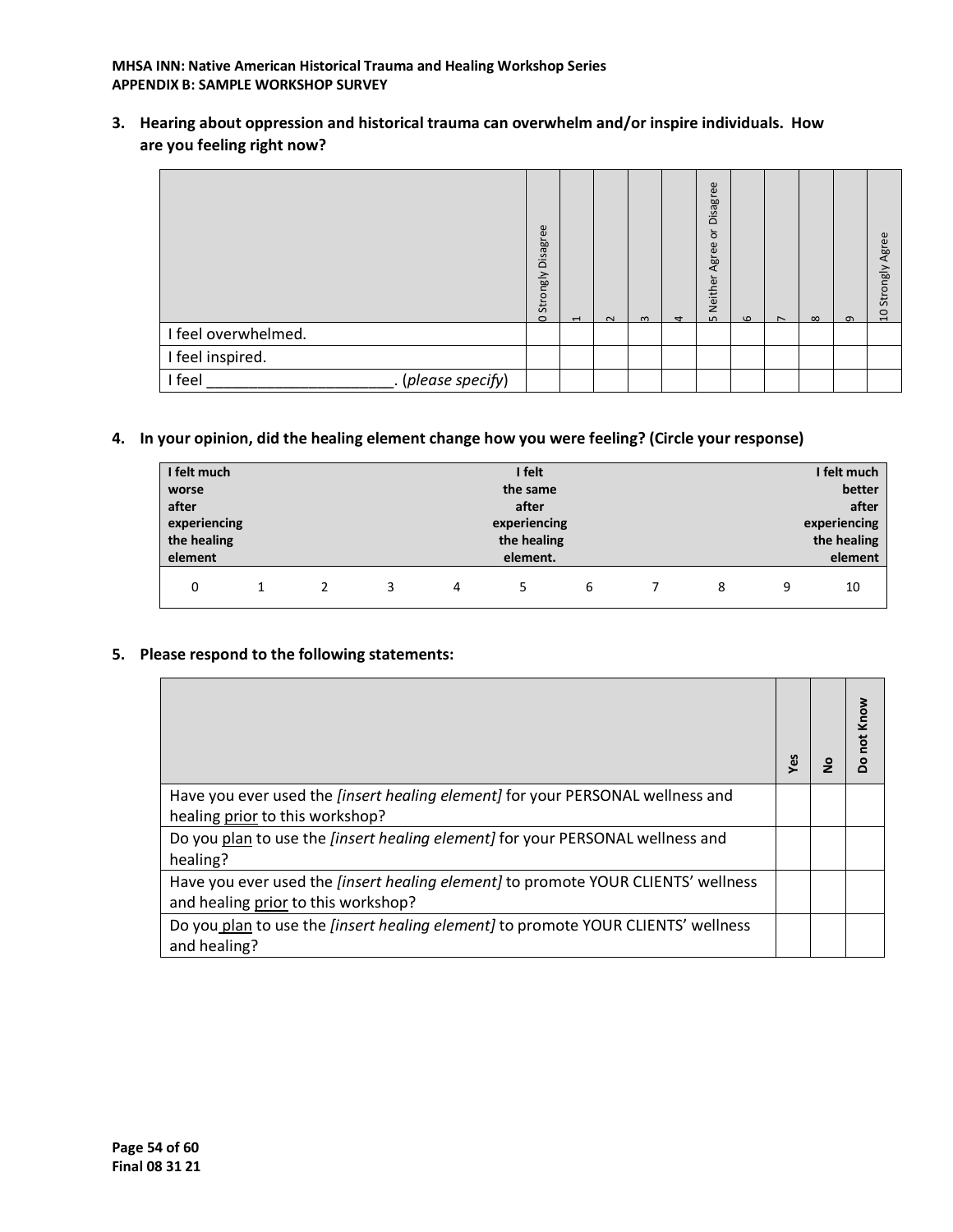**MHSA INN: Native American Historical Trauma and Healing Workshop Series APPENDIX B: SAMPLE WORKSHOP SURVEY**

**6. Please indicate your intentions to share your learning from this workshop with others:** *(Check all that apply)*

|                                                                                                            | Friends<br>with<br>es, | Family<br>with<br>es, | ni‡i<br>$\overline{\bullet}$ | ۅ | not Know<br>$\circ$ |
|------------------------------------------------------------------------------------------------------------|------------------------|-----------------------|------------------------------|---|---------------------|
| I will share the learning about [insert topic].                                                            |                        |                       |                              |   |                     |
| I will share the learning about the traditional uses of the [insert healing<br>element].                   |                        |                       |                              |   |                     |
| I will share the practice of using the <i>[insert healing element]</i> to promote<br>healing and wellness. |                        |                       |                              |   |                     |

#### **7. Additional Comments:**

*Thank you!* 

*When you have completed the survey, put it in the attached envelope and give it to the staff.*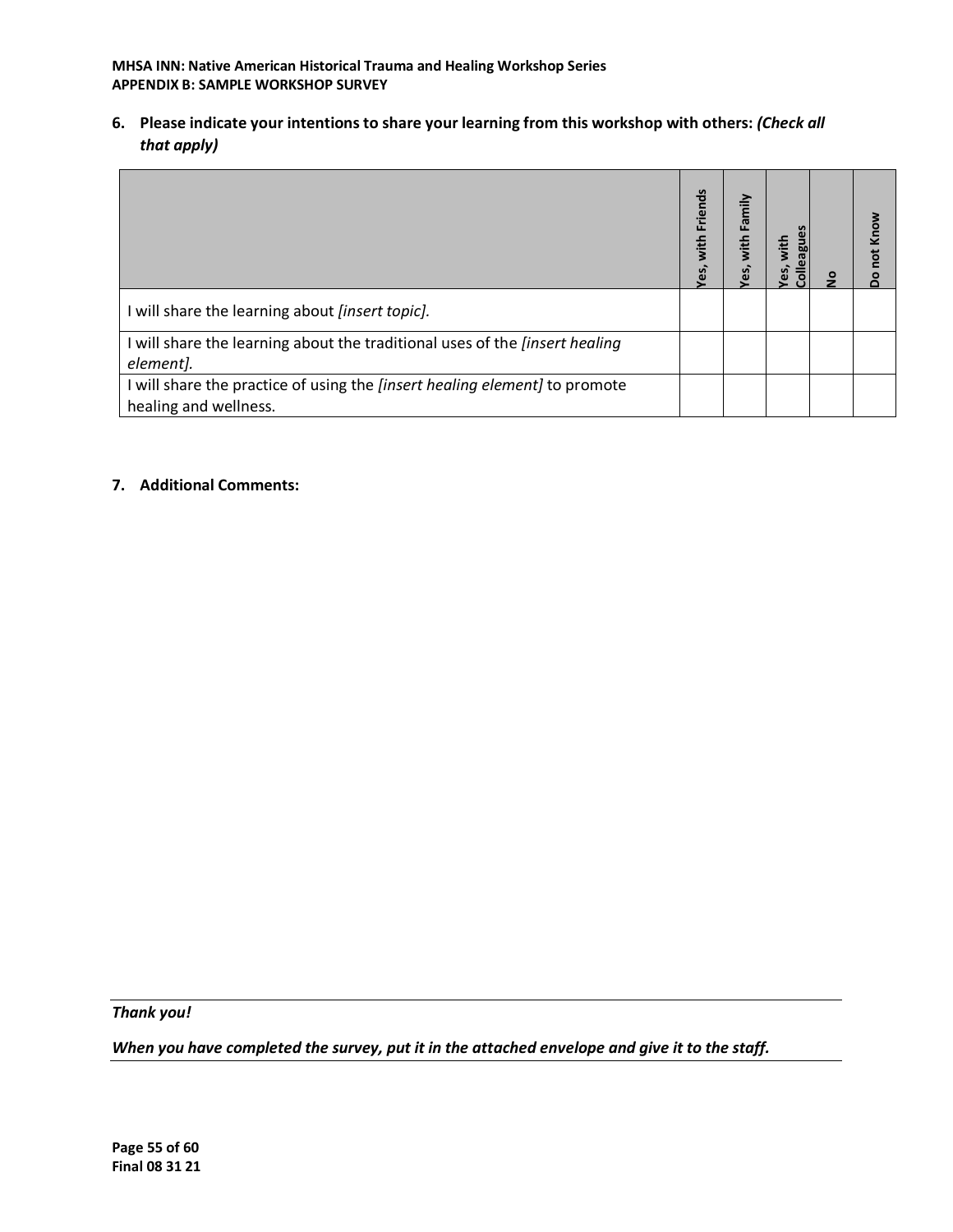**MHSA INN: Native American Historical Trauma and Healing Workshop Series APPENDIX C: DEMOGRAPHICS**

<span id="page-55-0"></span>Appendix C: Demographics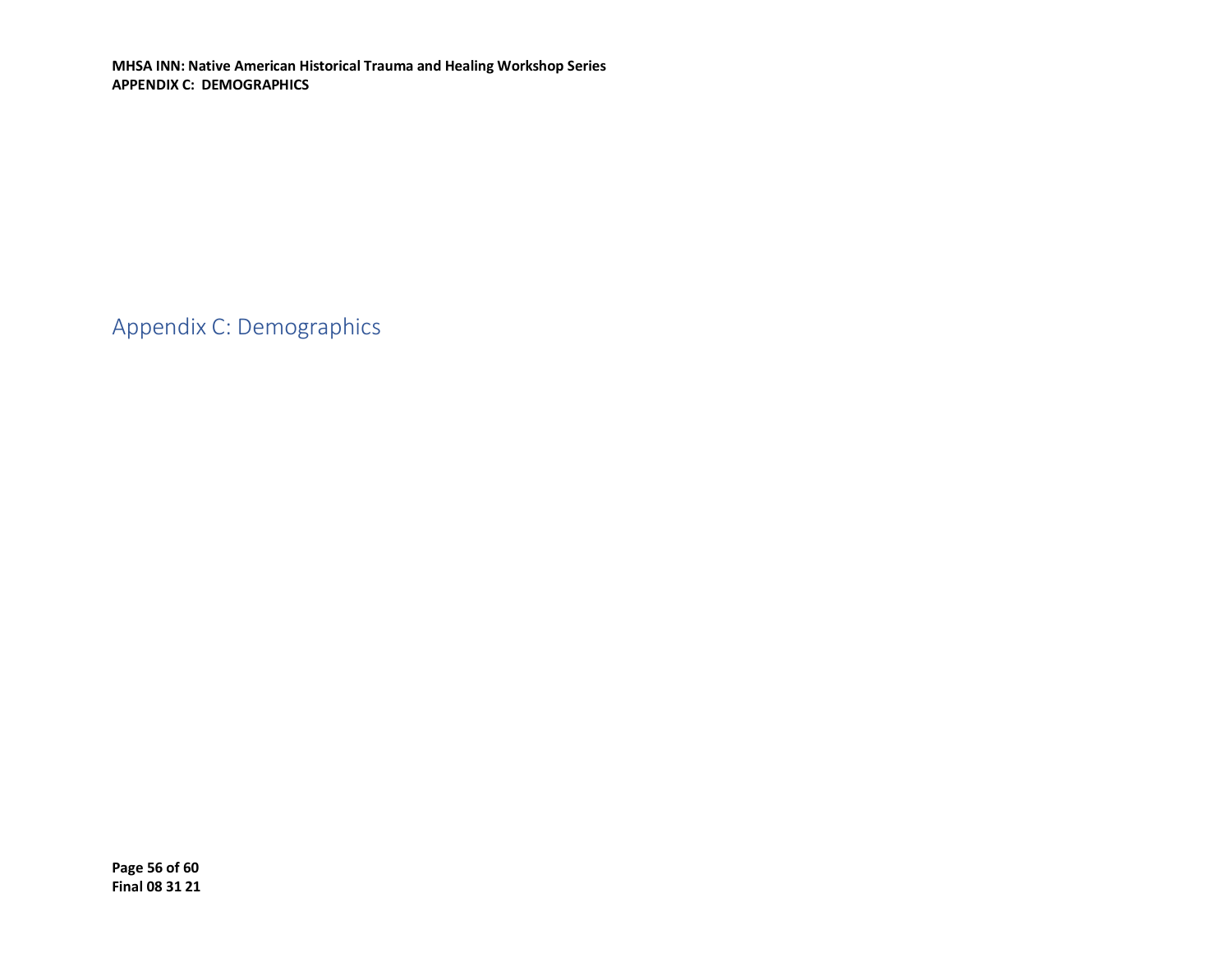#### **MHSA INN: Native American Historical Trauma and Healing Workshop Series APPENDIX C: DEMOGRAPHICS**

|                                                     |                                  | <b>All Cohorts</b>                   |                                 | <b>2018 Community Survey</b><br>(Mental Health Providers Only) |                                 | 2021 Community Survey<br>(Mental Health Providers Only) |
|-----------------------------------------------------|----------------------------------|--------------------------------------|---------------------------------|----------------------------------------------------------------|---------------------------------|---------------------------------------------------------|
| <b>Demographic Category</b>                         | <b>Number of</b><br>Participants | Percentage of<br><b>Participants</b> | Number of<br><b>Respondents</b> | Percentage of<br><b>Respondents</b>                            | Number of<br><b>Respondents</b> | Percentage of<br><b>Respondents</b>                     |
| Age                                                 |                                  |                                      |                                 |                                                                |                                 |                                                         |
| Young Adult 16-25                                   | 3                                | 4%                                   | 4                               | 4%                                                             | 0                               | 0%                                                      |
| Adult: 26-59                                        | 55                               | 76%                                  | 76                              | 75%                                                            | 25                              | 78%                                                     |
| Older Adult: 60+                                    | 12                               | 17%                                  | 21                              | 21%                                                            | 7                               | 22%                                                     |
| No Response                                         | 2                                | 3%                                   | 0                               | 0%                                                             | 0                               | $\mathbf 0$                                             |
| Gender                                              |                                  |                                      |                                 |                                                                |                                 |                                                         |
| Female                                              | 58                               | 81%                                  | 78                              | 77%                                                            | 26                              | 81%                                                     |
| Male                                                | 11                               | 15%                                  | 13                              | 13%                                                            | 3                               | 9%                                                      |
| Cis gender Male                                     | 1                                | 1%                                   | 1                               | 1%                                                             | 0                               | 0%                                                      |
| Demi-femme                                          | 0                                | 0%                                   | 0                               | 0%                                                             | $\mathbf{1}$                    | 0%                                                      |
| Fluid                                               | 0                                | 0%                                   | $\mathbf{1}$                    | 1%                                                             | 1                               | 0%                                                      |
| Gender queer and Female                             | 0                                | 0%                                   | $\mathbf{1}$                    | 1%                                                             | 0                               | 0%                                                      |
| <b>NA</b>                                           | 0                                | 0%                                   | $\mathbf{1}$                    | 1%                                                             | 0                               | 0%                                                      |
| <b>Two Spirit</b>                                   | 1                                | 1%                                   | 0                               | 0%                                                             | 0                               | 0%                                                      |
| <b>Transgender Female to Male</b>                   | $\mathbf 1$                      | 1%                                   | 0                               | 0%                                                             | $\mathbf{1}$                    | 0%                                                      |
| No Response                                         | 1                                | 1%                                   | 6                               | 6%                                                             | 0                               | 0%                                                      |
| Race/Ethnicity                                      |                                  |                                      |                                 |                                                                |                                 |                                                         |
| European, White, Caucasian                          | 28                               | 39%                                  | 56                              | 55%                                                            | 22                              | 69%                                                     |
| Hispanic, Latino, Chicano/a                         | 21                               | 29%                                  | 21                              | 21%                                                            | 3                               | 9%                                                      |
| Mexican, Mexicano/a, Mex/Amer                       | 10                               | 14%                                  | 7                               | 7%                                                             | $\overline{2}$                  | 6%                                                      |
| More than one race                                  | 19                               | 26%                                  | 14                              | 14%                                                            | 3                               | 9%                                                      |
| Indigenous American/Native American/Native Hawaiian | 10                               | 14%                                  | 9                               | 9%                                                             | 5                               | 16%                                                     |
| African American, Black                             | 2                                | 3%                                   | 3                               | 3%                                                             | 0                               | 0%                                                      |
| Jewish/Ashkenazi                                    | $\overline{2}$                   | 3%                                   | $\overline{2}$                  | 2%                                                             | 0                               | 0%                                                      |

| Native American Historical Trauma and Healing Workshop Series: Demographics |  |  |
|-----------------------------------------------------------------------------|--|--|
|-----------------------------------------------------------------------------|--|--|

**Page 57 of 60 Final 08 31 21**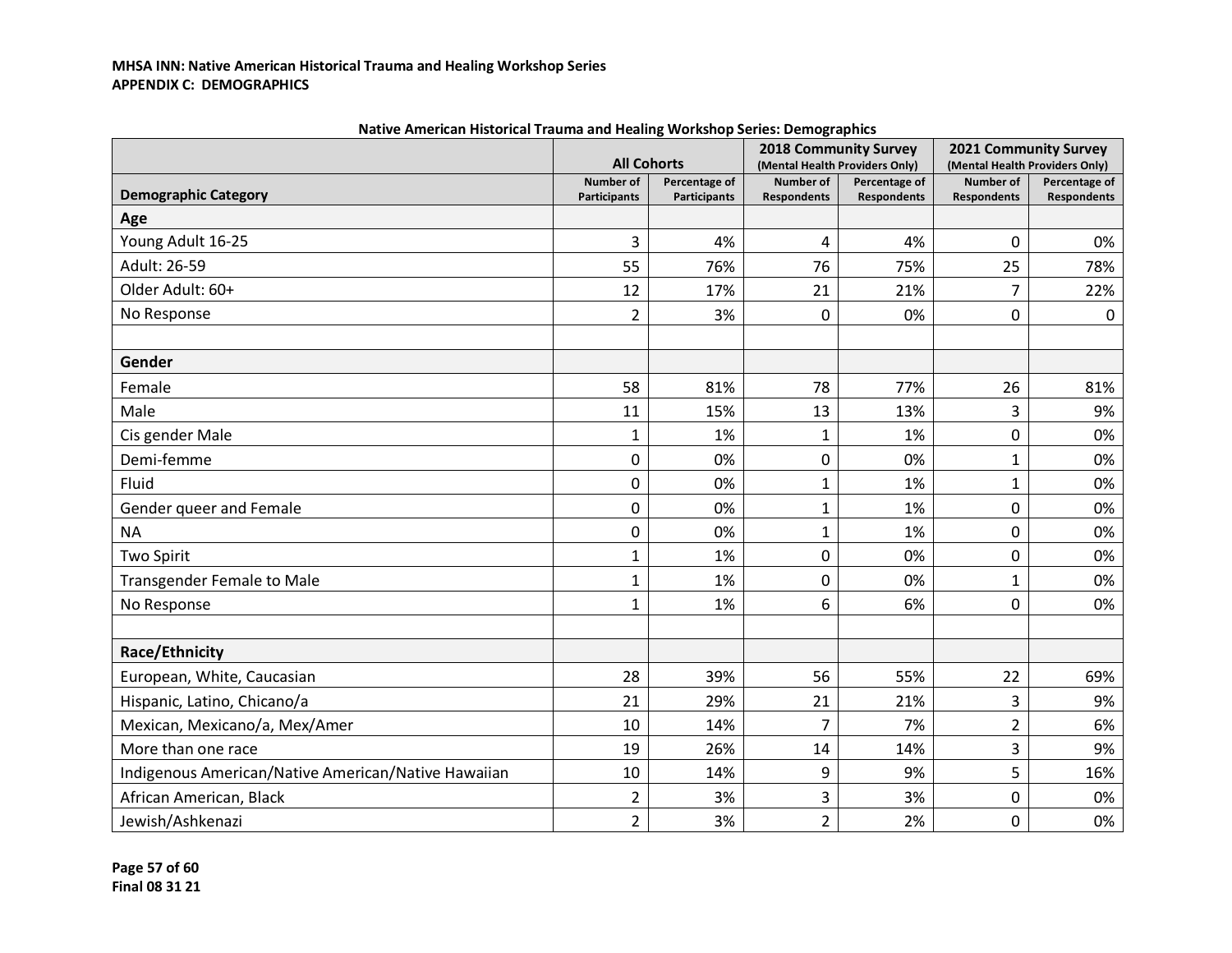|                                                            | <b>All Cohorts</b>                      |                                      | 2018 Community Survey<br>(Mental Health Providers Only) |                                     | 2021 Community Survey<br>(Mental Health Providers Only) |                                     |
|------------------------------------------------------------|-----------------------------------------|--------------------------------------|---------------------------------------------------------|-------------------------------------|---------------------------------------------------------|-------------------------------------|
| <b>Demographic Category</b>                                | <b>Number of</b><br><b>Participants</b> | Percentage of<br><b>Participants</b> | Number of<br><b>Respondents</b>                         | Percentage of<br><b>Respondents</b> | Number of<br><b>Respondents</b>                         | Percentage of<br><b>Respondents</b> |
| Asian, Pacific Islander/Filipinx/Indonesian                | 1                                       | 1%                                   | 1                                                       | 1%                                  | $\mathbf{1}$                                            | 3%                                  |
| Human                                                      | $\mathbf{1}$                            | 1%                                   | $\overline{2}$                                          | 2%                                  | 0                                                       | 0%                                  |
| No Response                                                | $\mathbf{0}$                            | 0%                                   | 9                                                       | 9%                                  | 2                                                       | 6%                                  |
|                                                            |                                         |                                      |                                                         |                                     |                                                         |                                     |
| Role in Mental Health System                               |                                         |                                      |                                                         |                                     |                                                         |                                     |
| Family member of someone who has used mental health        |                                         |                                      |                                                         |                                     |                                                         |                                     |
| services                                                   | 36                                      | 50%                                  | 34                                                      | 34%                                 | 15                                                      | 47%                                 |
| Someone who has used mental health services                | 32                                      | 44%                                  | 37                                                      | 37%                                 | 17                                                      | 53%                                 |
| <b>Mental Health Provider</b>                              |                                         |                                      |                                                         |                                     |                                                         |                                     |
| (community provider, family support worker, case manager,  |                                         |                                      |                                                         |                                     |                                                         |                                     |
| $etc.$ )                                                   | 38                                      | 53%                                  | 62                                                      | 61%                                 | 21                                                      | 66%                                 |
| Mental Health Provider (licensed)                          | 15                                      | 21%                                  | 46                                                      | 46%                                 | 11                                                      | 34%                                 |
| Other (please specify)                                     | 20                                      | 28%                                  | 13                                                      | 13%                                 | 4                                                       | 13%                                 |
| No Response                                                | 3                                       | 4%                                   | $\mathbf{0}$                                            | 0%                                  | 0                                                       | 0%                                  |
|                                                            |                                         |                                      |                                                         |                                     |                                                         |                                     |
| <b>Serve Native Americans</b>                              |                                         |                                      |                                                         |                                     |                                                         |                                     |
| Yes, I am currently serving Native American individuals    | 23                                      | 32%                                  | 22                                                      | 22%                                 | 9                                                       | 28%                                 |
| Yes, I have served Native American individuals in the past | 26                                      | 36%                                  | 51                                                      | 50%                                 | 20                                                      | 63%                                 |
| No, I have not served Native American individuals          | 17                                      | 24%                                  | 23                                                      | 23%                                 | 7                                                       | 22%                                 |
| Not Sure                                                   | 12                                      | 17%                                  | 10                                                      | 10%                                 | 4                                                       | 13%                                 |
| No Response                                                | $\mathbf{0}$                            | 0%                                   | $\Omega$                                                | 0%                                  | 0                                                       | 0%                                  |
|                                                            |                                         |                                      |                                                         |                                     |                                                         |                                     |
| <b>Napa County Communities</b>                             |                                         |                                      |                                                         |                                     |                                                         |                                     |
| American Canyon                                            | 36                                      | 50%                                  | 48                                                      | 48%                                 | $\mathbf{1}$                                            | 3%                                  |
| Napa                                                       | 61                                      | 85%                                  | 88                                                      | 87%                                 | 24                                                      | 75%                                 |
| Yountville                                                 | 29                                      | 40%                                  | 37                                                      | 37%                                 | $\overline{2}$                                          | 6%                                  |

**Native American Historical Trauma and Healing Workshop Series: Demographics**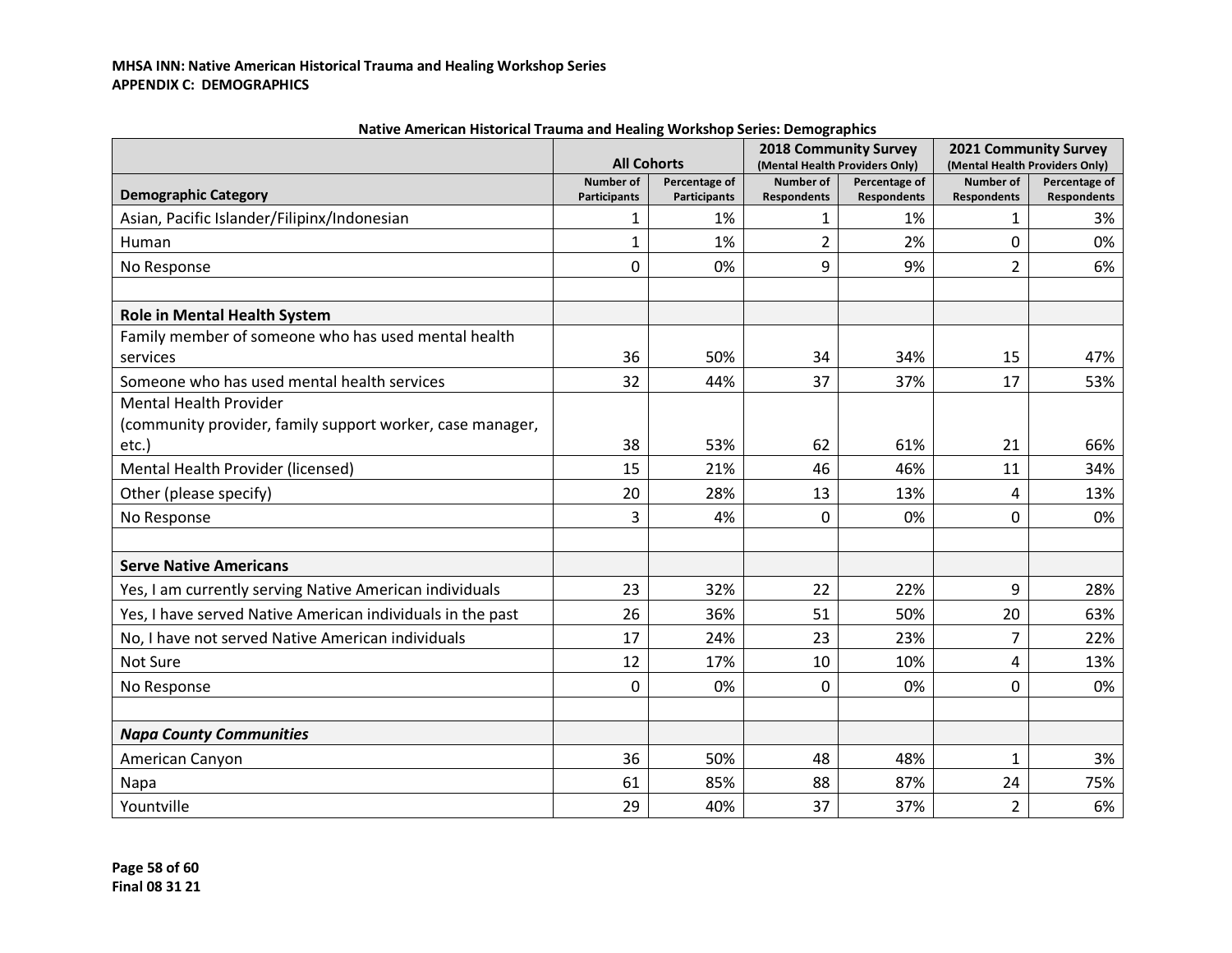|                                                  | <b>All Cohorts</b>                      |                                      | <b>2018 Community Survey</b><br>(Mental Health Providers Only) |                                     | 2021 Community Survey<br>(Mental Health Providers Only) |                                     |
|--------------------------------------------------|-----------------------------------------|--------------------------------------|----------------------------------------------------------------|-------------------------------------|---------------------------------------------------------|-------------------------------------|
| <b>Demographic Category</b>                      | <b>Number of</b><br><b>Participants</b> | Percentage of<br><b>Participants</b> | <b>Number of</b><br><b>Respondents</b>                         | Percentage of<br><b>Respondents</b> | Number of<br><b>Respondents</b>                         | Percentage of<br><b>Respondents</b> |
| St Helena                                        | 34                                      | 47%                                  | 45                                                             | 45%                                 | 5                                                       | 16%                                 |
| Angwin <sup>16</sup>                             | Not asked                               | Not asked                            | Not asked                                                      | Not asked                           | 3                                                       | 9%                                  |
| Calistoga                                        | 32                                      | 44%                                  | 45                                                             | 45%                                 | 2                                                       | 6%                                  |
| <b>Unincorporated Areas</b>                      | 19                                      | 26%                                  | 23                                                             | 23%                                 | $\mathbf 1$                                             | 3%                                  |
| <b>Outside of Napa County</b>                    | 16                                      | 22%                                  | 27                                                             | 27%                                 | 0                                                       | 0%                                  |
| Other                                            | 12                                      | 17%                                  | 11                                                             | 11%                                 | 5                                                       | 16%                                 |
| No Response                                      | 1                                       | 1%                                   | 1                                                              | 1%                                  | 0                                                       | 0%                                  |
|                                                  |                                         |                                      |                                                                |                                     |                                                         |                                     |
| Years in the Mental Health Field <sup>17</sup>   |                                         |                                      |                                                                |                                     |                                                         |                                     |
| Less than 5 years                                | 23                                      | 32%                                  | 20                                                             | 20%                                 | Not asked                                               | Not asked                           |
| 5-9 years                                        | 10                                      | 14%                                  | 13                                                             | 13%                                 | Not asked                                               | Not asked                           |
| $10-14$ years                                    | 12                                      | 17%                                  | 18                                                             | 18%                                 | Not asked                                               | Not asked                           |
| $15-19$ years                                    | 8                                       | 11%                                  | 8                                                              | 8%                                  | Not asked                                               | Not asked                           |
| 20-24 years                                      | 5                                       | 7%                                   | 16                                                             | 16%                                 | Not asked                                               | Not asked                           |
| 25+ years                                        | 9                                       | 13%                                  | 19                                                             | 19%                                 | Not asked                                               | Not asked                           |
| No Response                                      | $\overline{7}$                          | 10%                                  | 7                                                              | 7%                                  | Not asked                                               | Not asked                           |
|                                                  |                                         |                                      |                                                                |                                     |                                                         |                                     |
| Populations Served by Participants <sup>18</sup> |                                         |                                      |                                                                |                                     |                                                         |                                     |
| <b>Age Groups</b>                                |                                         |                                      |                                                                |                                     |                                                         |                                     |
| Young Children: 0-5                              | 31                                      | 43%                                  | 40                                                             | 40%                                 | Not asked                                               | Not asked                           |
| Youth: 6-15                                      | 38                                      | 53%                                  | 54                                                             | 53%                                 | Not asked                                               | Not asked                           |
| Young Adult: 16-25                               | 56                                      | 78%                                  | 77                                                             | 76%                                 | Not asked                                               | Not asked                           |
| Adult: 26-59                                     | 54                                      | 75%                                  | 77                                                             | 76%                                 | Not asked                                               | Not asked                           |

<span id="page-58-2"></span><span id="page-58-1"></span><span id="page-58-0"></span>**Native American Historical Trauma and Healing Workshop Series: Demographics**

<sup>&</sup>lt;sup>16</sup> This category was added after feedback from respondents to the 2018 Community Survey.<br><sup>17</sup> This question was not included on the 2021 Community Survey.

<sup>&</sup>lt;sup>18</sup> This section was not included on the 2021 Community Survey.